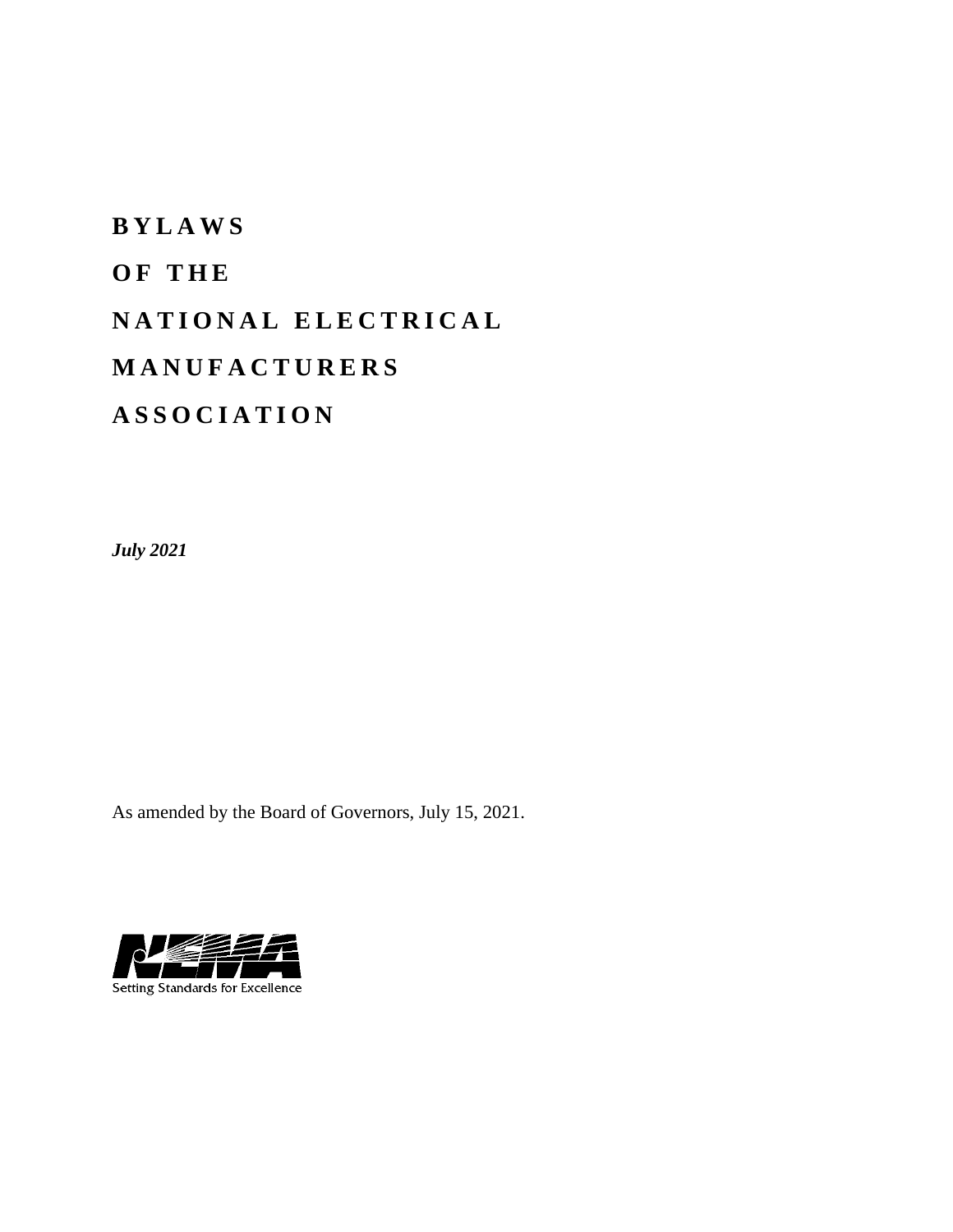# TABLE OF CONTENTS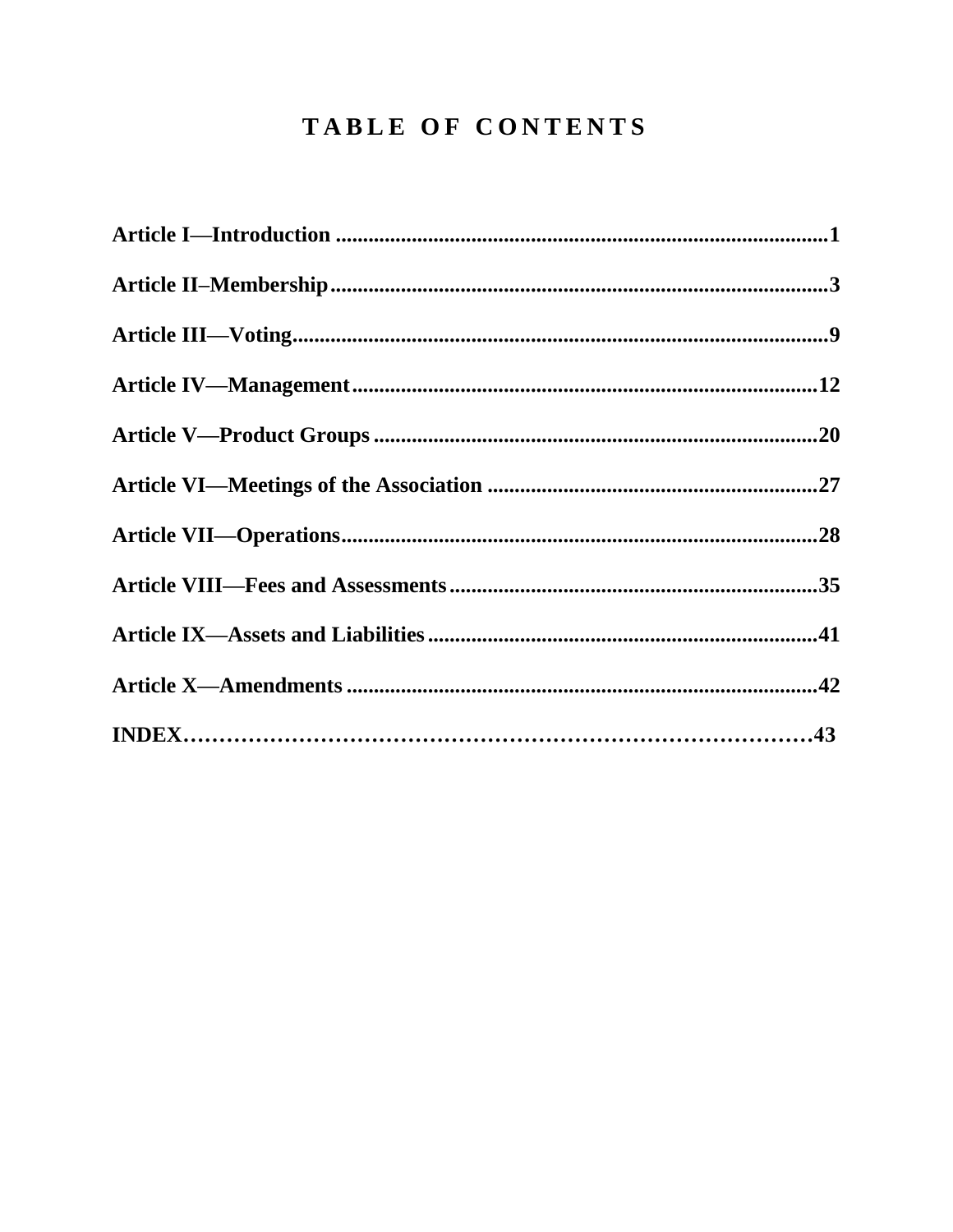# **C O R P O R A T E B Y L A W S**

# **O F T H E**

# **National Electrical Manufacturers Association**

# Article I

# **I n t r o d u c t i o n**

#### **Section 1 Objectives**

The objectives of the National Electrical Manufacturers Association ("the Association") are to promote and further the interests of manufacturers of electrical products and the interests of the public in manufacturing, engineering, safety, transportation, and other problems of the electrical industry, and to this end, among other things:

- 1. To increase the amount and improve the quality of electrical service to the public;
- 2. To promote the standardization of electrical products;
- 3. To collect information relating to the industry and to disseminate such information to the members of the Association and to the public;
- 4. To appear for the members of the Association before, and to cooperate with, governmental departments and agencies in regard to matters affecting the industry;
- 5. To promote a spirit of cooperation among the members of the Association in the attainment of improved production enlarged distribution, and increased efficiency of the use of electrical products.

#### **Section 2 Definitions**

#### **Manufacture**

The word "manufacture" shall mean to engineer substantially, produce in whole or in part, or to effect some substantial physical or functional change in an electrical product, including any substantial processing and/or substantial assembling operation or writing software.

#### **Brand Label**

The phrase "brand label" shall be interpreted as affixing a seller's trademark to an electrical product produced by another.

#### **Product Group**

The terms "Product Group" and "Product Groups" embrace Divisions, Sections, and Voting Classifications of the Association unless otherwise particularly noted. A Product Group is

1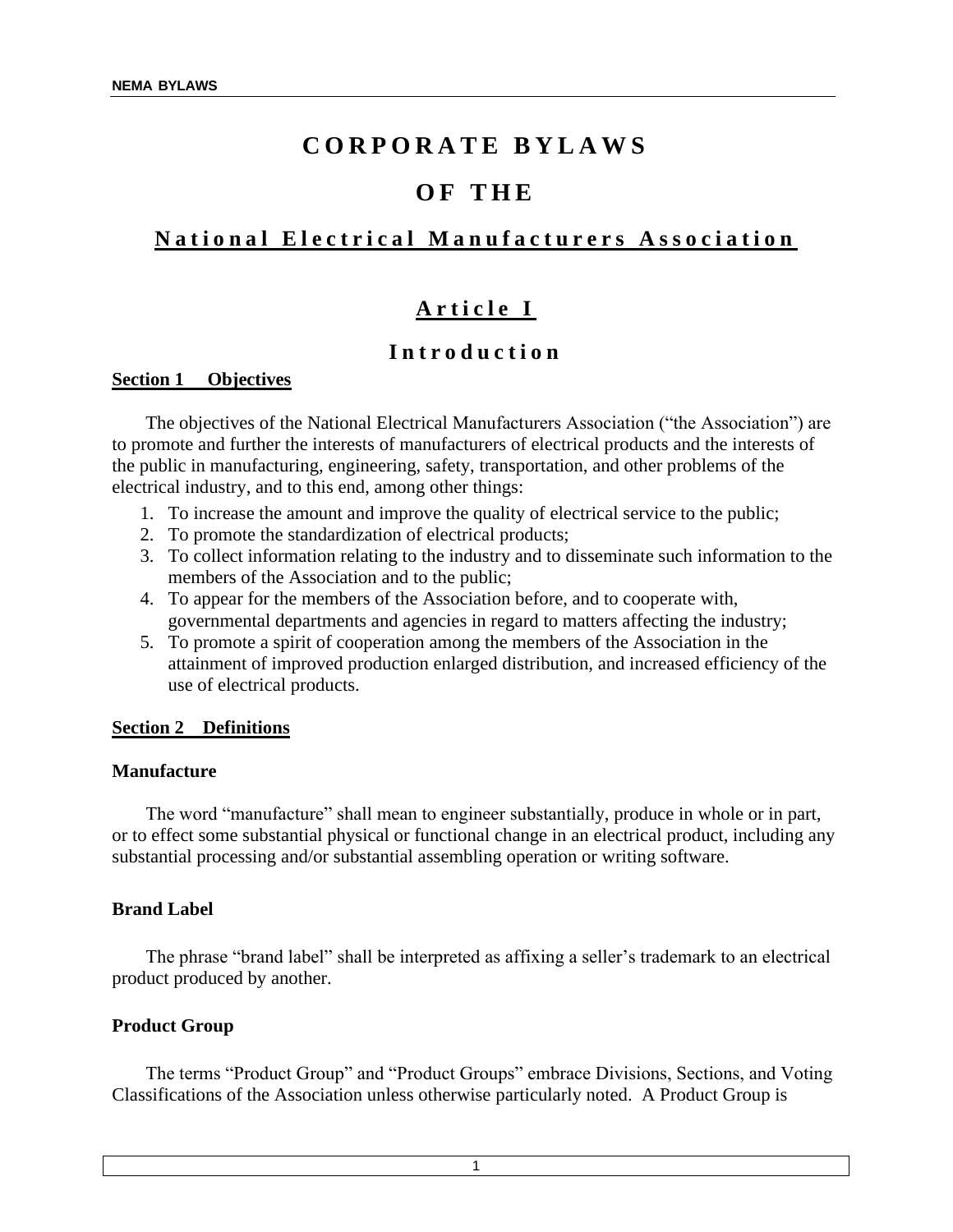defined by a set of Electrical Products within the scope of the Product Group as approved by the Board of Governors.

### **Electrical Products**

The term "electrical products" includes electrical apparatus, appliances, and supplies and such kindred products as the Board of Governors may designate from time to time.

# **Kindred Products**

The term "kindred products" refers to products (including but not limited to software and information technology products) that do not by themselves generate, distribute, control, manage, or enclose electricity (such as components of an electrical product, or products separate from an electrical product), which operate or interface with electrical products or electrical systems that generate, distribute, control, manage, or enclose energy.

#### **Pronouns**

Wherever the masculine pronoun appears, the feminine pronoun may also be substituted.

# **Fiscal Year**

The fiscal year of the Association and of each of its Product Groups shall be from January 1 to December 31, inclusive.

# **Fee Center**

The term "Fee Center" means one or more Product Groups of the Association approved by the Board of Governors for purposes of allocating budgets and apportioning member fees. The Board of Governors shall designate the composition of the several Fee Centers.

# **Enterprise**

The term "enterprise" means a business organization, however legally organized to conduct business.

# **Notice or Letter**

The terms "notice" and "letter", when required to be mailed or delivered in writing, includes any tangible means of expression including but not limited to digital or electronic notices or electronic mail.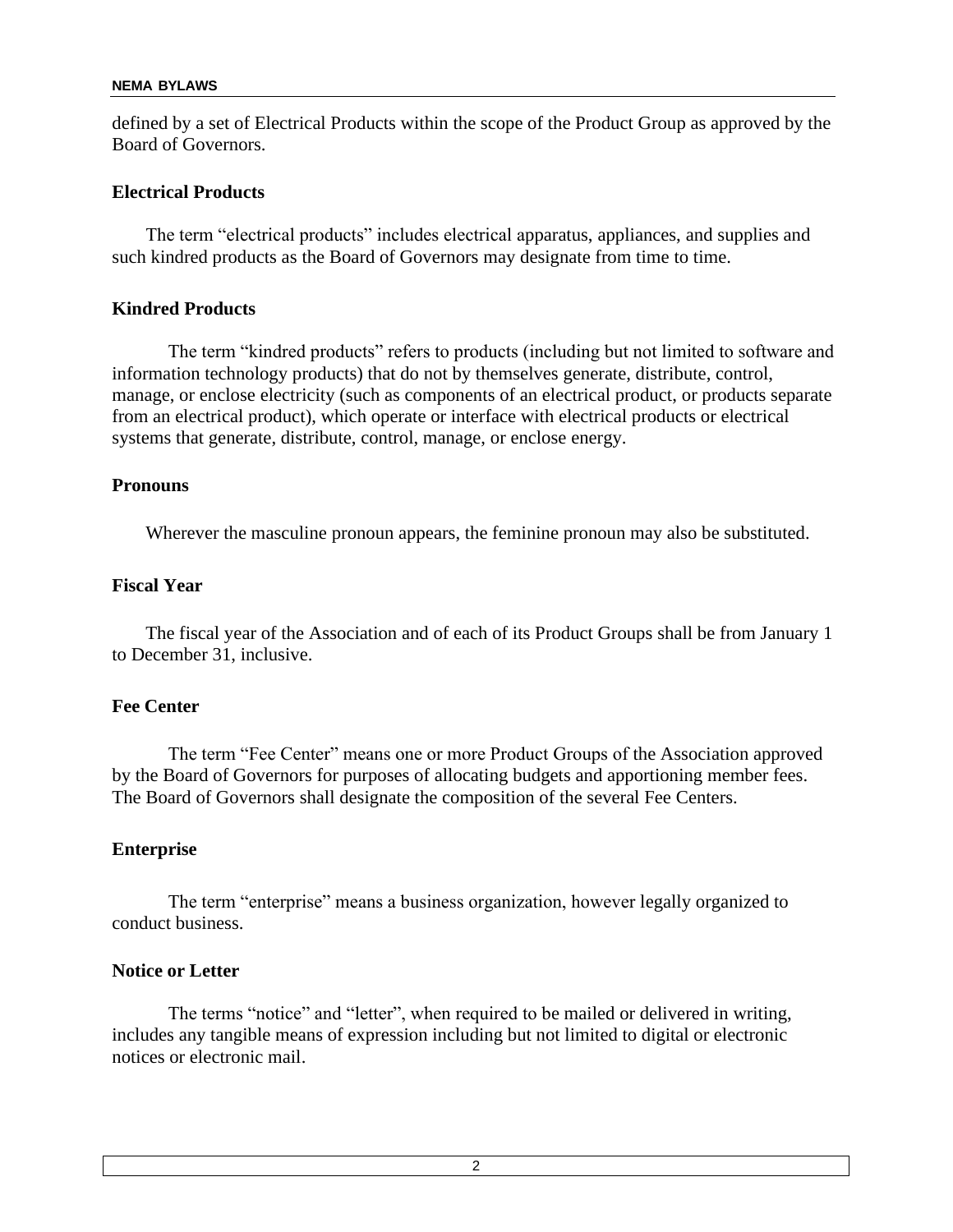# A r ticle II

# **M e m b e r s h i p**

#### **Section 1 Eligibility for Membership in the Association**

#### **Subsection A Classes of Membership**

There are two classes of membership: (1) enterprises actively engaged in the manufacture of an electrical product within the scope of one or more Product Groups as provided in this Article; (2) associate members not engaged in the manufacture of an electrical product as determined by the Board of Governors. Each class shall have such rights and privileges as established by these Bylaws or by resolution of the Board of Governors.

#### **Subsection B Enterprises Actively Engaged in the Manufacture of an Electrical Product**

Paragraph 1—Enterprises actively engaged in the manufacture in the United States, Canada, or Mexico of any electrical product that is (1) developed and designed for sale and use in the United States, (2) commercially available and sold in the United States, and (3) within the product scope of one or more Product Groups of the Association shall be eligible for membership in the Association and shall be admitted to membership under such terms and conditions as may be prescribed in these bylaws.

Paragraph 2—Whenever the Board of Governors shall declare that it is in the interest of the Association to admit to membership in the Association an enterprise actively engaged in the development for manufacture in the United States, Canada, or Mexico of any electrical product that is (1) intended to be commercially available and sold for use in the United States, and (2) within the product scope of one or more Product Groups of the Association, such enterprise shall be eligible for membership in the Association, notwithstanding the provisions of Paragraph 1 of this Subsection B, and shall be admitted to membership under such terms and conditions as may be prescribed in these bylaws. In considering whether it is in the interest of the Association to admit an enterprise to membership under this Paragraph, the Board of Governors shall consider the likelihood that the prospective member will meet the criteria for membership under Paragraph 1 within two years of its decision and shall further consider the mutuality of interests with the Association members who are actively engaged in the manufacture of electrical products within the product scope of one or more Product Groups. The Board of Governors may include in the terms of conditions of membership whether the applicant may affiliate with a Product Group, and that the enterprise meet the requirements of Paragraph 1 within a specified time period and that their membership be forfeited or reconsidered if they do not meet that condition.

Paragraph 3—Whenever the Board of Governors shall declare that it is in the interest of NEMA to admit to membership in the Association a separate division of a particular enterprise, then such separate division shall be considered as an enterprise within the meaning of this Article II, subject to such Fees provisions as may be prescribed in these bylaws. In reaching its decision, the Board shall consider, among other things, whether such separate division is, in effect,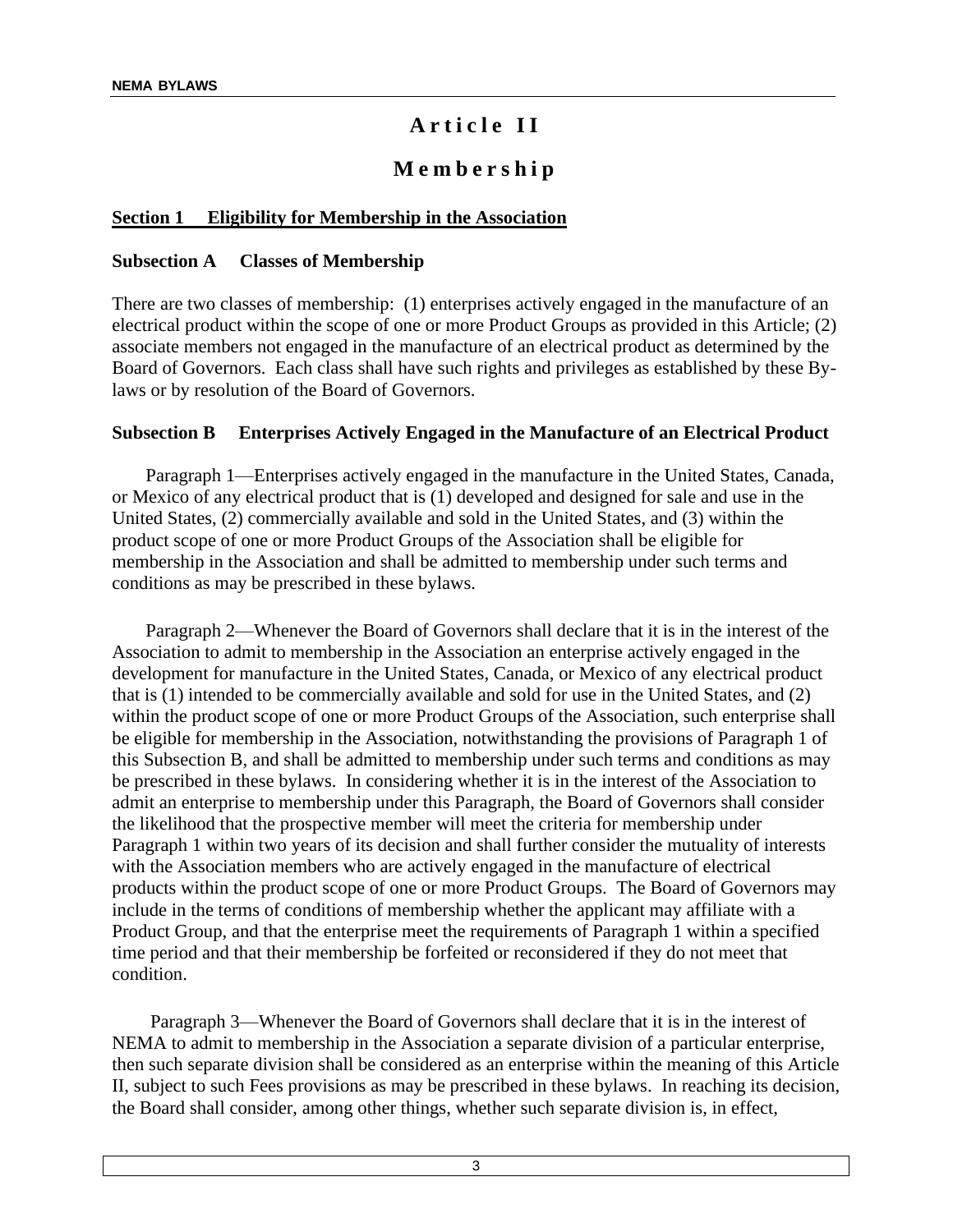operated as an integrated unit engaged, as such unit, in the design, manufacture, and sale of electrical products within the product scope of one or more Product Groups of the Association.

Paragraph 4—Whenever the Board of Governors shall declare that it is in the interest of the Association to admit to membership in the Association an enterprise that manufactures any electrical product within the product scope of one or more Product Groups of the Association, but is not eligible for membership under Subsection B of this Section because it is not actively engaged in the manufacture of an electrical product in the United States, Canada or Mexico, such enterprise may be admitted to membership by the Board of Governors under such conditions as the Board may, from time to time, determine, including but not limited to whether it may affiliate with a Product Group. In considering whether it is in the interest of the Association to admit such enterprise to membership, the Board of Governors shall consider the mutuality of interests that such enterprise shares with the NEMA members who are actively engaged in the manufacture of electrical products within the product scope of one or more Product Groups.

# **Subsection C Associate Members**

Enterprises that are not eligible for membership under Subsection B of this Section, because they are not actively engaged in the manufacture of an electrical product, as provided in this Article, may be admitted as associate members by the Board of Governors under such rules and regulations as the Board may, from time to time, determine. Associate members are eligible for affiliation with a Product Group if the Product Group has approved the participation of associate members in its activities and the terms of their participation. Associate members shall not have voting privileges, except as approved by a Product Group with which the associate member becomes affiliated and only with respect to the activities of that Product Group, and shall not appoint Voting Representatives unless affiliated with a Product Group, which has approved voting privileges for associate members.

# **Section 2 Application for Membership in the Association**

Application for membership in the Association shall be made in writing and signed by the applicant and shall state that it meets the criteria for membership eligibility set forth in this Article, and it shall identify every Product Group of the Association with which applicant claims eligibility for affiliation, and shall contain an acceptance of, and agreement to abide by, the Certificate of Incorporation and bylaws of the Association. The Association shall require of an applicant documentation demonstrating that it meets eligibility criteria.

# **Section 3 Determination of Eligibility and Approval of Application for Membership in the Association**

A list of all products within the product scope of the Association shall be furnished to the applicant, and the applicant shall identify to the Association all electrical products on the list that it manufactures for sale in the United States. After verification that the list of products submitted by the applicant is complete and that the products fall within the product scope of the Association, the Board of Governors shall approve the eligibility of the applicant for membership

4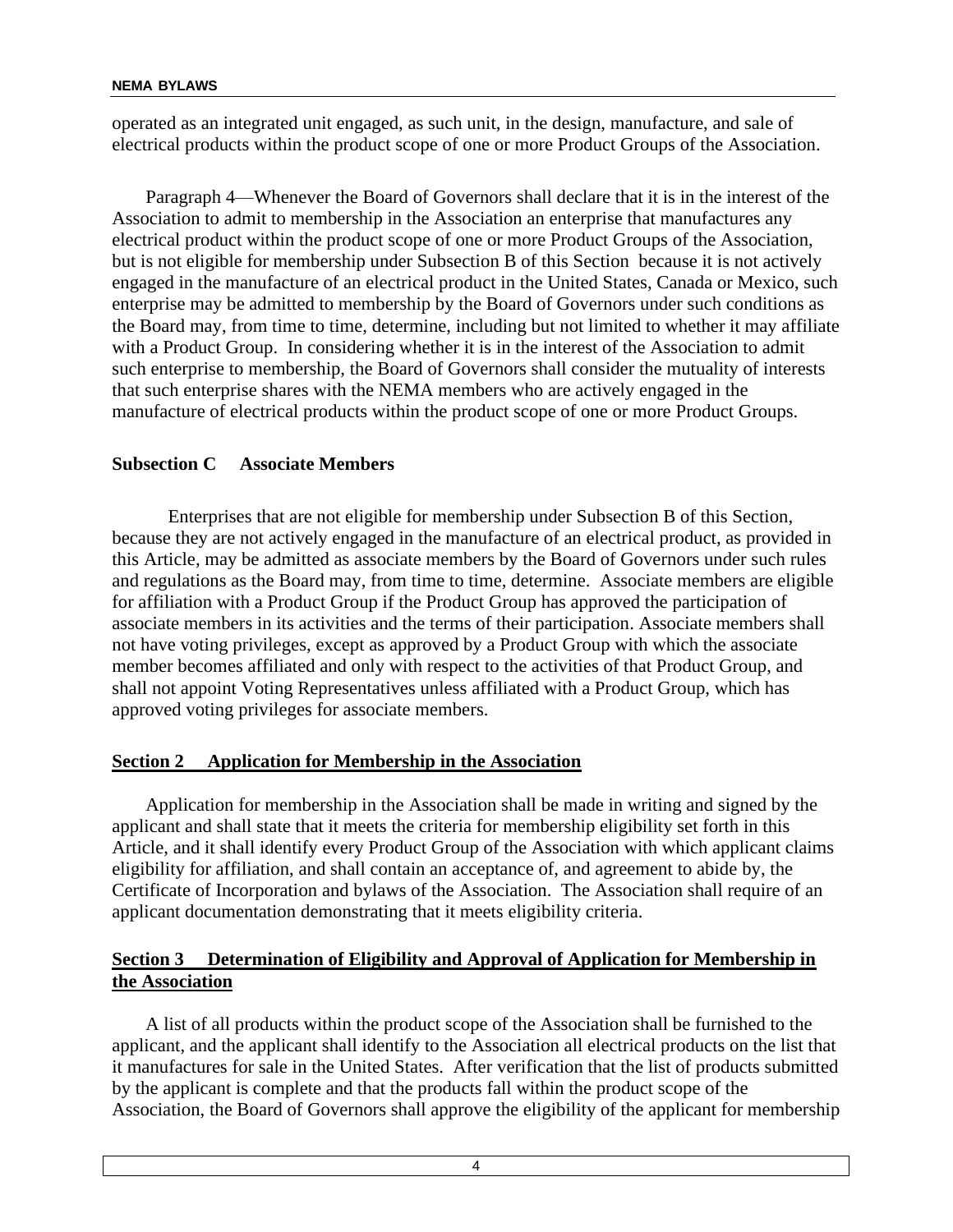in the Association, under the provisions of Section 1 of Article II of these bylaws. Upon approval by the Board of Governors, the applicant shall become a member of the Association.

# **Section 4 Affiliation with Product Groups or Voting Classifications**

# **Subsection A Eligibility for Divisions, Sections, or Voting Classifications**

Each member shall be eligible for affiliation with any Product Group of the Association if it manufactures or brand labels for sale and use in the United States, an electrical product included within the product scope of the Product Group or under such other criteria as the Product Group shall adopt. Upon affiliation with a Section or Voting Classification, each member shall automatically become affiliated with the Division within which such Section or Voting Classification is included. A member who has been admitted to membership under Section 1, Subsection B, Paragraphs 2 and 4 of this Article shall be entitled to affiliate with a Product Group if that is one of the conditions authorized by the Board of Governors. Subject to the approval of the Board of Governors, a Product Group may propose as a general rule applicable to the Product Group to deny eligibility for affiliation to members who only brand label an electrical product within the scope of that Product Group.

# **Subsection B Redetermination of Eligibility**

# Paragraph 1—*Termination of Affiliation*

The affiliation of a member with any Product Group shall terminate in the event and on the date that the Board of Governors shall find that the member has ceased to be eligible for such affiliation.

# Paragraph 2—*Redetermination Procedure*

The Board of Governors may determine the eligibility for affiliation with a Product Group of any member at any time and shall determine such eligibility upon the written request of not less than two members of the Product Group.

#### Paragraph 3—*Withdrawal*

Any member may withdraw at any time from any Product Group upon filing with the Board of Governors and with the Board of Directors of the Division concerned a written notice of such withdrawal. The withdrawing member shall pay fees in accordance with Article VIII on all products manufactured by it which are within the product scope of the Association whether or not the member is affiliated with the Product Group within whose product scope the product falls.

#### **Section 5 Retention of Membership**

Enterprises that, while members of the Association, cease to be eligible for membership pursuant to the provisions of Section 1 hereof, may, nevertheless, continue as members of the Association under such terms and conditions as may be prescribed in the bylaws.

5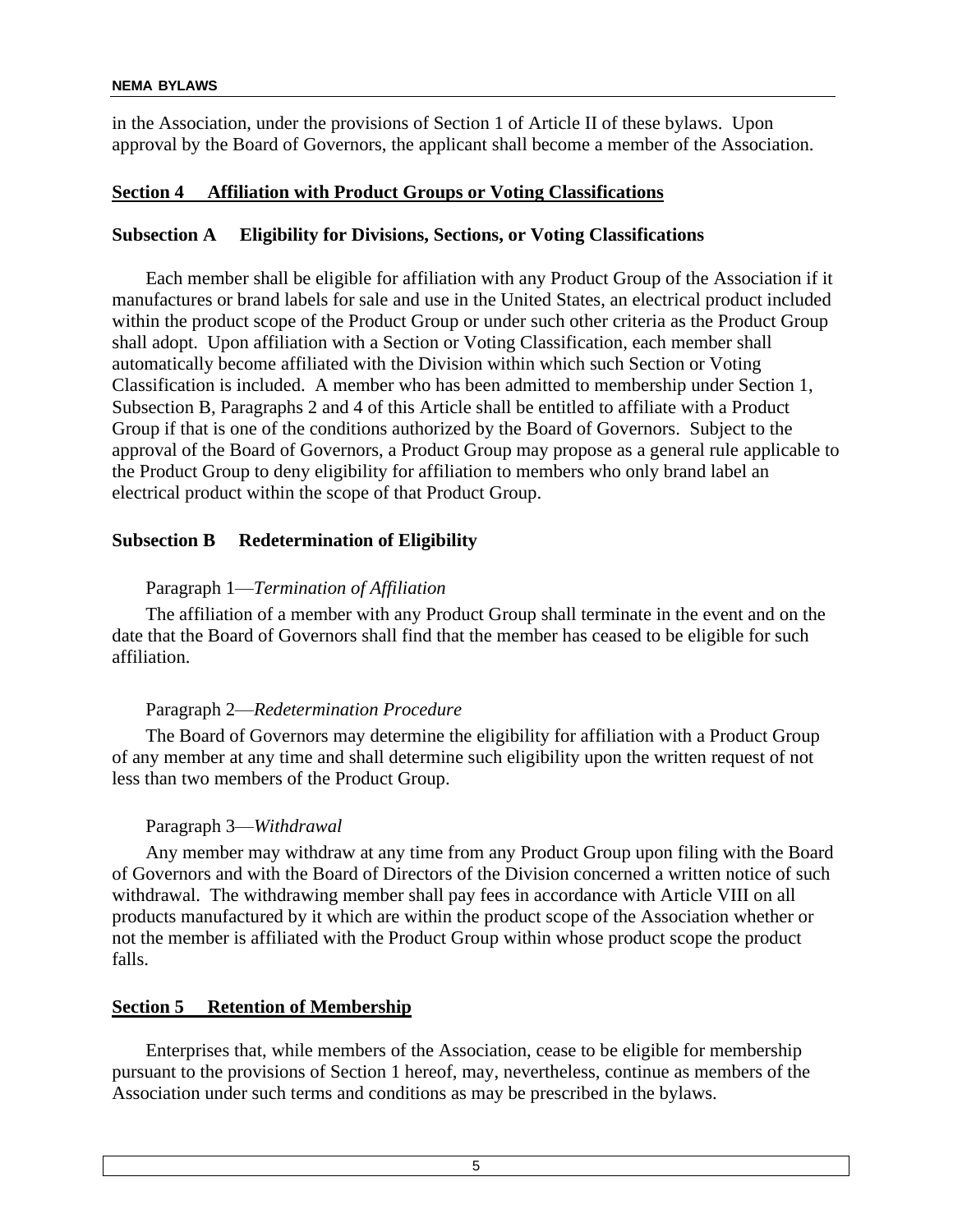#### **Section 6 Rights and Privileges**

All members shall exercise and enjoy such rights as the Certificate of Incorporation and these bylaws may prescribe, except that members who manufacture electrical products solely outside the United States, Canada, or Mexico for sale outside the United States, Canada, or Mexico shall exercise and enjoy such rights as the Board of Governors of the Association may, by resolution, from time to time prescribe.

#### **Section 7 Representatives of Members**

#### **Subsection A General**

#### Paragraph 1—*Permissible Number*

Each member shall be represented (1) in the Association by one of its Representatives and (2) in each other Product Group with which it is affiliated by one or more Representatives. Where the member is a division or subsidiary of an enterprise not itself engaged actively in the manufacture, or not actively engaged in the development for manufacture, for sale in the United States, of products within the product scope of one or more Product Groups, such member shall be represented only by persons employed or contracted exclusively by the member.

#### Paragraph 2—*Appointment*

Representatives of a member shall be such of its officers or employees or non-employee consultants as it may designate. A member may change or withdraw its Representatives at will by giving written notice to the Association except that a member must, at all times, be represented by at least one Voting Representative in the Association and in each Product Group with which it is affiliated. All other designated Representatives are deemed Alternates. A person may not be a Representative of more than one member.

#### **Subsection B Voting Representatives**

#### Paragraph 1—*In the Association*

Each member shall designate one of its Representatives as its Voting Representative in the Association with power to vote upon all matters presented to the membership of the Association. In no case shall any member have more than one vote.

#### Paragraph 2—*In Product Groups*

Each member shall designate one or more of its Representatives as its Voting Representative in each Product Group with which it is affiliated, with power to vote upon all matters presented to the membership thereof.

#### Paragraph 3—*Alternates*

A Representative who is designated as an Alternate is eligible to vote for the member in the absence or disability of the Voting Representative.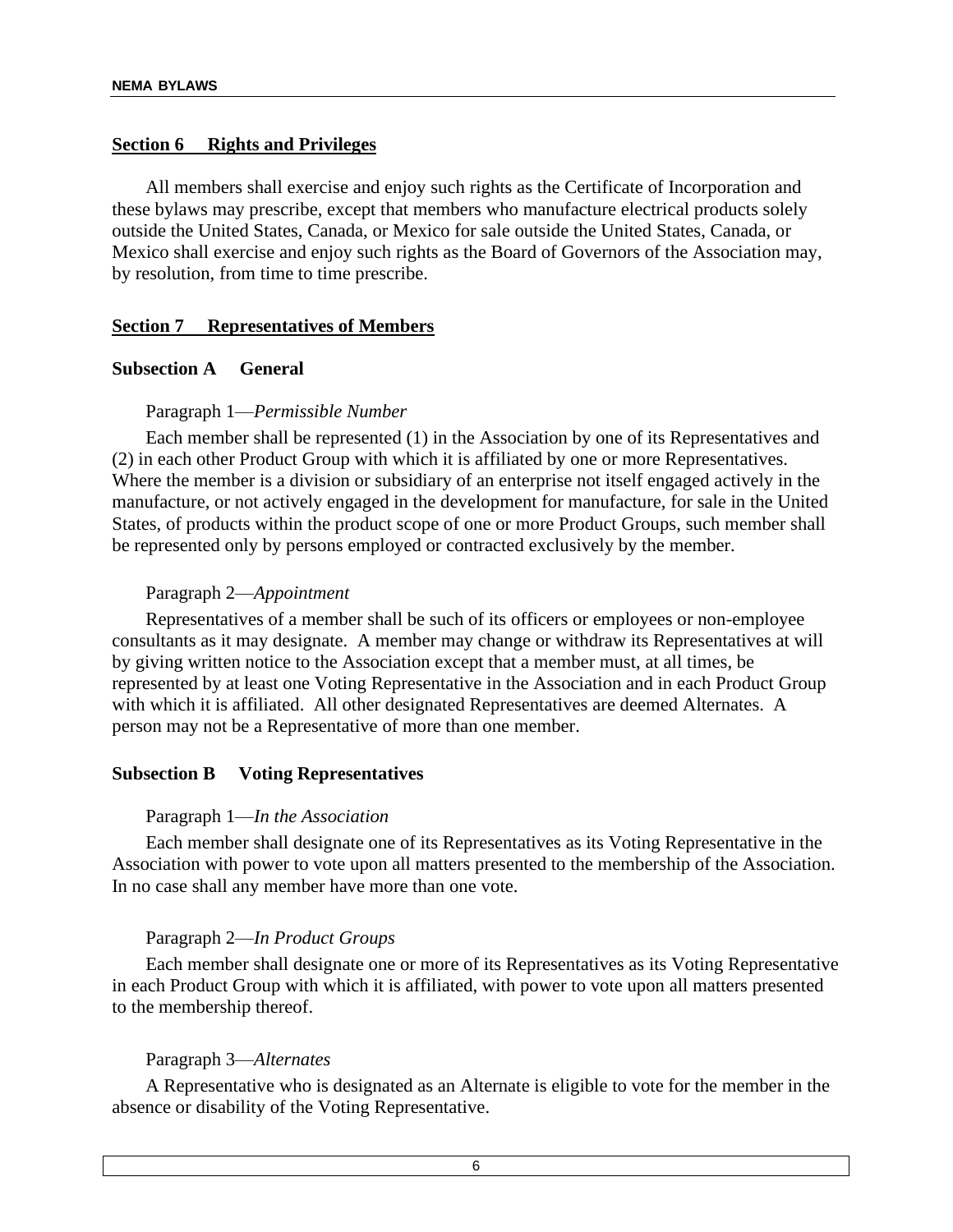# **Section 8 Termination of, and Reapplication for, Membership**

#### **Subsection A Termination or Continuation without Product Group Affiliation**

The membership of any member shall immediately terminate in the event that at any time such member shall not be actively engaged in the manufacture, or in the development for manufacture, for sale in the United States, of an electrical product included within the product scope of any then existing Product Group of the Association; provided that, on written application to, and approval by a majority of the entire membership of the Board of Governors, membership in the Association may be continued without affiliation with any Product Group until such time as such member may again become eligible for affiliation with a Product Group, in which case it shall make application for such affiliation under the provisions of Subsection B of Section 4 of this Article, or until such time as such member may again become eligible for affiliation solely with a Division designated a Fee Center, in which case it shall make application for such affiliation to the Board of Directors of a Division designated a Fee Center in writing signed by the applicant showing its eligibility for such affiliation.

#### **Subsection B Resignation**

Resignations of members shall be made in writing and shall be acted upon at the meeting of the Board of Governors next following receipt thereof by the Association. After the date on which a member requests that resignation be effective, such member shall neither be allowed to vote nor be counted as eligible to vote on any matter presented to the Association, to any Product Group, or to any committee of either.

#### **Subsection C Expulsion and Reinstatement**

#### Paragraph 1—*Expulsion*

Any member or Representative of a member may be expelled for any cause upon the vote of two-thirds of the entire Board of Governors after an opportunity to be heard before the Board shall have been granted such member or Representative. No accusing or accused member or Representative shall be entitled to vote on the question of any such expulsion.

#### Paragraph 2—*Reinstatement of Member*

Any former member whose membership has been terminated for any cause pursuant to this Section may be reinstated upon application made by it in accordance with the provisions of Section 2 of this Article, upon the payment, or other settlement, satisfactory to the Board of Governors, of all Association charges unpaid by it at the time of termination of membership and upon approval by the vote of two-thirds of the entire Board of Governors.

#### Paragraph 3—*Reinstatement of Representative*

Any former Representative of a member, whose status as Representative has been terminated pursuant to this Section, may be reinstated upon application made by a member company by whom such Representative is employed, in accordance with Section 7 of this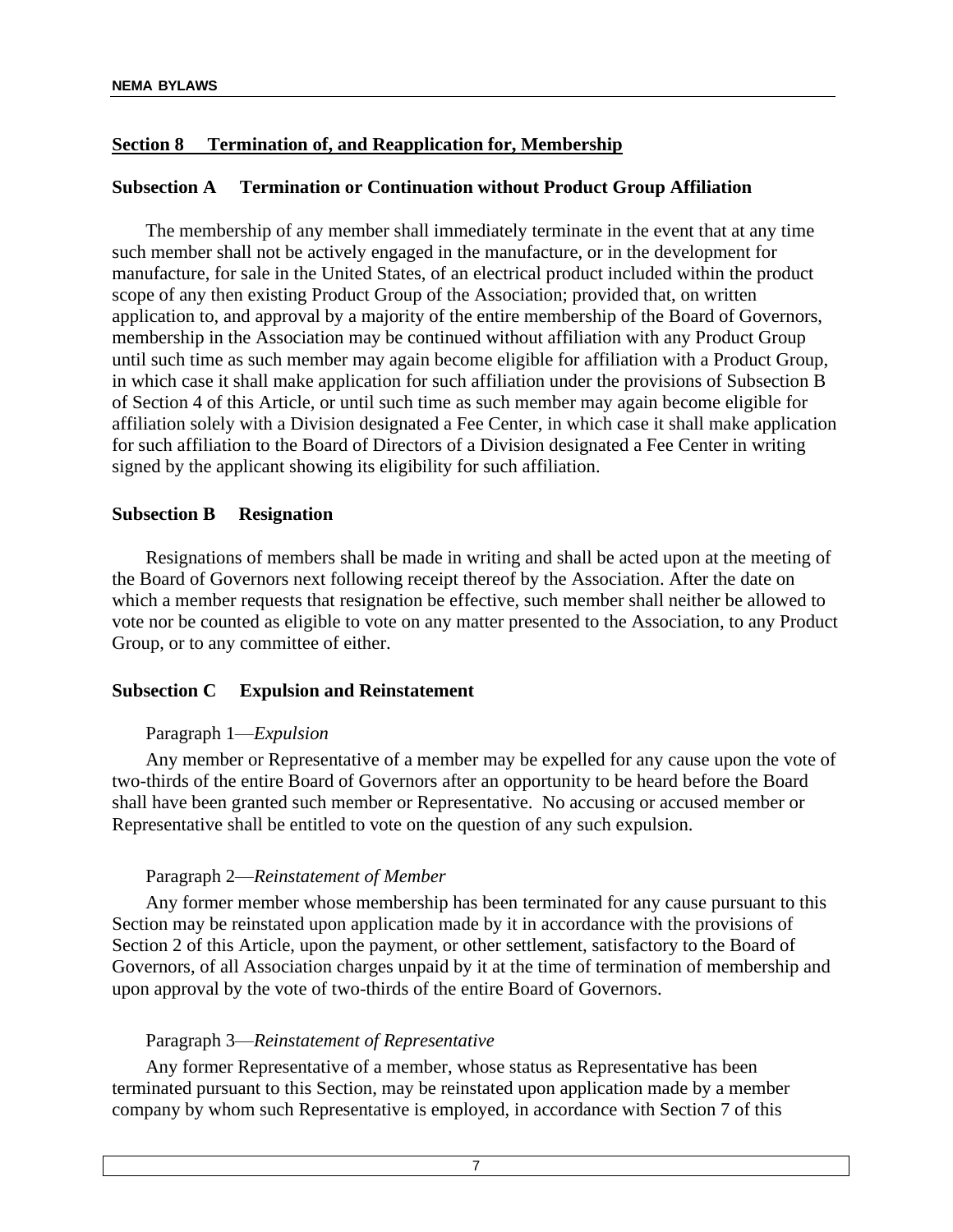Article, upon approval by the vote of two-thirds of the entire Board of Governors and on such conditions as the Board of Governors may determine.

### **Subsection D Effect of Resignation or Termination of Membership**

Any member resigning from the Association or whose membership therein is terminated in any other way within thirty days of the billing date for fees on account of any supplementary budget shall not be liable for such fees. Any member who ceases to be actively engaged in the manufacture or brand labeling, for sale in the United States, of products within the product scope of a particular Product Group and who notifies the President of such fact, in writing, within thirty days of the billing date for fees on account of any supplementary budget for such Product Group shall not be liable for such fees.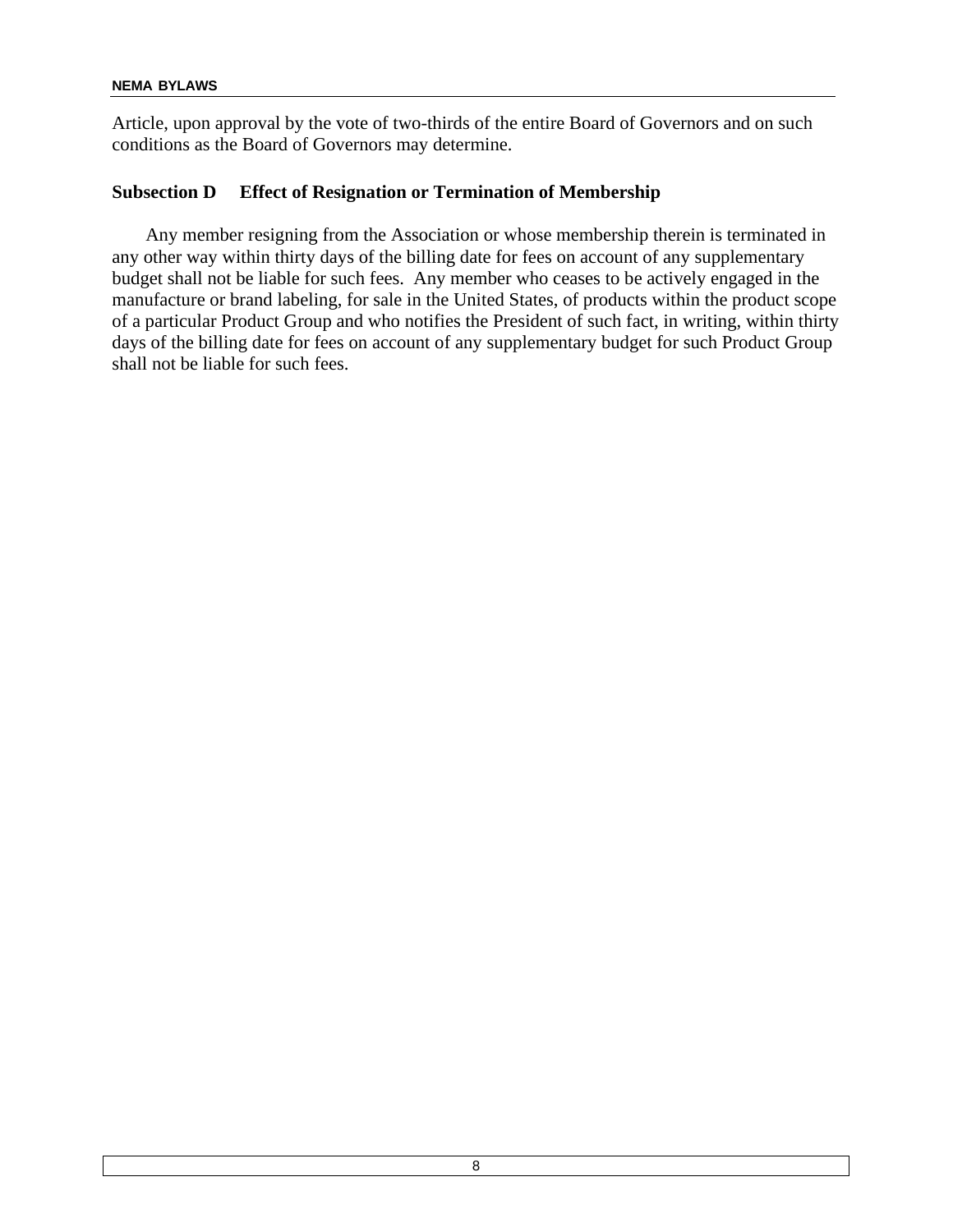# A r ticle III

# **V o t i n g**

#### **Section 1 One Vote on All Questions**

Except as otherwise provided in Article II, Section 1, Subsection C, each member shall be entitled to one vote through its designated Voting Representative upon all matters presented to the membership of the Association or to the membership of any Product Group thereof with which such member is affiliated. Such vote shall be cast as provided in these bylaws.

#### **Section 2 Proxies and Alternates**

#### **Subsection A At Meetings of the Association**

At any meeting of the Association, the Voting Representative of any member may be represented by a proxy granted to another of the Representatives of such member, or to an authorized Voting Representative of some other member.

#### **Subsection B At Meetings of Product Groups**

At any meeting of a Product Group, the Voting Representative of any member may be represented by proxy granted to an authorized Voting Representative of some other member. If the designated Voting Representative of a member is neither present nor represented by proxy, any person who shall have been properly designated as a Representative of that member in the Product Group may vote for the member.

#### **Subsection C Proxies to be in Writing and Approved by Chairperson**

 Any proxy granted hereunder shall be in writing and shall be subject to the approval of the Chairperson of the meeting.

#### **Section 3 Letter Ballots**

#### **Subsection A Proper Subjects and Standard Voting Period**

Paragraph 1—Except with respect to the election of members of the Board of Governors (when not elected pursuant to Article IV, Section 1, Subsection D) and of officers of the Association, any vote of the Association, of the Board of Governors, or of any Product Group or Committee of a Product Group or the Board of Governors may be taken by letter ballot. Unless otherwise specifically provided in these bylaws, or unless otherwise provided in specific cases by the Board of Governors, the voting period shall be no shorter than ten (10) business days and no longer than forty-five (45) calendar days, unless particular circumstances require a shorter or longer period.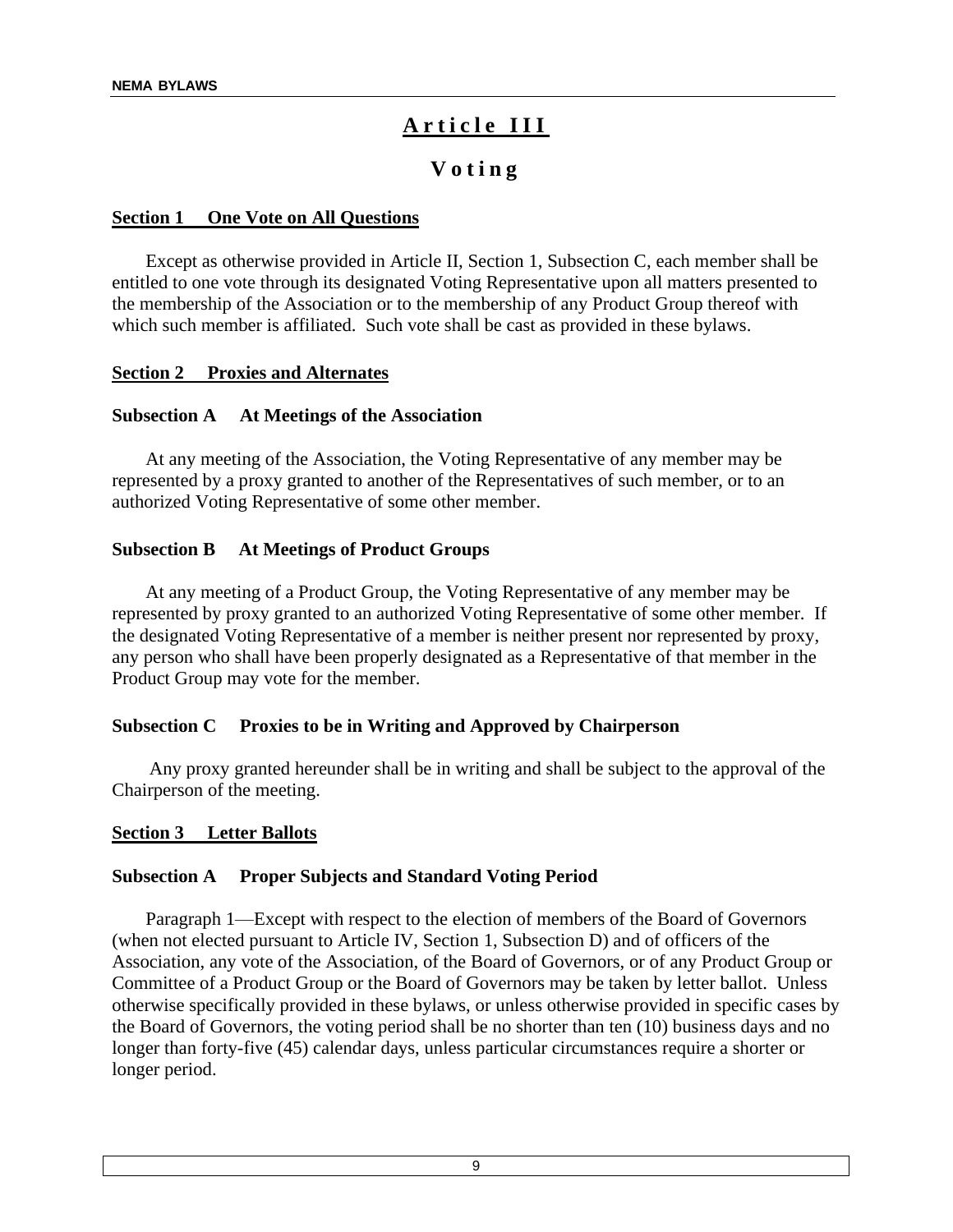Paragraph 2—The Board of Governors and any committee or subcommittee thereof, or Product Group or any Committee or subcommittee thereof may establish by resolution a standard voting period for letter ballots between and including ten business days and forty-five calendar days and, by resolution duly adopted at a meeting, may establish a shorter or longer voting period if particular circumstances require. In the absence of such a resolution, and unless otherwise specifically provided in these bylaws, or unless otherwise provided in specific cases by the Board of Governors, the standard voting period for letter ballots shall be ten (10) business days.

Paragraph 3—The issuance of a letter ballot to all members of the Board of Governors and any committee or subcommittee thereof, or Product Group or any committee or subcommittee thereof satisfies the quorum requirement.

# **Subsection B Votes—How Recorded**

All letter ballots shall provide for recording the votes of members in the affirmative or negative. Letter ballots on matters other than standards and supplementary budgets require a simple majority of affirmative votes (of those eligible to vote) for passage. A member who shall expressly decline to vote shall be recorded as not voting on the specific question involved, except as otherwise provided in these bylaws. The recorded votes of a letter ballot shall be reported in writing to the Product Group or committee voting or announced at the next meeting of the Product Group or committee, except where disclosure of a vote reveals confidential information.

#### **Subsection C No Change in Vote After Expiration**

No member may change its vote given by letter ballot after the expiration of the voting period or after the member has specifically waived the right to do so by statement on such letter ballot.

#### **Subsection D Limit on Immediate Action**

In any case where authority to take any action is requested by letter ballot, such action may be taken immediately upon return of the number of ballots needed to authorize such action, if the letter ballot contained a notice of intention so to act and if each of the returned ballots so needed to authorize such action contains a waiver of the right to change the vote made thereby.

#### **Subsection E Reconsideration**

The result reached on any letter ballot may be reopened at the request of not less than twenty percent of the members of the side which prevailed on the ballot submitted, and at a time no later than the next succeeding meeting of the group authorizing the letter ballot.

#### **Section 4 Required Vote at a Meeting**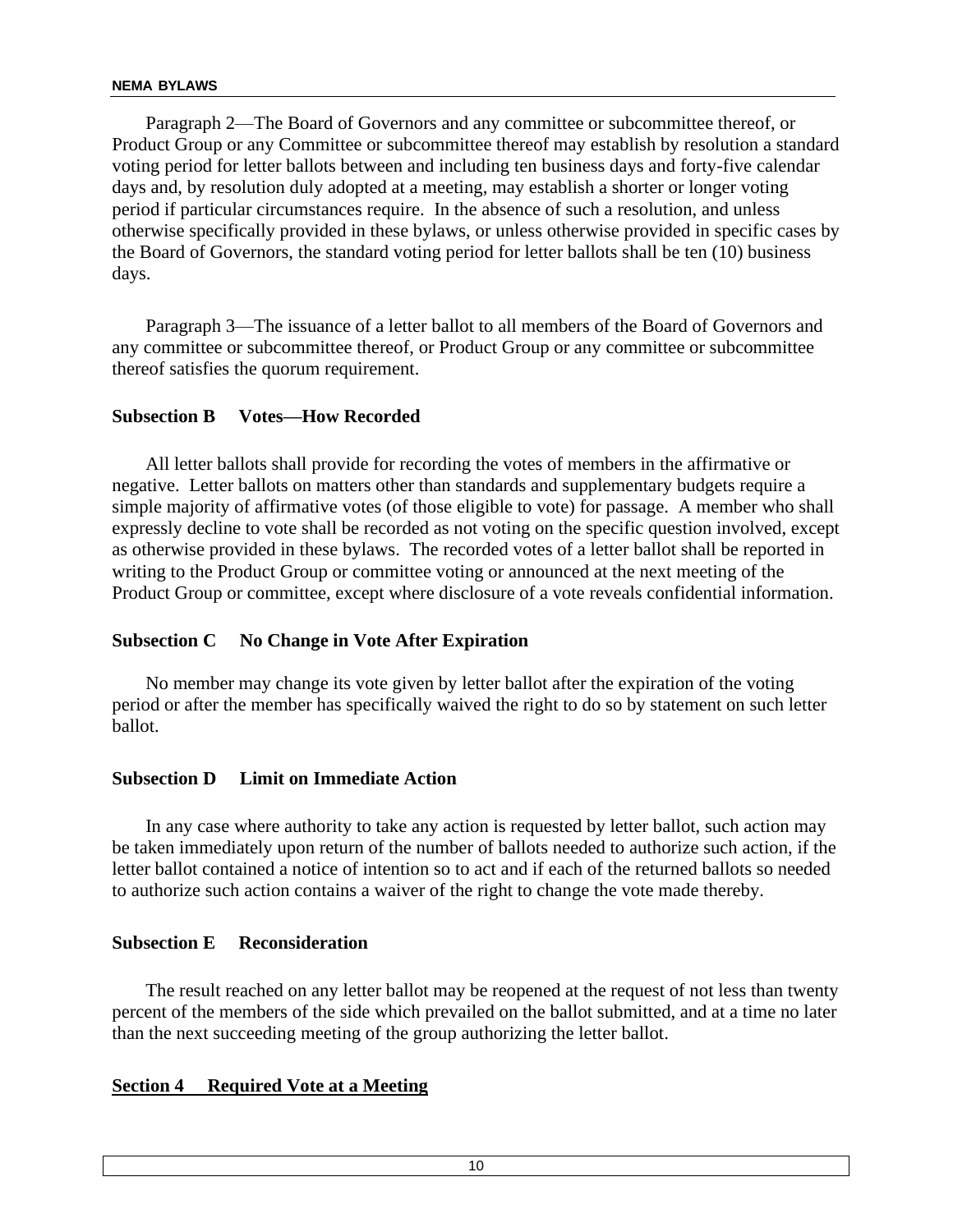Except as provided in these bylaws, or as may be otherwise provided by law or by the Certificate of Incorporation of the Association, the vote of a majority of the members of the Association or Board of Governors, Product Group, or committee present at any meeting, duly called, at which there is a quorum present shall be the act of the members or the Board of Governors, Product Group, or committee respectively. In the case of a letter ballot, except as provided in these bylaws, or as may be otherwise provided by law or by the Certificate of Incorporation of the Association or by resolution of the Board of Governors, the vote of a majority of the members, of the Board of Governors, Product Group, or a committee or subcommittee of any of them, shall be the act of the members, Board of Governors, Product Group or committee or subcommittee. A Product Group or committee may, by a vote of more than two-thirds of the members of the Product Group or committee, approve a voting requirement for a particular matter that is greater than a majority vote of the members present at a meeting or, in the case of a letter ballot, greater than a majority vote of the Product Group or Committee; provided that any such requirement is recorded with the Secretary of the Association.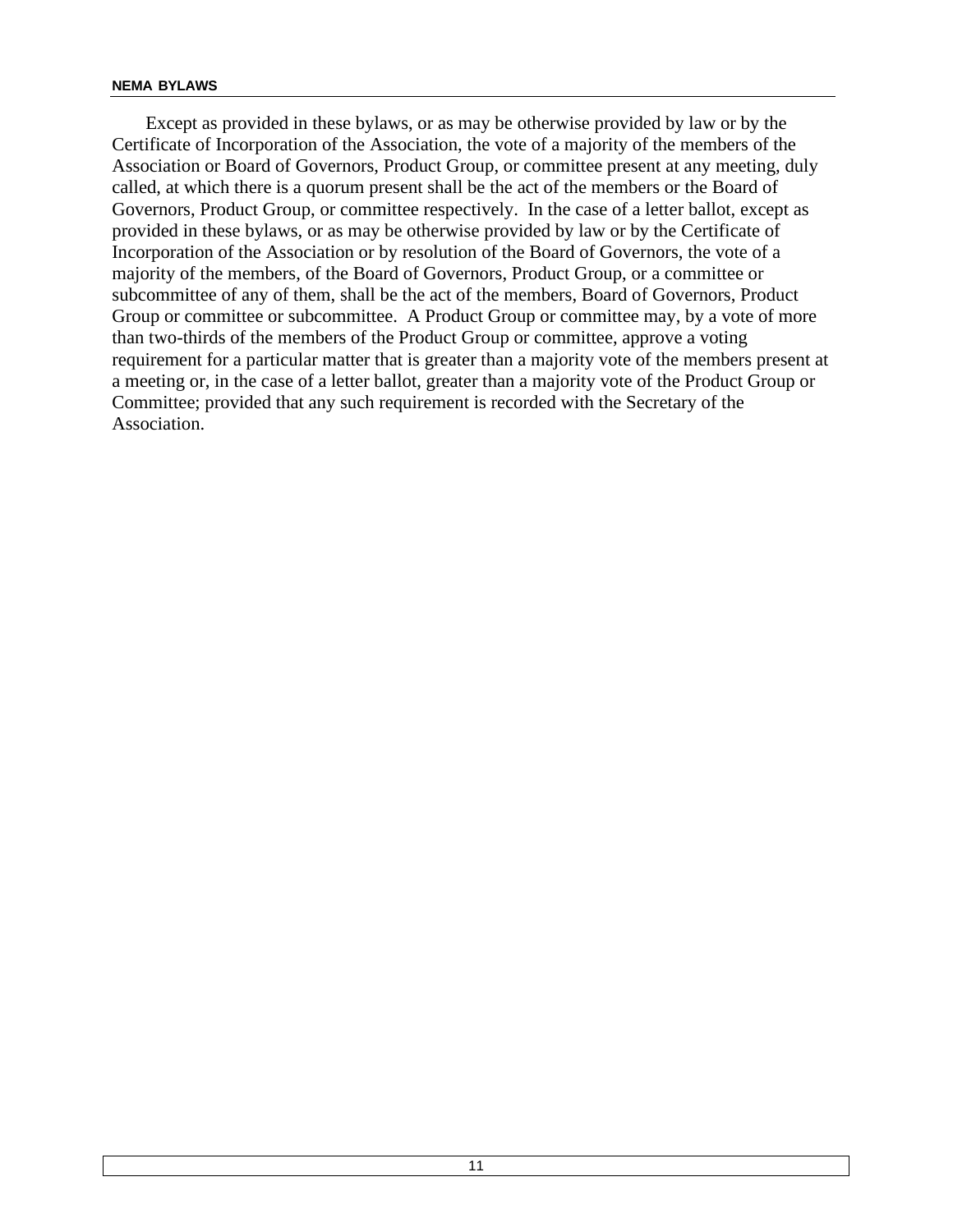# Article IV

# **M a n a g e m e n t**

#### **Section 1 Board of Governors**

#### **Subsection A Board of Governors; Board of Directors**

The management of the Association shall be vested in a Board of Directors, called a Board of Governors, to be composed of individuals who shall be Representatives of members. The membership of the Board shall be as provided in these bylaws.

#### **Subsection B Number and Qualifications**

#### Paragraph 1—*Number*

The Board of Governors of the Association shall consist of: (1) 30 individuals, who shall be Representatives of the members, elected in the manner and for the term stated below; and (2) the President of the Association shall be an ex-officio member.

#### Paragraph 2—*Rotation of Membership*

It shall be the duty of the Nominating Committee to make its choice that, in the event that its nominees are elected, the membership of the Board will not then include more than eight elected members who have continuously served for more than three terms. The first term of an elected member shall be counted regardless of its duration. A one-year interval between terms shall be considered to have broken continuity of service.

#### **Subsection C Nominations**

#### Paragraph 1—*Nominating Committee*

At least four months before each Annual Meeting of the Association, the Chairperson of the Board of Governors shall appoint a Nominating Committee to nominate individuals for membership on the Board of Governors to be elected at such meeting, and shall designate one of the members of the Nominating Committee as Chairperson. The Nominating Committee shall consist of at least three members of the Board of Governors.

#### Paragraph 2—*Recommendations by Sections*

At least sixty days before each Annual Meeting of the Association, any Section may recommend to the Nominating Committee the nomination of a Representative or Representatives in such Section who shall have agreed to serve on the Board of Governors, if elected. The Nominating Committee shall include in its nominations at least one-half of the names so recommended when they number six or less, and not less than three when such recommendations exceed six in number, except that the committee shall not be required to include more than one nomination from any one Section.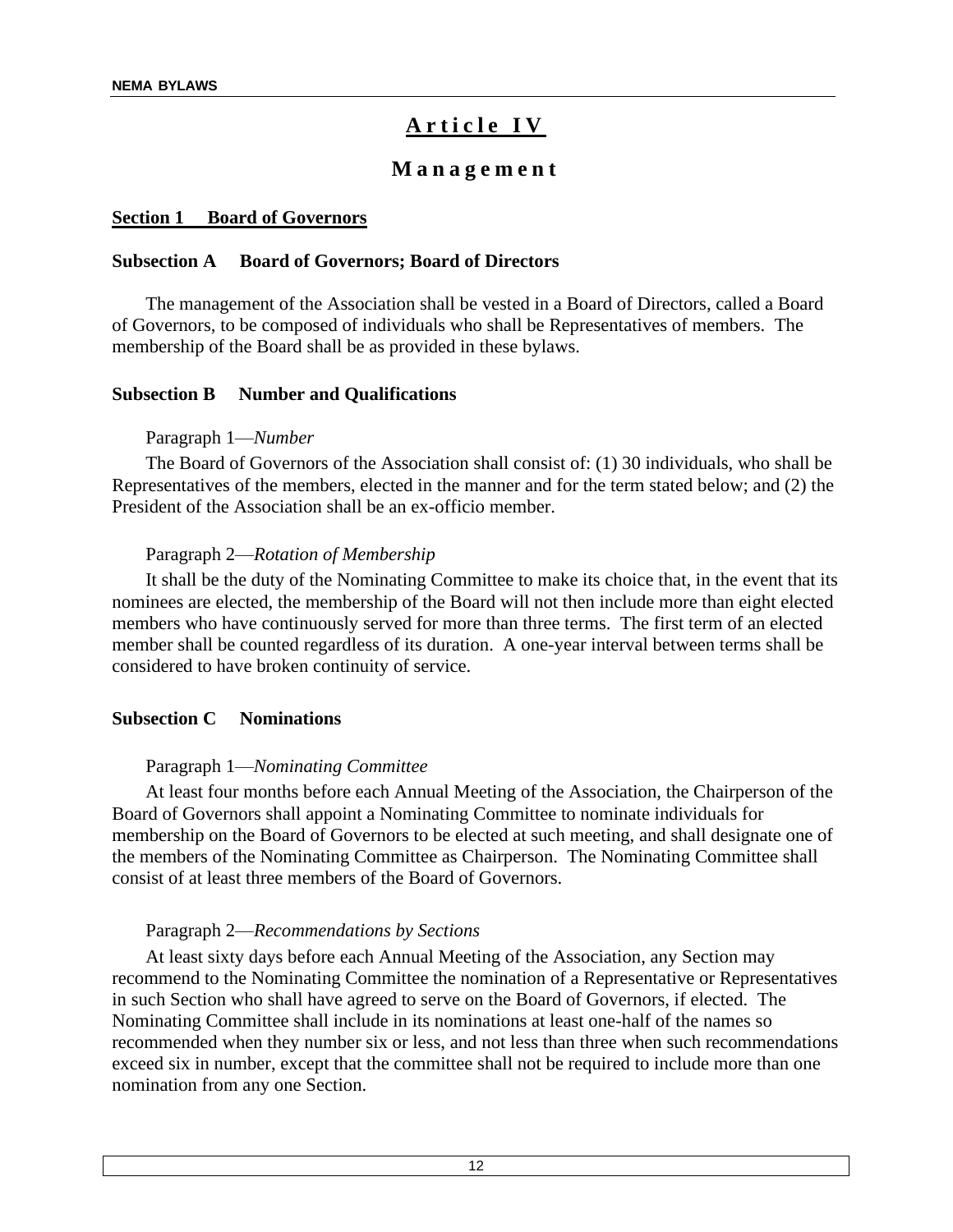#### Paragraph 3—*Notice of Nominations*

At least thirty days before each Annual Meeting of the Association, the Nominating Committee shall cause to be communicated to each member of the Association a list of the nominees proposed by such Committee, each of whom shall have agreed to serve as a member of the Board of Governors, if elected.

#### Paragraph 4—*Additional Nominees*

At each Annual Meeting of the Association, additional Representatives may be nominated for membership on the Board of Governors by any Voting Representative in the Association. Any such nomination must be seconded by a Voting Representative of another member.

#### **Subsection D Election and Term**

At each Annual Meeting of the Association there shall be elected by the Association (a) ten Governors to serve for a term of three years each, and (b) such number of Governors as may be necessary to fill all additional elective vacancies existing on the Board at the time of such Annual Meeting, each of whom shall serve for the remainder of the term of office of his or her predecessor. The nominees receiving the largest number of votes for the respective offices to be filled shall be elected. Newly elected Governors shall assume office immediately upon election.

#### **Subsection E Vacancies**

Whenever a vacancy shall occur among the 30 elected members of the Board of Governors, the remaining Governors, though less than a quorum, may, by the affirmative vote of a majority of them, elect a Governor to fill such vacancy. Any Governor so elected shall serve for the unexpired term of his or her predecessor.

#### **Subsection F Meetings and Quorums**

The Board of Governors shall hold at least three regular meetings each year. At least two weeks notice of the time and place of all regular meetings shall be sent to the members of the Board. Special meetings may be called at any time by the Chairperson of the Board of Governors or by any two Officers upon at least one day's notice. At each meeting of the Board of Governors, nine members shall constitute a quorum provided that in determining the presence of such quorum not more than one Representative of any member of the Association shall be counted.

#### **Section 2 Committees**

The Board of Governors shall appoint such committees as it deems necessary. All such committees shall act under the direction of the Board and shall have, and exercise such duties and powers as may be delegated to such committees by the Board.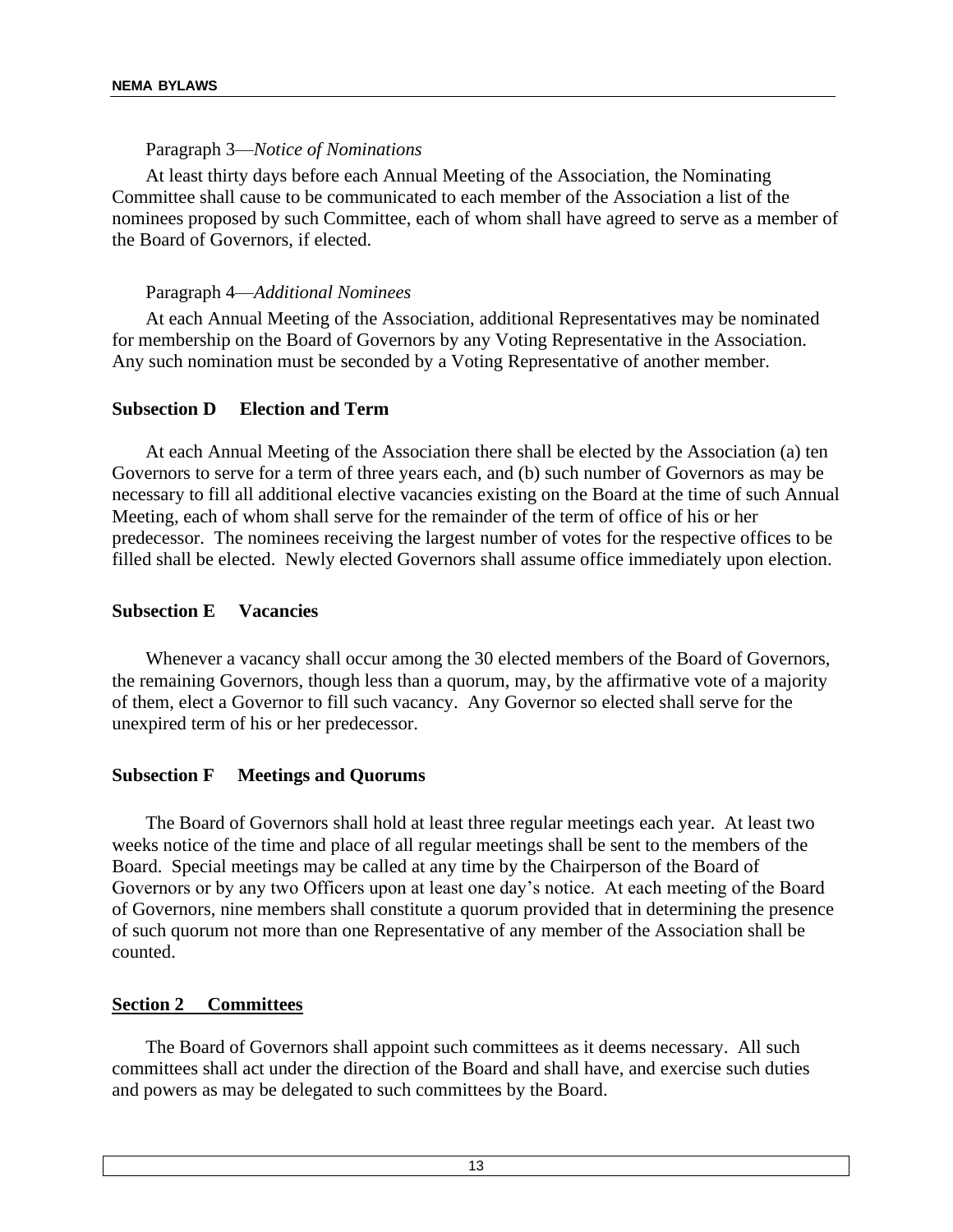# **Subsection A Appointment of Committees**

The Board of Governors shall appoint such committees of the Board as may be necessary, or convenient, for the proper conduct of the affairs of the Association. By resolution of the Board, the Board shall prescribe the scope of such committee, its authority to act on behalf of the Board or make recommendations to the Board, the number of members of the committee and the process by which they are appointed, and its term. A committee with an indefinite term shall be deemed a standing committee. The Board resolution may also designate a committee as a policy committee, which shall act in an advisory capacity in matters of Association policy to the Board of Governors. A policy committee may include advisory members who are not members of the Board who shall have such voting rights on the policy committee as prescribed by the Board. Each policy committee with members who are not members of the Board shall have an Executive Committee whose voting members shall consist solely of Board members, and may include ex-officio non-voting members who are not Board members to act in an advisory capacity.

#### **Subsection B Term of Office**

The members of committees of the Board shall hold office until the next Annual Meeting of the Association or until the appointment of their successors.

#### **Subsection C Appointment of Committee Chairperson and Members**

The Chairperson of each committee of the Board shall be designated by the Board from among the members thereof. Unless a resolution of the Board states otherwise, the members of a committee shall be appointed by the Chairperson of the Board of Governors with their consent. If a vacancy occurs on any Committee before the term, the Chairperson of the Board may appoint a replacement to the Committee with their consent.

#### **Subsection D Finality of Action of Committees**

For any matter for which the Board has expressly delegated its authority to a committee, the action of such committee of the Board within its defined scope shall be final, subject to an appeal by any interested member of the Association to the Board of Governors, or, in the first instance, to any such other intermediate appeals body as may be provided for elsewhere in these bylaws.

#### **Subsection E Quorum**

A majority of the members of a committee who are members of the Board of Governors shall constitute a quorum of the committee. The committee may add additional quorum requirements for non-Board members attending a meeting as approved by the Board.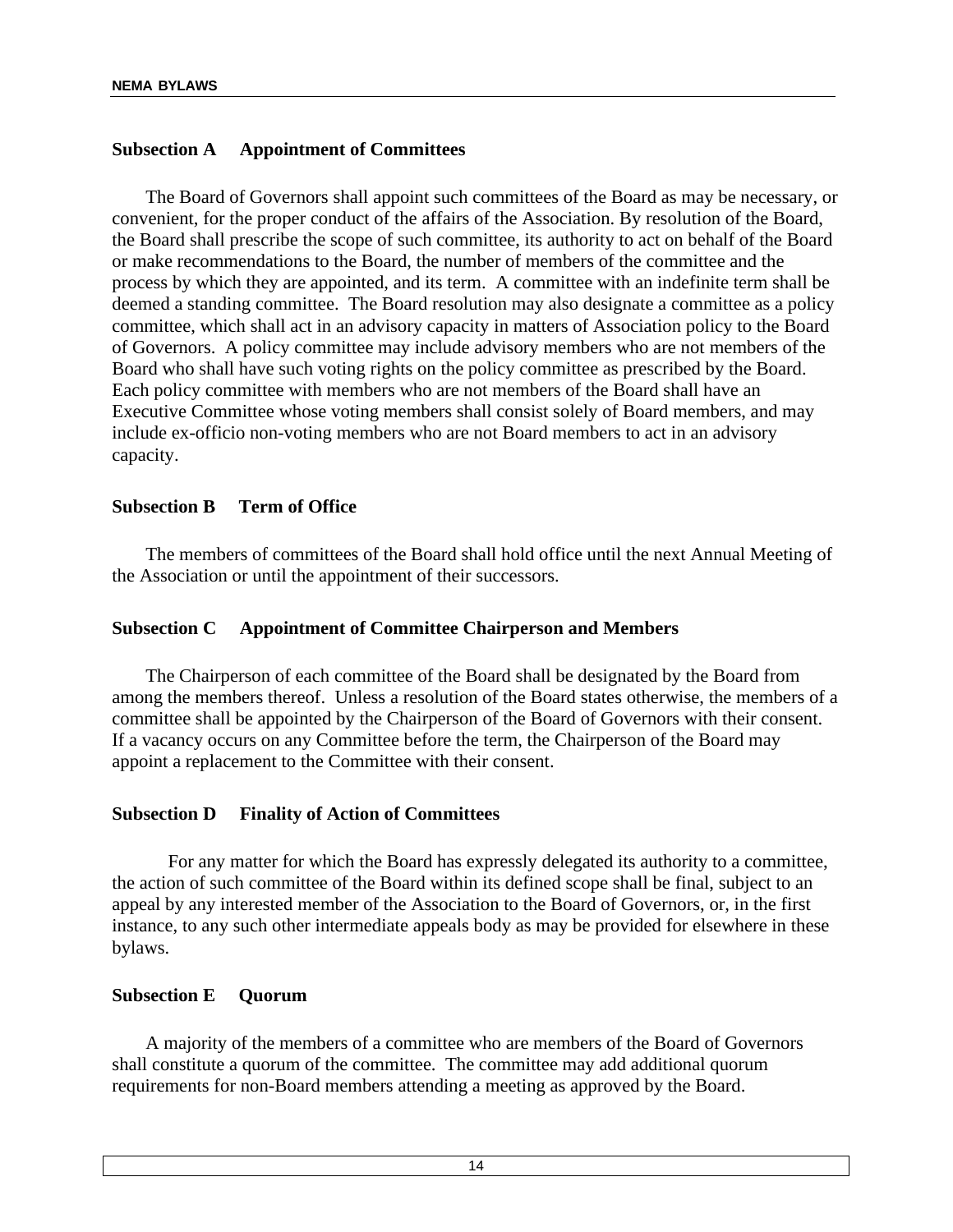#### **Subsection F Voting**

No member of a committee of the Board may vote by proxy. Where alternates have been appointed, an alternate may vote in the absence of the committee member for whom he or she has been designated as an alternate.

#### **Section 3 Officers**

#### **Subsection A Board Officers**

The Board of Governors shall elect from among its membership the following officers at its regular meeting immediately preceding the Annual Meeting of the Association: Chairperson of the Board, one or more Vice-Chairpersons of the Board, Treasurer, and, at the discretion of the Board of Governors, an Assistant Treasurer. These officers shall be elected by the Board of Governors for a term of one year commencing immediately upon the conclusion of the Annual Meeting of the Association immediately upon conclusion of the Annual Meeting of the Association held at the time of election. No person shall hold any of the foregoing offices for more than three full consecutive terms unless there shall have been a lapse of one year between the date of his or her retirement and subsequent election, except that a Chairperson who has been elected to fill an unexpired term may be immediately elected for two successive full terms. Officers elected from the Board of Governors shall serve without compensation.

#### Paragraph 1—*Chairperson of the Board*

The Chairperson shall preside at all meetings of the Association and the Board of Governors and, subject to the direction of the Board of Governors, shall be the executive head of the Association.

#### Paragraph 2—*Vice Chairperson of the Board*

During any period of absence or temporary incapacity, the Chairperson shall designate one of the Vice Chairperson, who shall during such period perform the duties and have the powers of the Chairperson. In the event of the death or resignation of the Chairperson, or in any case where the Chairperson shall fail to make such designation, the Board of Governors shall designate one of the Vice Chairperson, who for the balance of the term, or during such period of absence or temporary incapacity, perform the duties and have the powers of the Chairperson.

#### Paragraph 3—*Treasurer*

The Treasurer shall have the custody of the funds and assets of the Association and shall keep for it proper books of account. At the close of each fiscal year the books shall be audited by a certified public accountant selected by the Board of Governors and a report of such audit shall be made to the Board of Governors, which shall make it available to each member of the Association upon request. The Treasurer or designee authorized by the Board of Governors, shall disburse the funds of the Association under the direction of the Board of Governors. He or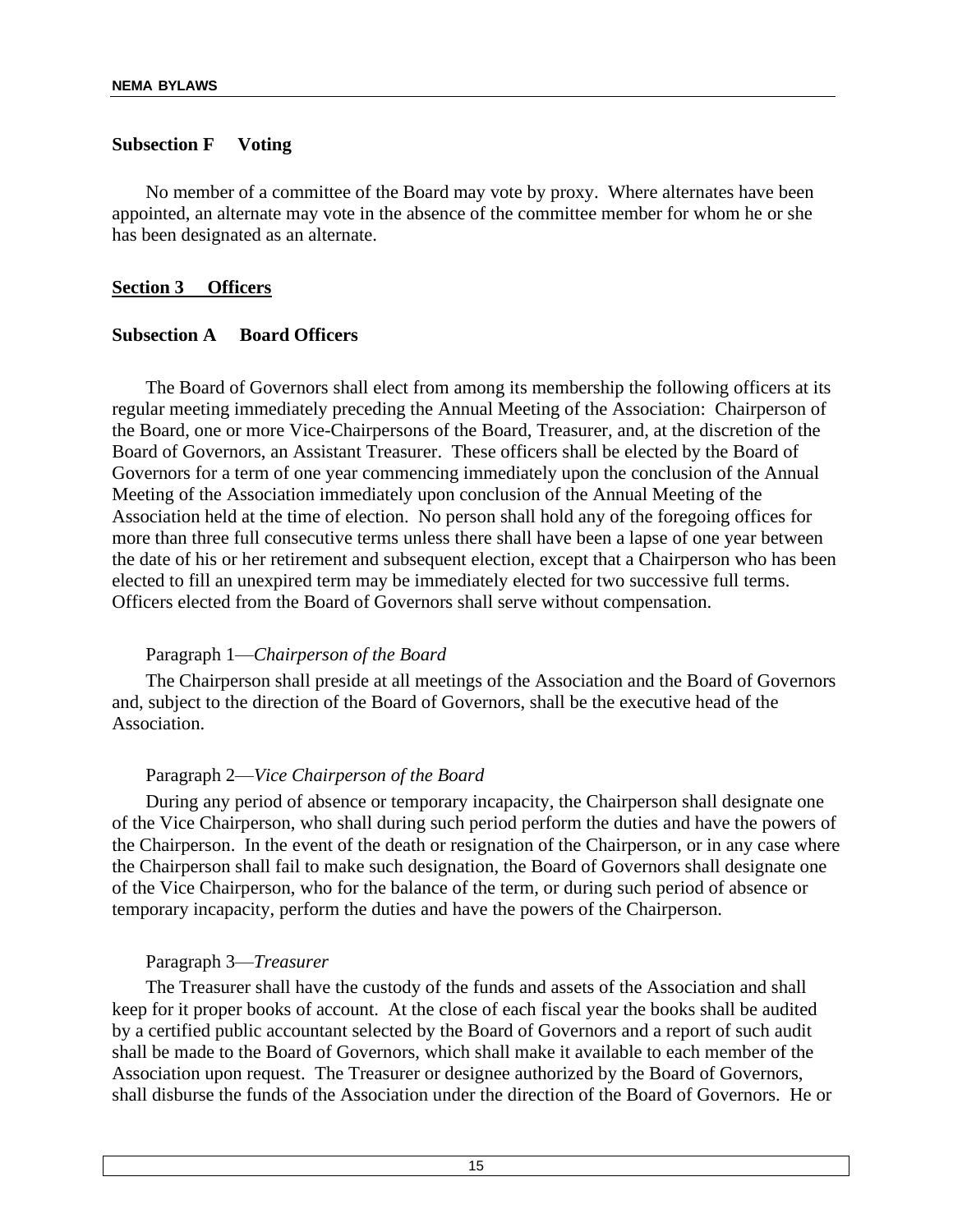she shall keep all funds in a bank, or banks, approved by the Board of Governors and, in the name of the Association, subject to withdrawal by checks signed in such manner as may, from time to time, be directed by the Board. He or she may invest the surplus funds of the Association in such manner as may be approved by the Board.

The Treasurer shall give a surety company bond for the faithful performance of his or her duties in such amount as may be required by the Board of Governors. The premium on such bond shall be paid by the Association.

#### Paragraph 4—*Assistant Treasurer*

The Assistant Treasurer shall perform some of the duties of the Treasurer as may be delegated to him or her by the Treasurer or by the Board of Governors.

# **Subsection B Staff Officers**

The Board of Governors shall appoint a President and Secretary who will serve at the discretion of the Board of Governors on such terms and for such time as the Board of Governors shall determine. In addition, the Board of Governors may establish such other officers and assistant officers as they from time to time decide. The President shall have the authority to appoint such other staff officers and assistant staff officers, on such terms and for such time as the President shall determine. Resignation of a staff officer will become effective immediately or on the date specified in any notice to the Board of Governors or the President, and a vacancy will be deemed to exist as of such effective date. Any vacancy occurring, whether by resignation, removal, death or otherwise, shall be filled by the President. In the event the President is unable to perform the duties of the office of President for any reason, the Board of Governors shall appoint an acting President until the President is able to resume his or her duties or a successor is chosen.

#### Paragraph 1—*President*

The President shall be an ex-officio member of the Board of Governors and attend meetings of the Board of Governors and the membership and make such reports on the operations, programs, and services of the Association as requested by the Board of Governors.

The President, subject to the control of the Board of Governors, shall supervise the affairs of the Association and shall be responsible for executing the policies established by the Board of Governors. The President will perform all duties prescribed by the Board of Governors or these By-laws, and those duties incident to such office. Subject to such policies and procedures as the Board shall determine, the President shall appoint and employ such other executive, administrative, and technical staff, or other specialists, as are authorized by the Board of Governors.

# Paragraph 2—*Vice-President*

The President may appoint one or more Vice-Presidents. The Vice President will perform such duties as may be prescribed from time to time by the Board of Governors or the President.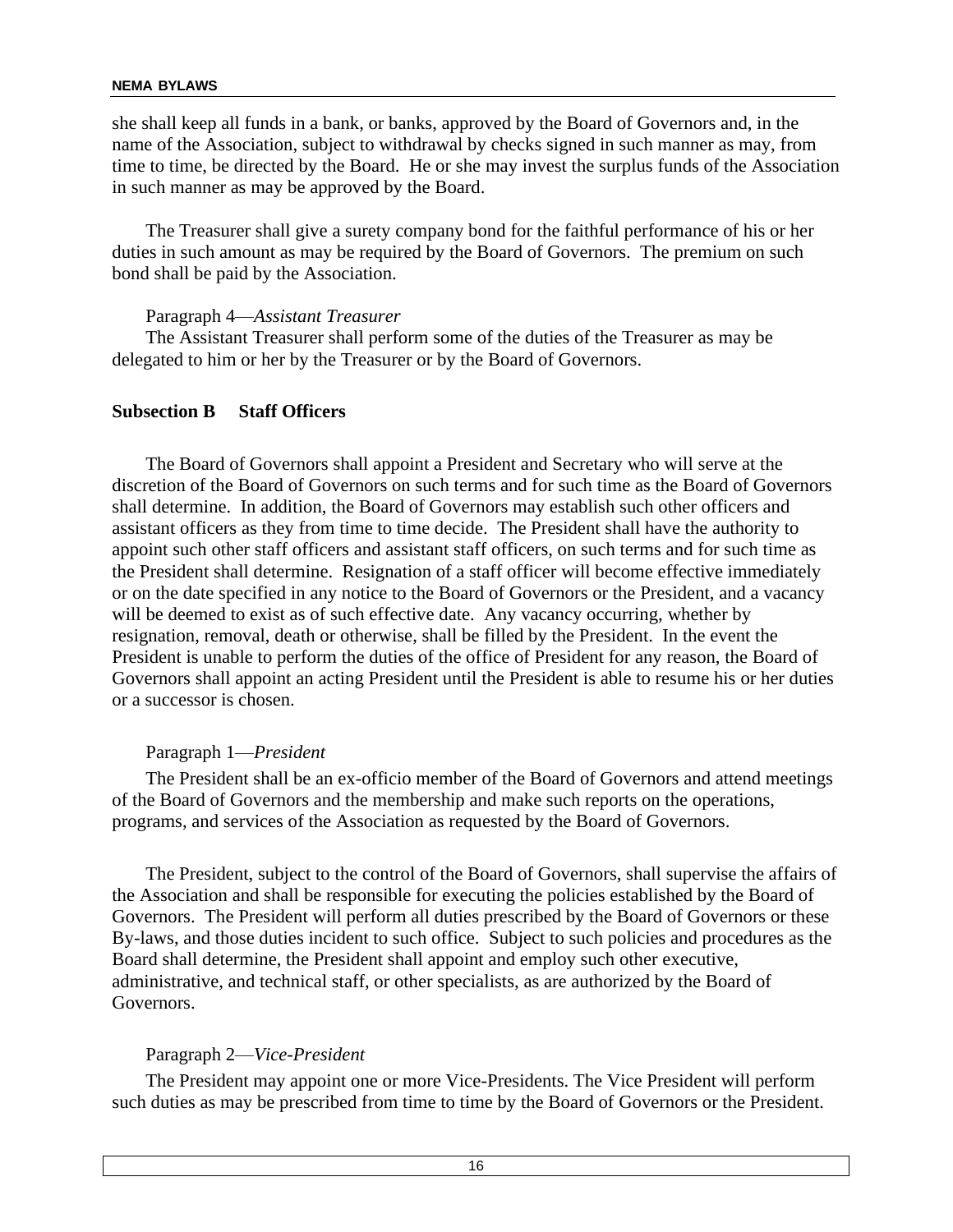Paragraph 3—*Secretary*

The Secretary, or a designee under the direction of the Secretary, shall attend all meetings of the Board of Governors and all meetings of the members, and shall record all the proceedings of the meetings of the members and of the Board of Governors in a book to be kept for that purpose. The Secretary shall see that all notices are duly given in accordance with the provisions of these bylaws or as required by law or as directed by the Board of Governors or the President, and shall perform such other duties as may be prescribed by the Board of Governors or by the President, under whose supervision the Secretary shall function. The Secretary shall have custody of the corporate seal of the Association, and the Secretary, or an Assistant Secretary, shall have authority to affix the same to any instrument requiring it, and when so affixed it may be attested by the signature of the Secretary or by the signature of such Assistant Secretary. The Board of Governors may give general authority to any other officer to affix the seal of the Association and to attest the affixing by such officer's signature. The Secretary or an Assistant Secretary may also attest all instruments signed on behalf of the Association by the Chairperson of the Board, the President, or any Vice President. The Secretary shall in general perform all duties incident to the office of secretary and such other duties as from time to time may be assigned by the Board of Governors, or, if authorized by the Board of Governors to do so, by the President.

# **Section 4 Indemnification**

Every person who is or was a director, officer, employee, or agent of the Association or of any other enterprise which such person served at the request of the Association or any other person connected with the business of the Association whom the Board of Governors may designate, shall be indemnified by the Association against all liability and reasonable expenses incurred by such person in connection with or resulting from any action, suit, or proceeding in which such person may become involved as a party or otherwise (except for an action, suit, or proceeding by or in the right of the Association or such other enterprise) by reason of such person's being or having been a director, officer, employee, or agent of the Association or such other enterprise, or by reason of such person's connection with the business of the Association, provided: (a) that said action, suit, or proceeding shall defend successfully on the merits or otherwise; or (b) in the absence of such a final determination in such person's favor, that the Board of Governors shall determine that such person acted in good faith and in a manner he or she reasonably believed to be in or not opposed to the best interests of the Association, and, with respect to any criminal action or proceeding, that such person had no reasonable cause to believe the conduct was unlawful; said determinations to be made: (i) by the Board of Governors by a majority vote of a quorum consisting of Governors not parties to such action, suit, or proceeding; or (ii) if such quorum is not obtainable, or, even if obtainable and a quorum of disinterested Governors so directs, by independent legal counsel in a written opinion or (iii) by the members.

For the purposes of this Section: (a) "reasonable expenses" shall include, but not be limited to, reasonable counsel fees and disbursements; (b) "liability" shall include amounts of any judgment, fine, or penalty, and reasonable amounts paid in settlement; (c) "action, suit, or proceeding" (unless otherwise limited) shall include every claim, action, suit, or proceeding,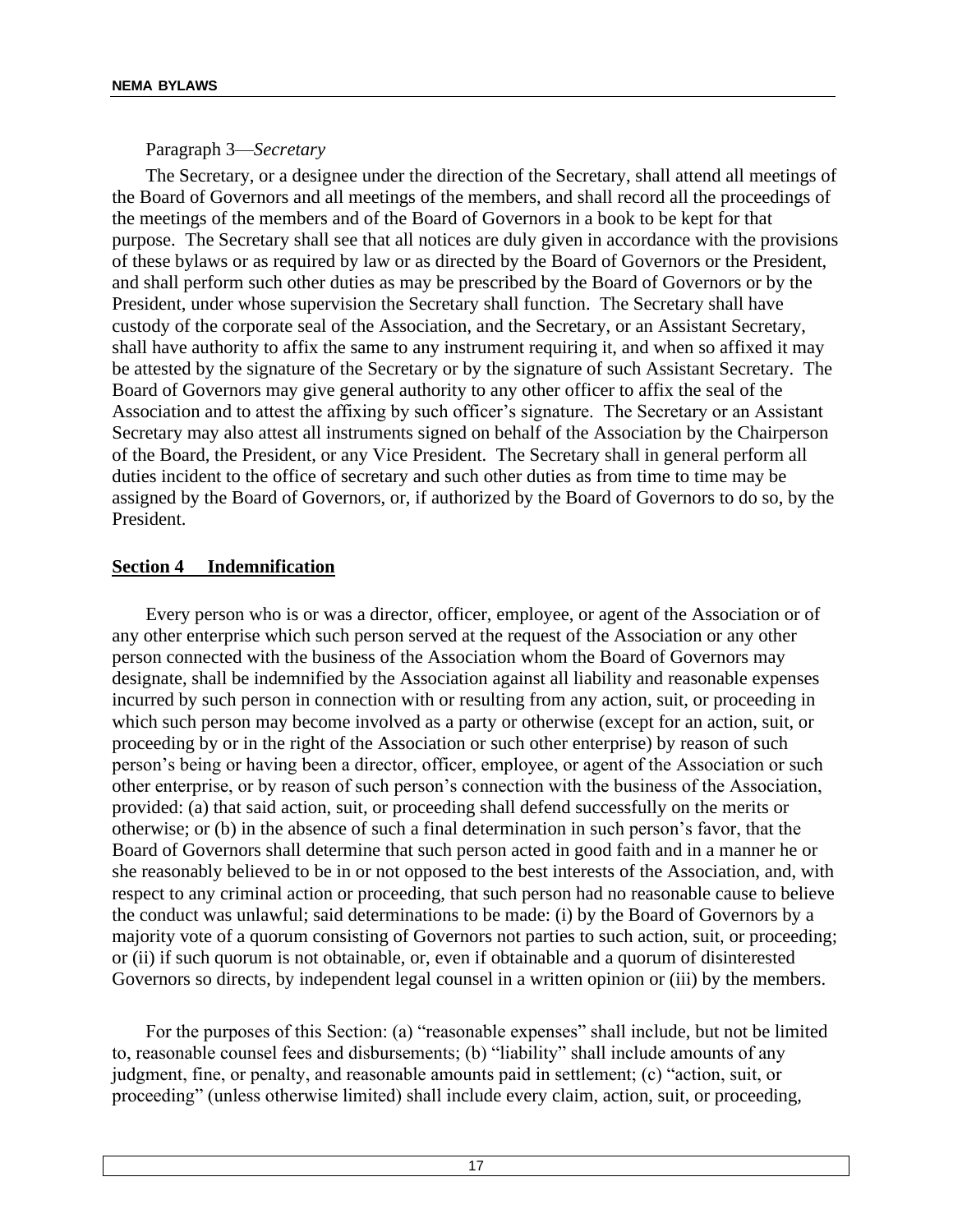whether civil or criminal, derivative or otherwise, administrative or investigative, and any appeal relating thereto, and shall include any reasonable apprehension or threat of such an action, suit, or proceeding; and (d) the termination of any action, suit, or proceeding by judgment, order, settlement, conviction, or upon a plea of nolo contendere or its equivalent, shall not, of itself, create a presumption that the conduct of the person seeking indemnification did not meet the standard of conduct set forth in proviso (b) of the preceding paragraph.

In the case of any action, suit, or proceeding by or in the right of the Association: (a) no indemnification shall be made with respect to any claim, issue, or matter as to which the person seeking indemnification shall have been adjudged to be liable to the Association unless, and only to the extent that, the Delaware Court of Chancery or the court in which such action or suit was brought shall determine upon application that, despite the adjudication of liability but in view of all the circumstances of the case, such person is fairly and reasonably entitled to indemnity for reasonable expenses as the Court of Chancery or such other court shall deem proper; and (b) indemnification shall extend only to reasonable expenses and specifically shall not extend to any liability.

If a person meets the requirements of this bylaw with respect to some matters in a claim, suit or proceeding, but not with respect to others, that person may be entitled to indemnification as to the former.

In the event that an officer or director is subject to a civil or criminal action, suit, or proceeding which, if determined favorably to such officer or director, would give rise to a right of indemnification hereunder, the Association shall make advances to such officer or director against reasonable expenses in advance of the final disposition of such action, suit, or proceeding upon receipt of an undertaking by or on behalf of such director or officer to repay such amount if it shall ultimately be determined that he or she is not entitled to be indemnified by the Association; provided, however, that no such advances shall be required if the Board of Governors determines in good faith that such officer or director is unlikely ultimately to be entitled to indemnification.

The indemnification and advancement of expenses provided by this bylaw shall not be deemed exclusive of any other rights to which any person seeking indemnification may be entitled under any bylaw, agreement, vote of members or disinterested directors or otherwise, both as to action in an official capacity and as to action in another capacity while holding such office, and shall continue as to a person who has ceased to be a director, officer, employee, or agent and shall inure to the benefit of the heirs, executors, and administrators of such a person.

This bylaw shall not be construed to authorize indemnification in any case or for any liability or reasonable expense where such indemnification would not be lawful. This bylaw shall be applicable to actions, suits, or proceedings made or commenced after the adoption hereof, whether arising from acts or omissions to act occurring before or after the adoption hereof.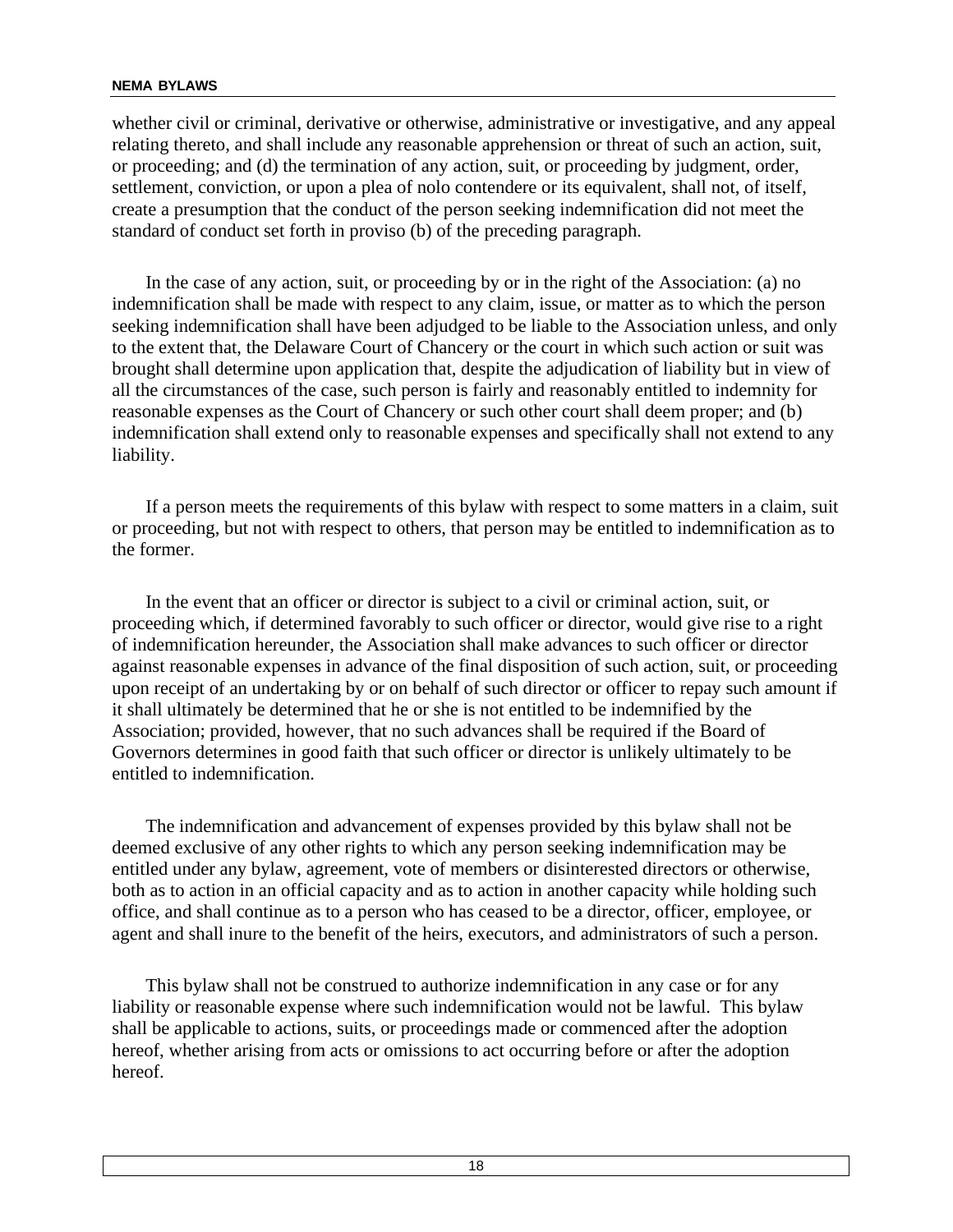The Association may purchase and maintain insurance on behalf of any person who is or was a director, officer, employee or agent of the Association or of any other enterprise which he or she served at the request of the Association, or on behalf of any person connected with the business of the Association, against all liability and reasonable expenses incurred by him or her in any such capacity, or arising out of his or her status as such, whether or not such person may have a right to be indemnified by the Association against such liability and reasonable expense under this bylaw.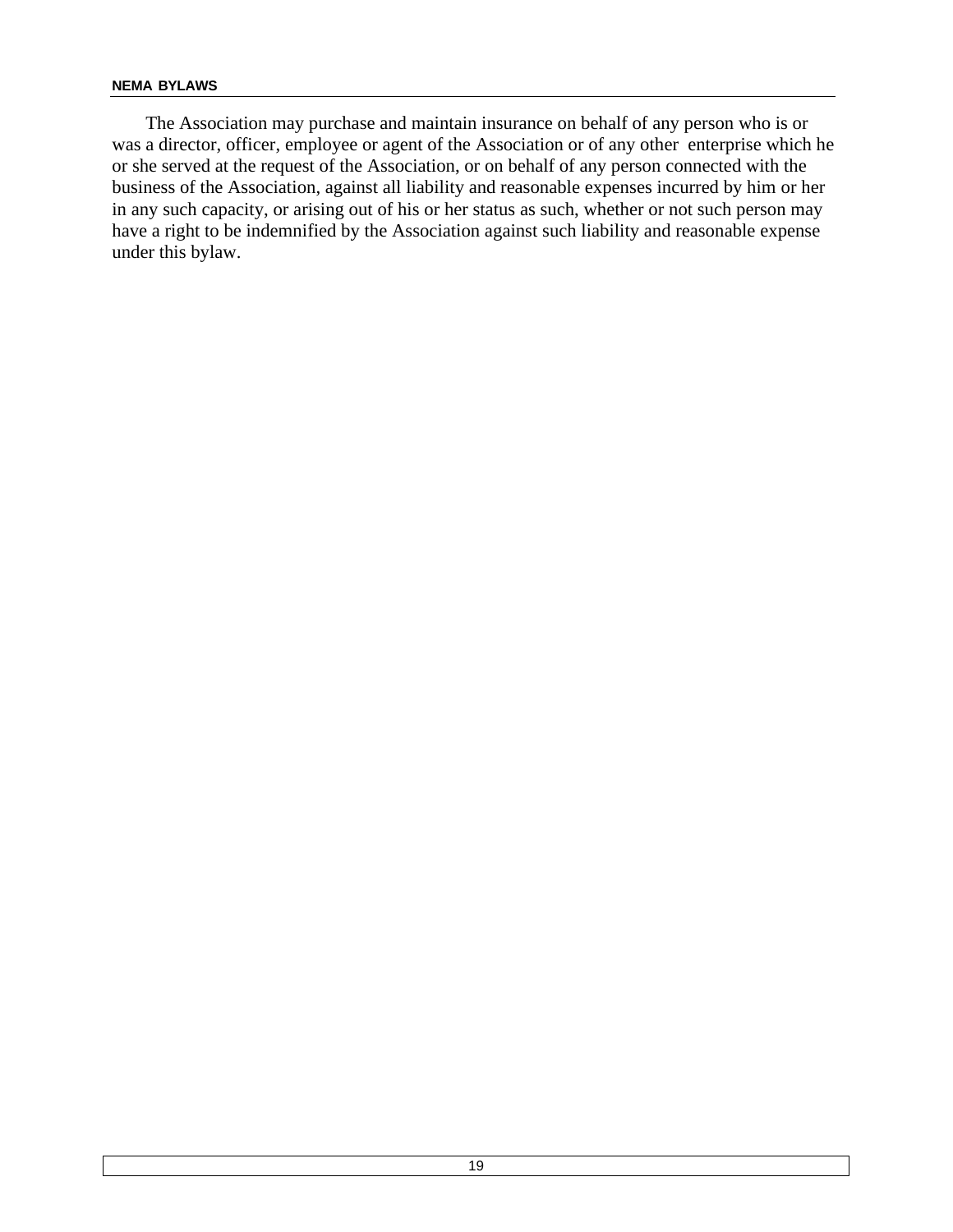# Article V

# **P r o d u c t G r o u p s**

# **Section 1 General Rules Applicable to All Product Groups**

#### **Subsection A Formation, Combination, Division and Discontinuance**

The Association may be divided by the Board of Governors into such Product Groups as may be appropriate to carry out the objectives of the Association. The Board of Governors of the Association shall define the product scope of each Product Group and may authorize, combine, divide, or discontinue Product Group in its discretion. Product Groups may be combined, divided, or discontinued at the discretion of the Board of Governors.

#### **Subsection B Activities of Product Groups**

The activities of Product Groups shall be subject to such limitations and regulations as may be prescribed in these bylaws, by the Board of Governors, or by resolution adopted at any meeting of the Association.

#### **Subsection C Management of Product Groups**

#### Paragraph 1—*General*

The management of each Product Group may be vested in a Product Group Board of Directors, or alternatively in the Officers of the Product Group in the absence of a Board of Directors. The Product Group Board of Directors or, alternatively, the members of each Product Group shall elect a Chairperson and, if desired, a Vice Chairperson, and such other officers as the Product Group may desire. The officers of a Product Group shall be elected in a manner prescribed by each Product Group. Such officers shall hold offices for one year or until their successors are elected. At each meeting of any Product Group Board of Directors, a majority of the members of the Board of Directors shall constitute a quorum.

#### Paragraph 2—*Chairperson*

The Chairperson of each Product Group shall preside at all meetings of the Product Group and shall be its executive head. In addition to his or her other powers, the Chairperson, between meetings of the Product Group, may refer matters to committees of the Product Group for investigation and report and may order the reference of any matter to the Product Group by letter ballot. No Chairperson of a Product Group shall hold office for more than three full consecutive terms unless there shall have been a lapse of one year between the date of his or her retirement and subsequent election, except that a Chairperson who shall have served three full consecutive terms may nevertheless continue in office if reelected by a Product Group upon the recorded vote of two-thirds of the members thereof.

Paragraph 3—*Vice Chairperson*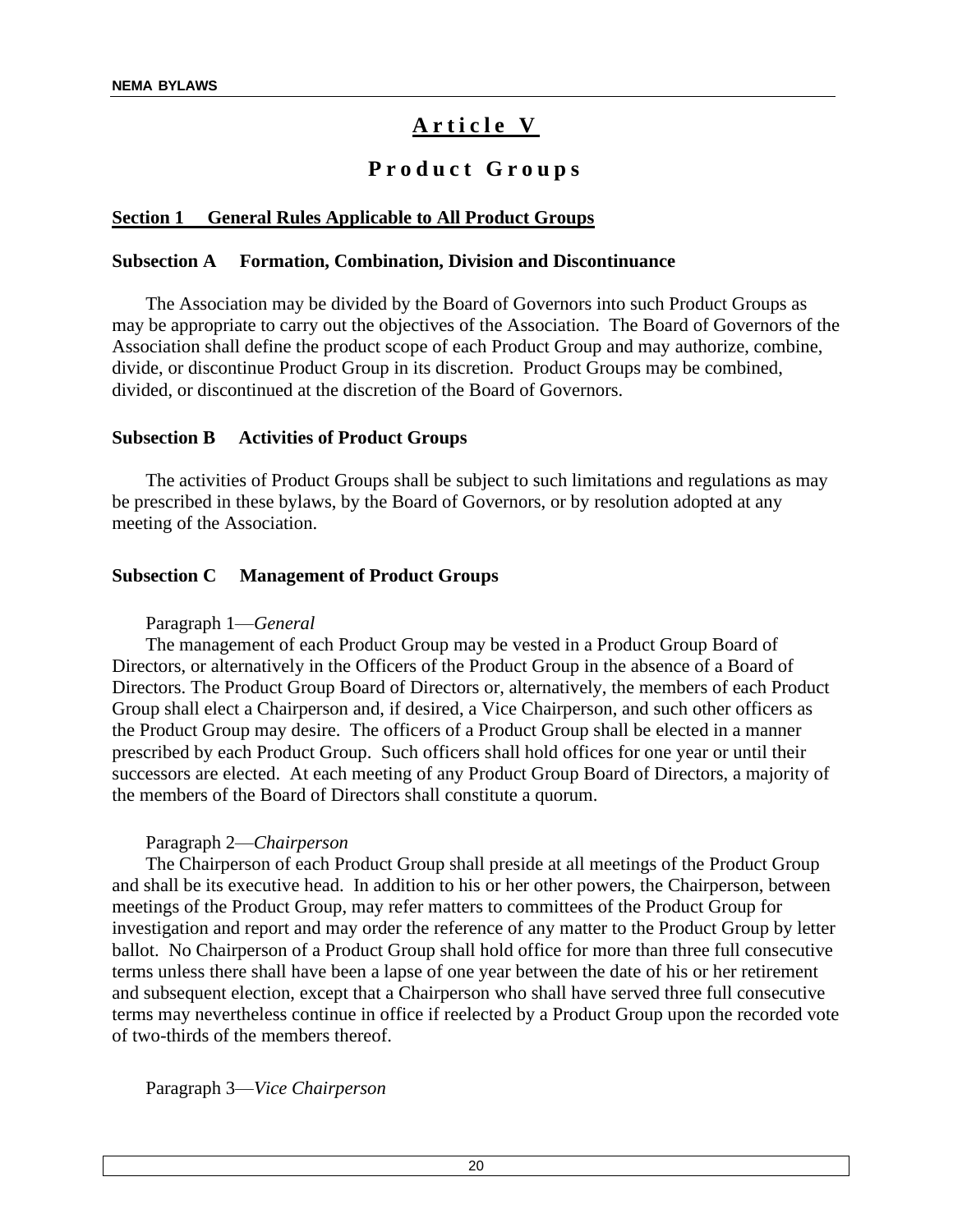The Vice Chairperson of a Product Group, if any, shall exercise all of the powers of the Chairperson during the Chairperson's absence or incapacity.

Paragraph 4—*No Compensation to Officers*

No officer elected by a Product Group in accordance with the provisions of this Subsection C shall receive any compensation.

#### **Subsection D Meetings of Product Groups**

The membership of Product Groups shall meet from time to time in the manner and for the purposes prescribed by these bylaws. Meetings of any Product Group may be called at any time by the Chairperson thereof and shall be called by the Chairperson upon the written request of at least twenty-five per cent of the members of the Product Group or of ten members, whichever is smaller. A meeting of a Product Group may be called at any time by the President.

#### Paragraph 1—*Notice of Meetings*

The secretary of a Product Group shall mail a notice of the time, place, and purpose of any meeting of a Product Group to each member thereof at its last known address appearing on the books of the Association. In case of a regular meeting, such notice shall be mailed at least fifteen days before the meeting. In case of a special meeting, notice shall be mailed as far in advance of the meeting as possible, but if such notice is not mailed at least five days before the meeting, any action taken at such meeting shall be subject to confirmation at the next regular meeting of the Product Group, or by majority vote on a letter ballot.

#### Paragraph 2—*Quorum*

Twenty-five per cent of the members of any Product Group shall constitute a quorum at any meeting thereof, but a lesser number may adjourn without notice other than announcement at the meeting. At any adjourned meeting at which a quorum shall be present, any business may be transacted which might have been transacted at the meeting as originally called.

#### **Subsection E Adoption of Budgets**

Any one or more Product Groups that are designated a Fee Center shall adopt a proposed annual budget or may adopt a supplementary budget for any proper purpose by (a) (1) the affirmative majority vote of the members of such Fee Center whose current general Association fees, as adjusted for new members and resignations as of the date of such vote, constitute at least 80 percent of such fees paid by members with respect to sales of products within the scope of such Fee Center or (2) the affirmative two-thirds vote of the members of such Fee Center whose current general Association fees, as adjusted for new members and resignations as of the date of such vote, constitute at least two-thirds of such fees paid by members with respect to sales of products within the scope of such Fee Center; and (b) filing such proposed budget with the Board of Governors together with a statement of the activity to be carried on thereunder in advance of the time for adoption of the Association's budget at its Annual Meeting .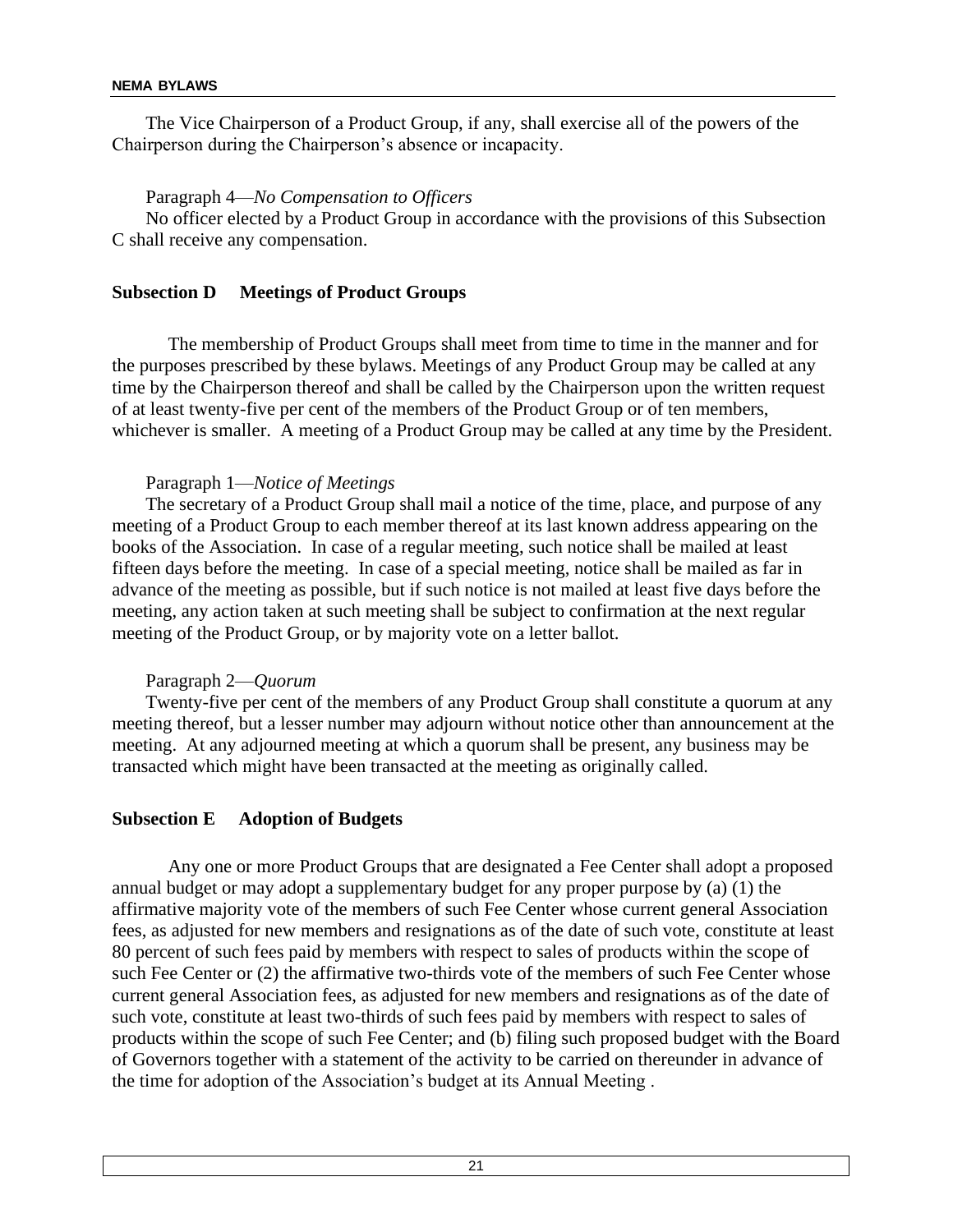Voting on supplementary budgets shall be conducted by letter ballot. Voting on annual budgets shall be conducted at (a) a meeting attended by all of the members of the Fee Center for which written notice has been given as provided for in these by-laws setting forth that the Fee Center will be asked to approve an annual budget at the meeting, or (b) in the manner provided for voting on supplementary budgets. For purposes of this Subsection E only, a member's failure to vote affirmatively or negatively on a budget proposal submitted to the Fee Center shall be deemed to be an affirmative vote in favor of the budget proposal, provided that a clear and conspicuous written notice has been sent to the member setting forth the deadline for submitting a vote and specifying that the failure to vote shall be deemed to be an affirmative vote in favor of the Fee Center's budget proposal. When voting is undertaken by letter ballot, the vote shall be completed when (1) the requirements for approval set forth in this Subsection E are satisfied or (2) one-third of all members of the Fee Center paying one-third of such adjusted current general Association fees shall have voted in the negative within sixty days, or such shorter period as the Fee Center shall declare the expiration of the voting period, whichever is earlier. Subject to the approval of Product Group activities required under this Article V, Section 1, Subsection E of these bylaws, the amounts shall be expended as directed by the Fee Center.

# **Subsection F Limitation and Control of Activities and Appeal**

#### Paragraph 1—*Limitation of Activities*

The activities of Product Groups shall be subject to such limitations and regulations as may be prescribed in these bylaws and by resolution adopted at any meeting of the Association or of the Board of Governors.

#### Paragraph 2—*Filing of Minutes, Publications, and Reports*

Each Product Group shall furnish to the President of the Association the following: (a) the names of the members of each committee of the Product Group, promptly after appointment; (b) complete copies of minutes of each meeting, within two weeks after holding of such meeting; (c) a complete draft of each publication or communication proposed to be issued for general distribution by the Product Group or any committee thereof, prior to its issuance; and (d) complete reports of all the activities of the Product Group.

#### Paragraph 3—*Review by Counsel*

All actions by Product Groups and committees thereof are subject to review by Counsel for the Association, and no action shall be taken if disapproved by such Counsel.

#### Paragraph 4—*Disapproval by the Board of Governors*

The Board of Governors, by a two-thirds vote of all its members, may declare any action taken by a Product Group or by its officers or committees null and void.

#### Paragraph 5—*Appeal*

Any interested member of a Product Group or any non-member of the Association shall have the right to appeal to the Board of Governors, any action taken or proposed to be taken by a Product Group or committee thereof. In addition, any action taken or proposed to be taken by any Product Group may be appealed to the Board of Governors, or, as may be provided for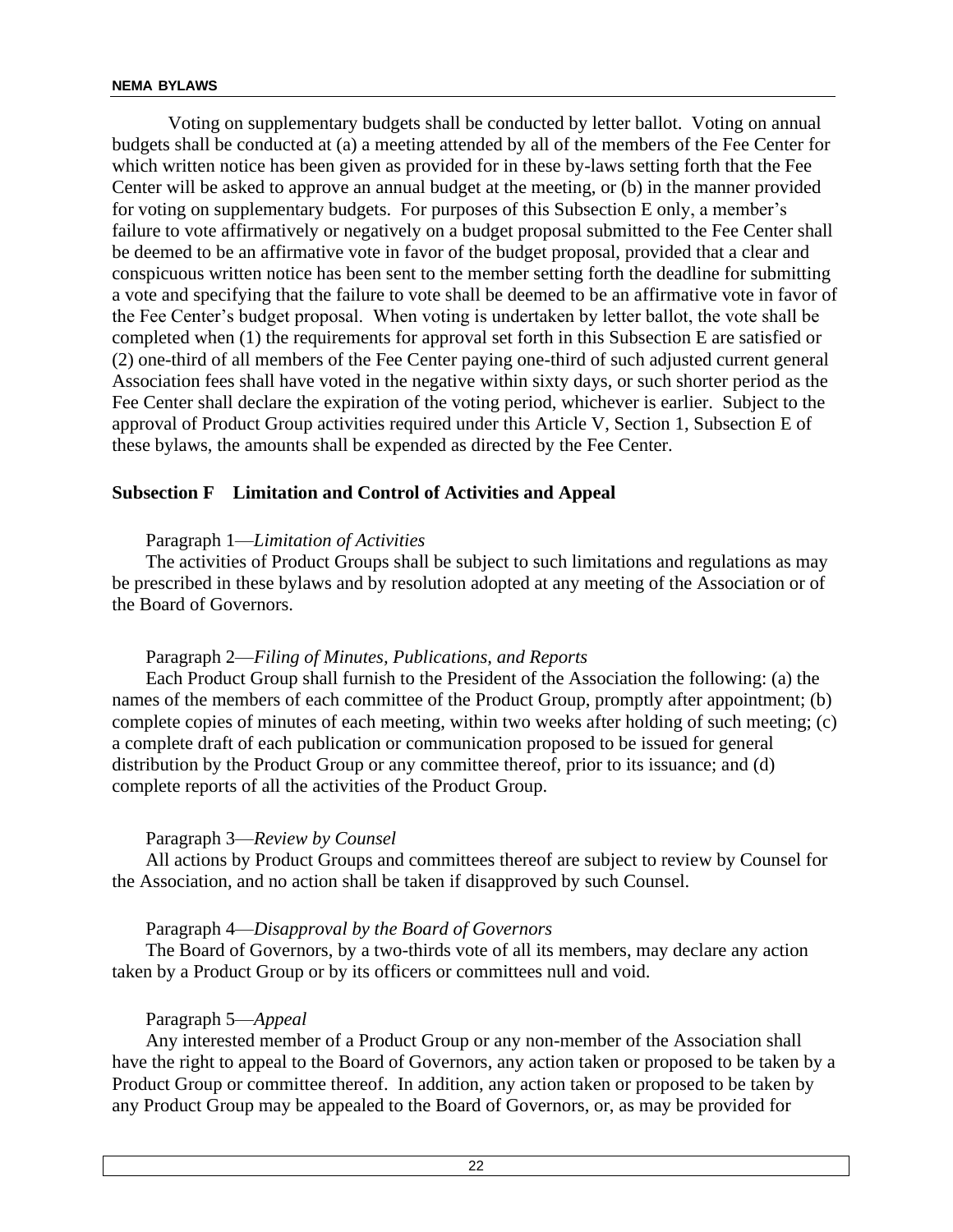elsewhere in these bylaws, by any Product Group or by any other interested Division. Notice of the time and place at which the appeal will be considered and an opportunity to be heard thereon shall be given to all members of the Product Groups, Committees, or non- members concerned.

# Paragraph 6—*Right to Appeal Supplementary Budget*

Any member or members of the Product Group not in the affirmative on any vote affecting a supplementary budget may appeal to the Board of Governors on such question, provided notice of intention to appeal is filed with the President within fifteen days after the notice of the twothirds vote has been mailed to the members of the Product Group. The determination of the Board of Governors shall be final.

# **Section 2 Sections**

# **Subsection A Membership**

The Association shall be divided into Sections, each of which shall be composed of only those members who are actively engaged in the manufacture, or who are actively engaged in brand labeling (except as provided in Article II, Section 4, Subsection A) of an electrical product that is (1) developed and designed for sale and use in the United States, (2) sold in the United States, and (3) within the product scope of the Section. Members admitted to membership under Article II, Section 1, Subsection B, Paragraph 2, or Paragraph 4 may affiliate with a Section if that is one of the conditions authorized by the Board of Governors.

# **Subsection B Sections as Fee Centers Unless Otherwise Provided**

A Section shall be deemed a Fee Center unless it has been aggregated with other Sections or subdivided to form an alternate Fee Center.

# **Subsection C Committees of Sections**

# Paragraph 1—*Organization*

Each Section may appoint such committees, including a Technical Committee, as it may deem necessary to carry on the work of the Section. The Section shall, by resolution, define the scope and authority of its committees. The committees may be standing committees with an indefinite term or special committees, working groups, and task forces for a definite term or project.

# Paragraph 2—*Membership of Committees.*

Any Section may delegate to its Chairperson the authority to appoint all of its committees, except its Technical Committee, and to fill each vacancy that occurs in any such committee. In the absence of such delegation, the members of the committee shall be approved by resolution of the Section. The members of all committees must be officers or employees of members or, in special circumstances, persons designated by members of the Section.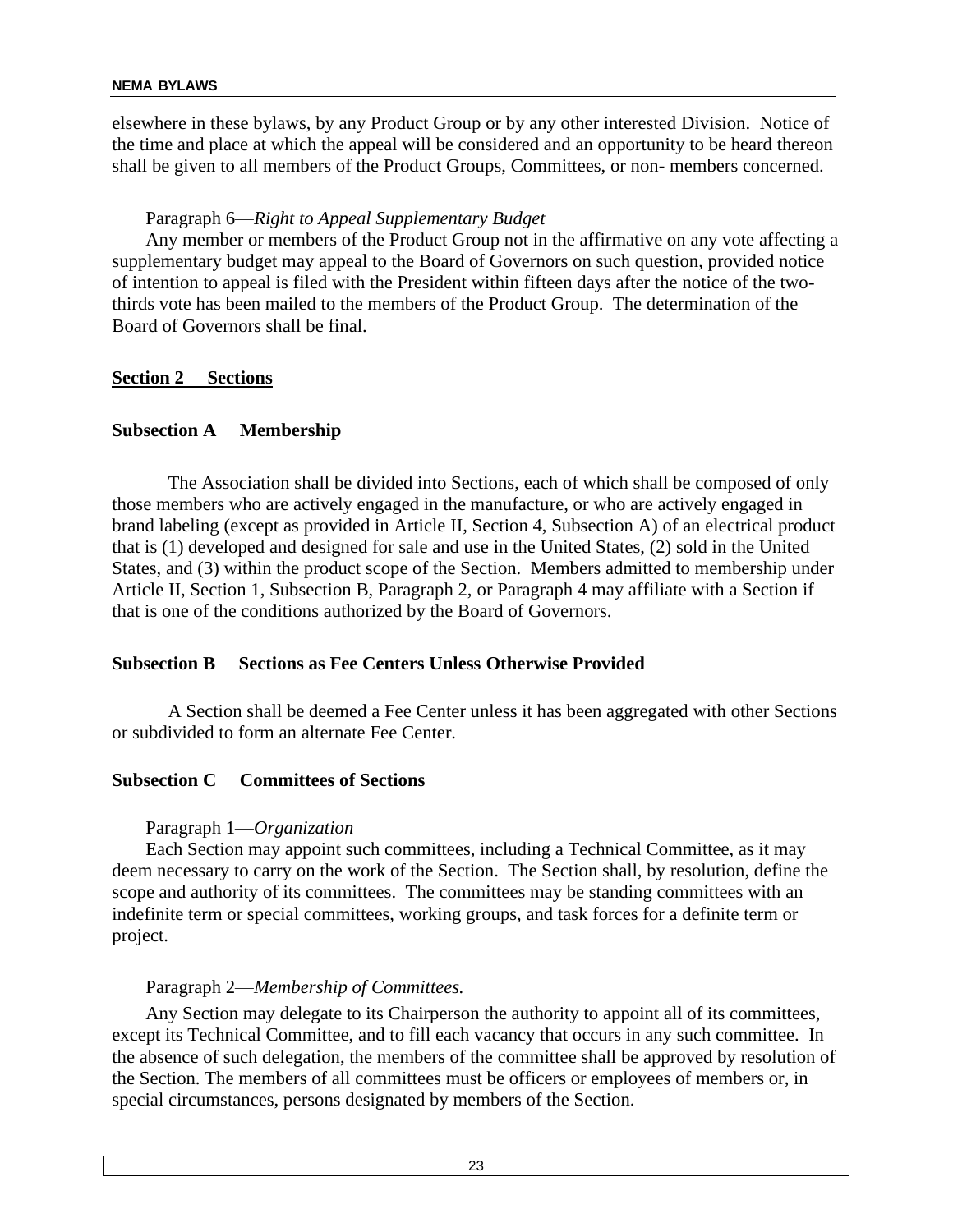#### Paragraph 3—*Officers of Committees*.

The chairperson of the Section shall appoint a chairperson for each committee. No committee chairperson shall hold office for more than three full one-year terms unless there shall have been a lapse of one year between the date of retirement and subsequent appointments; provided, however, that this limitation shall not apply to the Chairperson of any committee of a Section if his or her reappointment is confirmed by a two-thirds recorded vote of all the members of the Product Group.

#### Paragraph 4—*Voting*

Each member of a committee established under this Subsection shall have one vote. No member of such committee may vote by proxy. Where alternates have been appointed, an alternate may vote in the absence of the committee member for whom he or she has been designated as an alternate.

#### Paragraph 5—*Quorum*

A majority of the members of a committee of a Section shall constitute a quorum unless otherwise provided by the Section and such provision has been approved by the Board of Governors.

#### **Subsection D Voting Classifications of Sections**

Paragraph 1—*Formation, Scope, and Activities*

#### Subparagraph 1—*Approval of Formation and Scope*

A Section shall constitute a Voting Classification unless otherwise organized pursuant to this Subsection. By majority vote of all members of a Section and with the authorization of the Board of Governors, the members of any Section, the product scope of which embraces diversified products, may from time to time be divided for purposes of voting on any one or more activities within the scope of the Section, into two or more Voting Classifications, so as to permit limiting the vote to those members of the Section which have a direct interest. A Voting Classification may also constitute a Fee Center. The product scope or product scopes of any such Voting Classifications shall be such as the Board of Governors may approve.

#### Subparagraph 2—*Organization and Activities*

The members of a Voting Classification may elect officers and form committees in the same manner as the Section of which they are a part. No Voting Classification shall take any action in conflict with a program or policy adopted by the Section of which they are a part, subject however, to the Voting Classification's right to appeal the adoption of any such program or policy to the Board of Governors.

Paragraph 2—*Loss of Eligibility*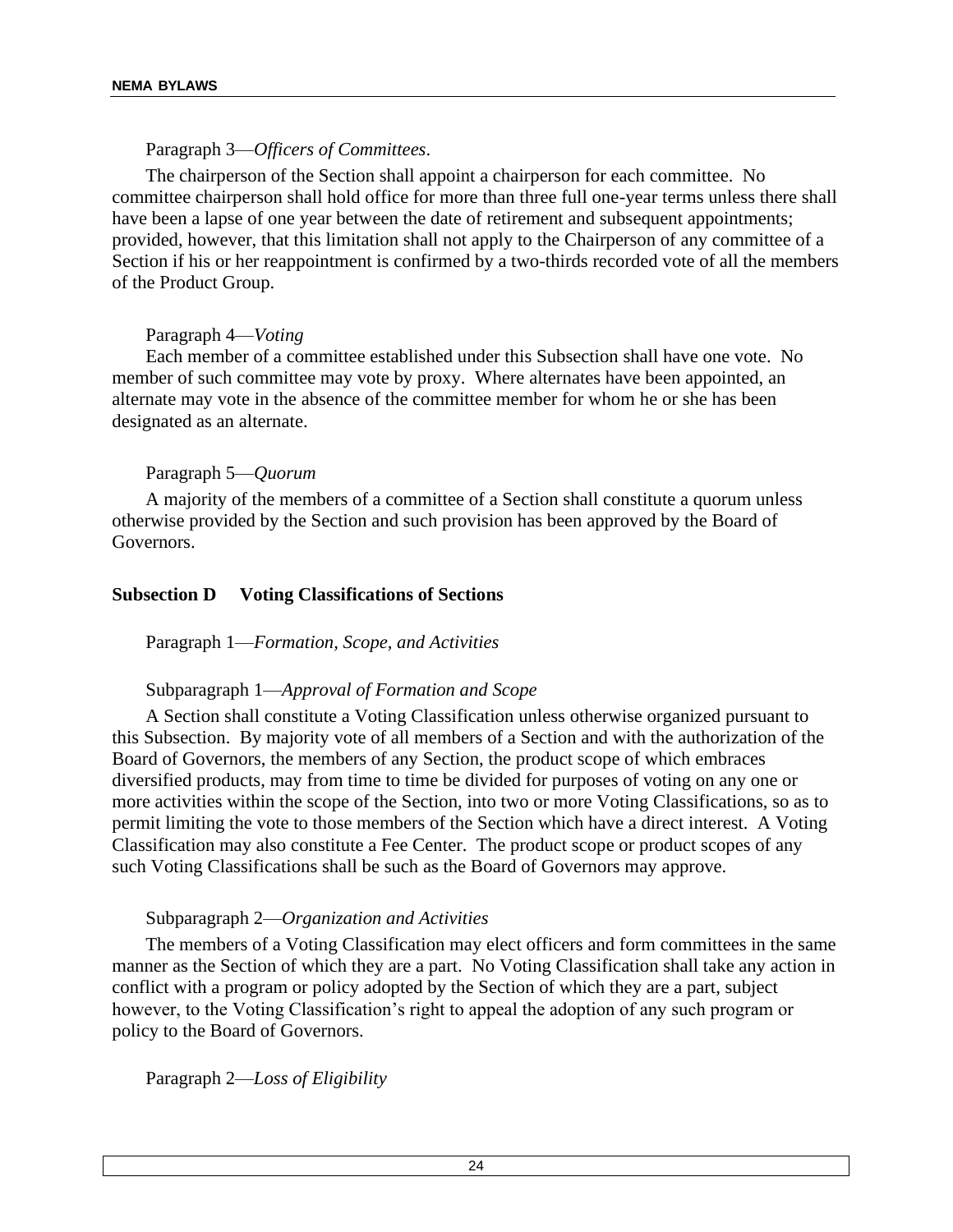The right of any member to vote in any Voting Classification shall terminate in the event that, at any time, it shall not be engaged in the manufacture, brand labeling, or development for manufacture, for sale in the United States, of at least one class of electrical products within the product scope of such Voting Classification. Such member shall immediately notify the President of the Association and such member's affiliation with the Voting Classification shall terminate on the date that the President of the Association shall find that the member has ceased to be eligible for affiliation.

Paragraph 3—*Voting*

# Subparagraph 1—*Which Classifications Shall Vote*

The Chairperson of the Section shall determine which Voting Classification shall vote upon any matter. Any member may appeal to the Section from such determination.

# Subparagraph 2—*Requirements for Favorable Vote*

Except where a larger vote is required on particular matters by these bylaws, any matter submitted to a Voting Classification for action shall require, for its approval, the affirmative vote of a majority of the members eligible to vote in such Voting Classification.

Paragraph 4—*Reports to Section*

A report of all action taken by a Voting Classification shall be distributed to all members of the Section of which the Voting Classification is a part. Copies of letter ballots sent to members qualified to vote in any Voting Classification shall also be sent to all members of the Section of which the Voting Classification is a part, but members of the Section not eligible to vote in the Voting Classification shall receive such copies as a matter of information only. The results of a letter ballot shall be reported at the next Section meeting following completion of such letter ballot, and shall be recorded in the minutes of such meeting.

#### **Section 3 Divisions**

# **Subsection A Organization, Membership and Scope**

Divisions may be organized to reflect such synergies and common interests among a group of Sections or members in order to supplement and/or coordinate the activities of the Sections or members.

Each Division shall be composed only of those members who manufacture for sale in the United States a product within the scope of the Division. The product scope of a Division may include such Electrical Products that are not part of any Section. The Board of Governors of the Association shall define the scope of each Division and may authorize, combine, divide, or discontinue Divisions in its discretion.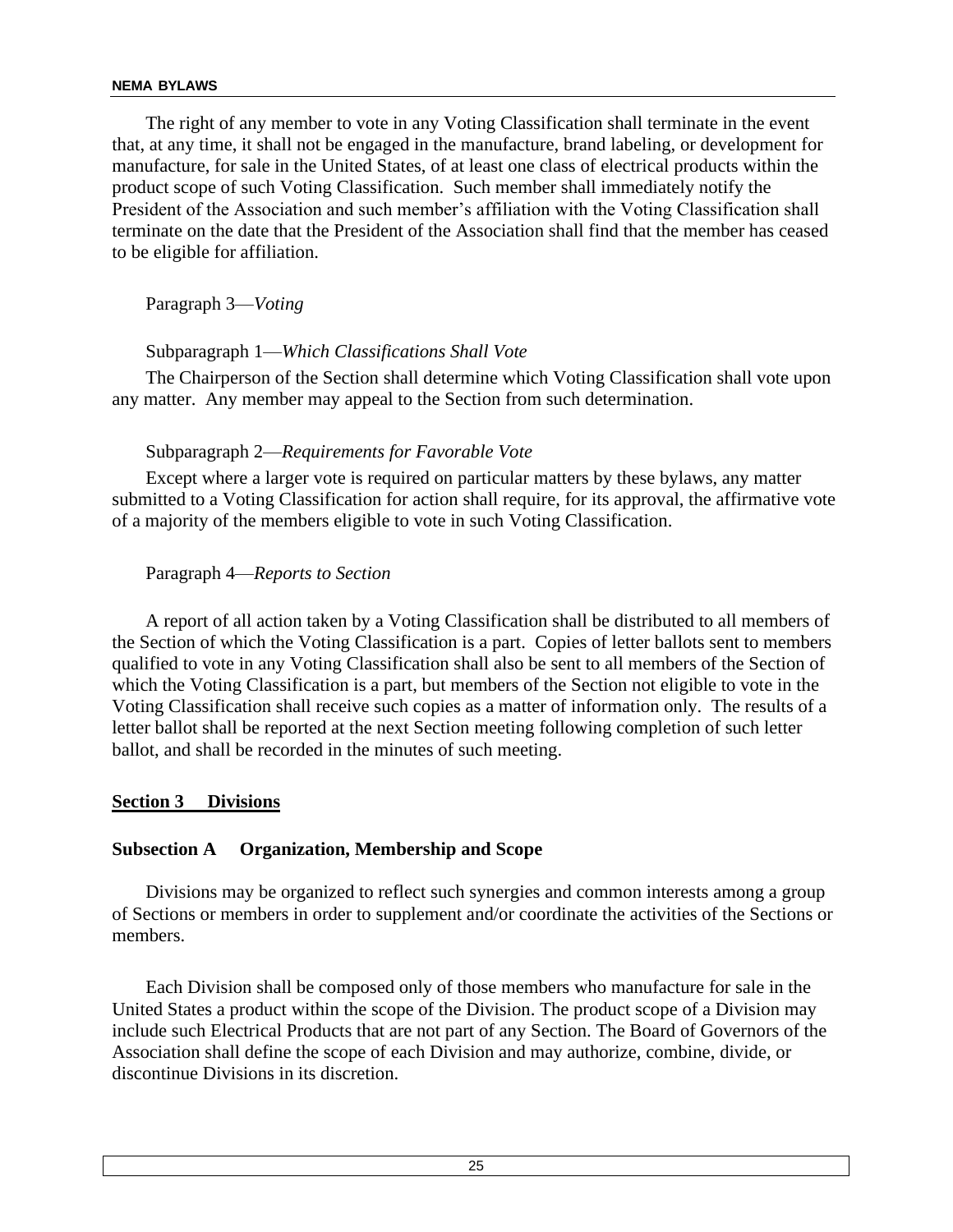#### **Subsection B Committees of Divisions**

The Board of Directors or Officers of each Division may appoint the members of, and define the scope of, such standing and special committees as it may deem necessary or convenient for the proper conduct of the affairs of the Division. In all other respects, Committees of Divisions shall be governed in the manner provided in Subsection C, Section 2 of this Article V.

#### **Subsection C Division Program and Budget**

#### Paragraph 1—*Division Fee Center*

Any Division Board of Directors, upon two-thirds vote of all the members of the Division and with the approval of the Board of Governors, may elect to have its Division designated a Fee Center.

#### Paragraph 2—*Division not a Fee Center*

A Division that has not been designated a Fee Center may adopt a Division program of projects, activities and services for the ensuing fiscal year, and it shall adopt a corresponding budget of expenses and fees in the manner provided for special contributions in Article VIII, Section 4, to be apportioned among the members of the Division in the manner provided therein, or, with the unanimous consent of the Sections within the Division, apportioned among the Sections according to the relative sales of the Sections' products.

#### Paragraph 3—*Limitation on Division Commitments*

In no event shall a Division obligate itself in excess of the total amount of the approved Division budget. This paragraph, however, shall in no way prohibit the Division Board of Directors from utilizing the procedure for Supplementary Budgets provided for in Section 1, Subsection E of this Article V or Special Contributions provided for in Article VIII, Section 4.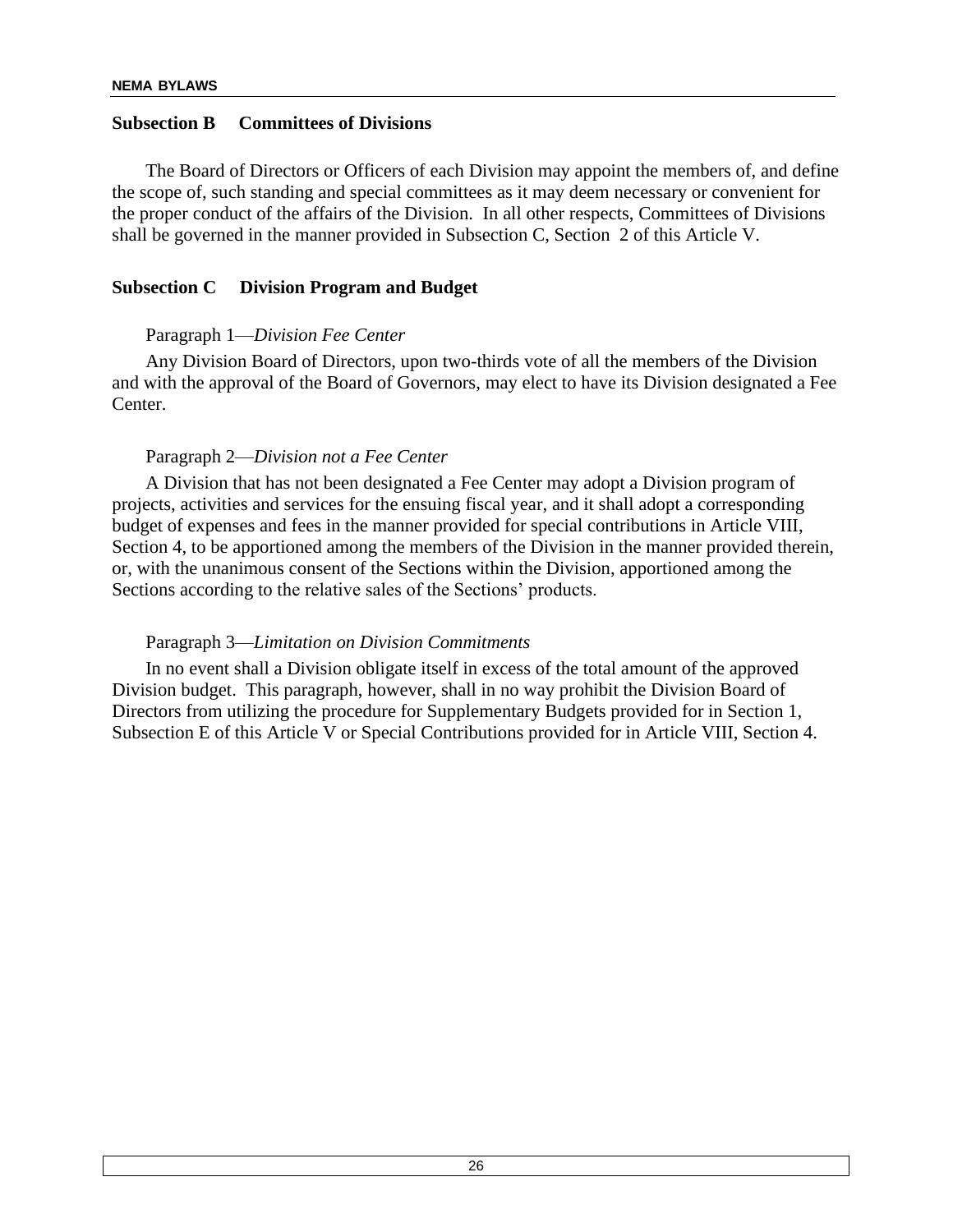# Article VI

# **M e e t i n g s o f t h e A s s o c i a t i o n**

#### **Section 1 Annual Meetings**

The Annual Meeting of the Association shall be held during the fourth quarter of the year, at such time and place as may be fixed by the Board of Governors, and other meetings of the Association shall be called and held as provided in the bylaws. The term "Annual Meeting of the Association," when used in these bylaws, refers to that meeting of the membership at which the general business of the Association is conducted, including but not limited to the adoption of a budget and program of projects, activities, and services for the ensuing fiscal year.

#### **Section 2 Substitute for Annual Meeting**

Whenever the Board of Governors, by a majority vote of all of its members, at either a meeting or by letter ballot, shall declare that for any cause it is not in the interest of the Association to hold the Annual Meeting, then no such meeting shall be required to be held under the Certificate of Incorporation and these bylaws, and the Board of Governors shall fix a date in the fourth quarter of the year by which date the members of the Association shall vote by letter ballot on any matters which may be acted upon by the members at the Annual Meeting. The voting period for this letter ballot shall be fourteen days ending on the date fixed as above for voting by letter ballot and such date shall be deemed to be the date of the Annual Meeting within the meaning of the Certificate of Incorporation and these bylaws.

#### **Section 3 Other Meetings**

Other meetings of the Association may be called at any time by the Chairperson of the Board of Governors and shall be called by the Chairperson of the Board of Governors upon the written request of at least ten members of the Board of Governors.

#### **Section 4 Notice of Meeting**

Notice of the time and place of, and business to be conducted at, each meeting of the Association, shall be mailed by the President to each member of the Association at its last known address appearing on the books of the Association. The notice of the Annual Meeting shall be mailed at least thirty days prior to the meeting. The time of notice of other meetings may be set, from time to time, by the Board of Governors.

#### **Section 5 Quorum**

Ten percent of the membership shall constitute a quorum at all meetings of the Association but a lesser number may adjourn without notice other than announcement at the meeting.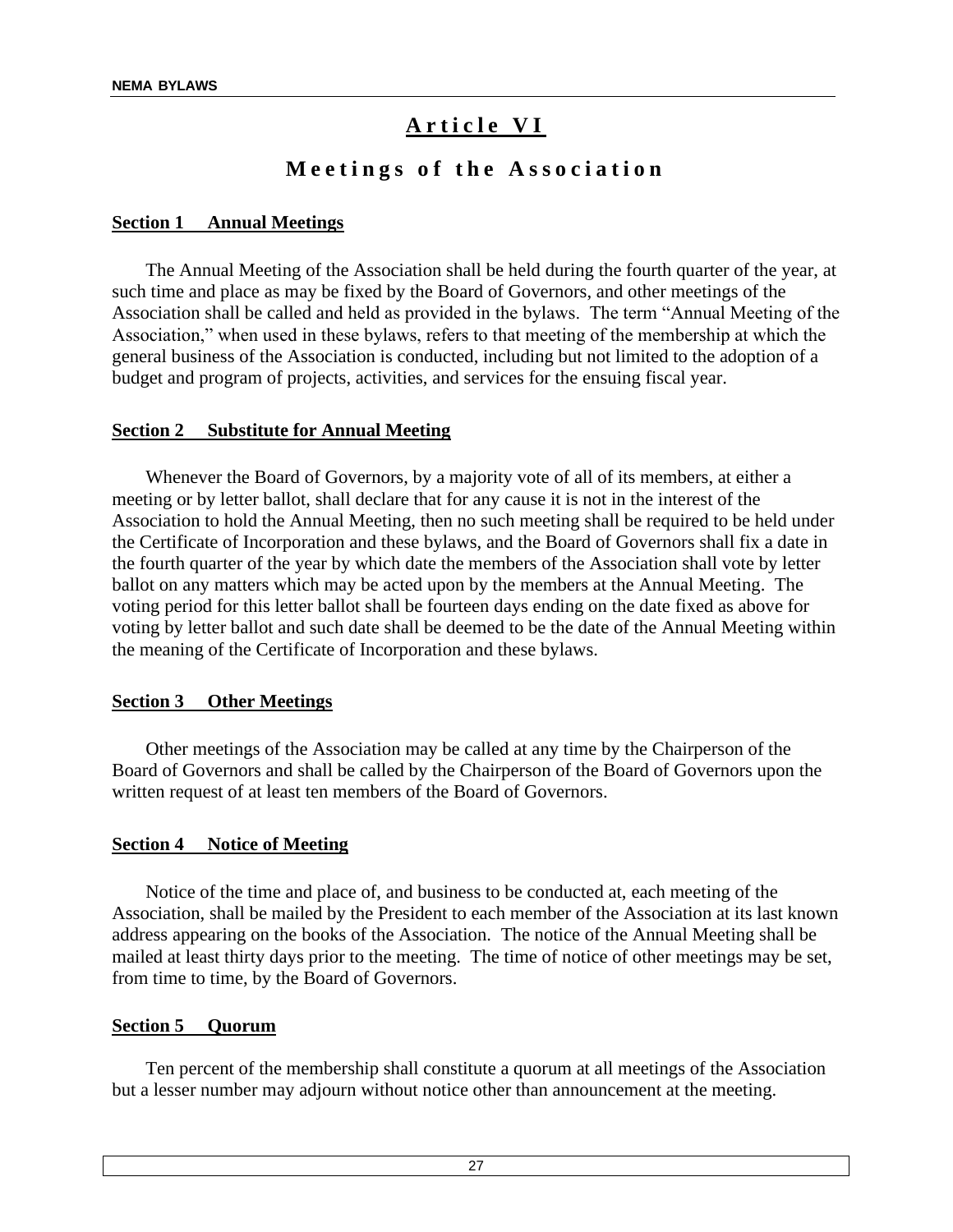# A r ticle VII

# **O p e r a t i o n s**

#### **Section 1 Adoption of the Program**

At each Annual Meeting of the Association, the Board of Governors shall submit a proposed program of projects, activities, and services of the Association for the ensuing fiscal year, together with a budget for the proposed program of projects, activities and services, and the members of the Association shall adopt such a program of projects, activities, and services for the ensuing fiscal year, as it may determine.

#### **Section 2 Revision of Program**

At any other meeting of the Association, the Board of Governors may submit proposed additions to or alterations of, the program so adopted by the Association, and the members of the Association may adopt or reject such proposed additions.

#### **Section 3 General Association Budget**

#### **Subsection A Adoption of Budget**

A budget of expenses for general Association purposes for the ensuing fiscal year, which may include an allowance for contingencies, shall be adopted at each Annual Meeting of the Association.

#### **Subsection B Additions to the Budget**

At any other meeting of the Association, the Board of Governors may submit proposed additions to the budget of expenses for general Association purposes and the members of the Association may adopt or reject any such proposed additions.

#### **Section 4 Appropriations from Surplus**

In the event that it becomes necessary to expend funds, for any purpose, in excess of the total amount of the approved budget for general Association purposes, the Board of Governors, at any meeting by the unanimous vote of all members present, may appropriate the necessary additional funds from any surplus of the Association. Notice of any action taken by the Board of Governors under the provisions of this Section 4 shall be mailed to those members of the Board absent from such meeting. If any member of the Board objects in writing to such action within two weeks from the date such notice is mailed, the entire question must be resubmitted to the next meeting of the Board of Governors and to become effective shall require the unanimous vote of all members present at such meeting.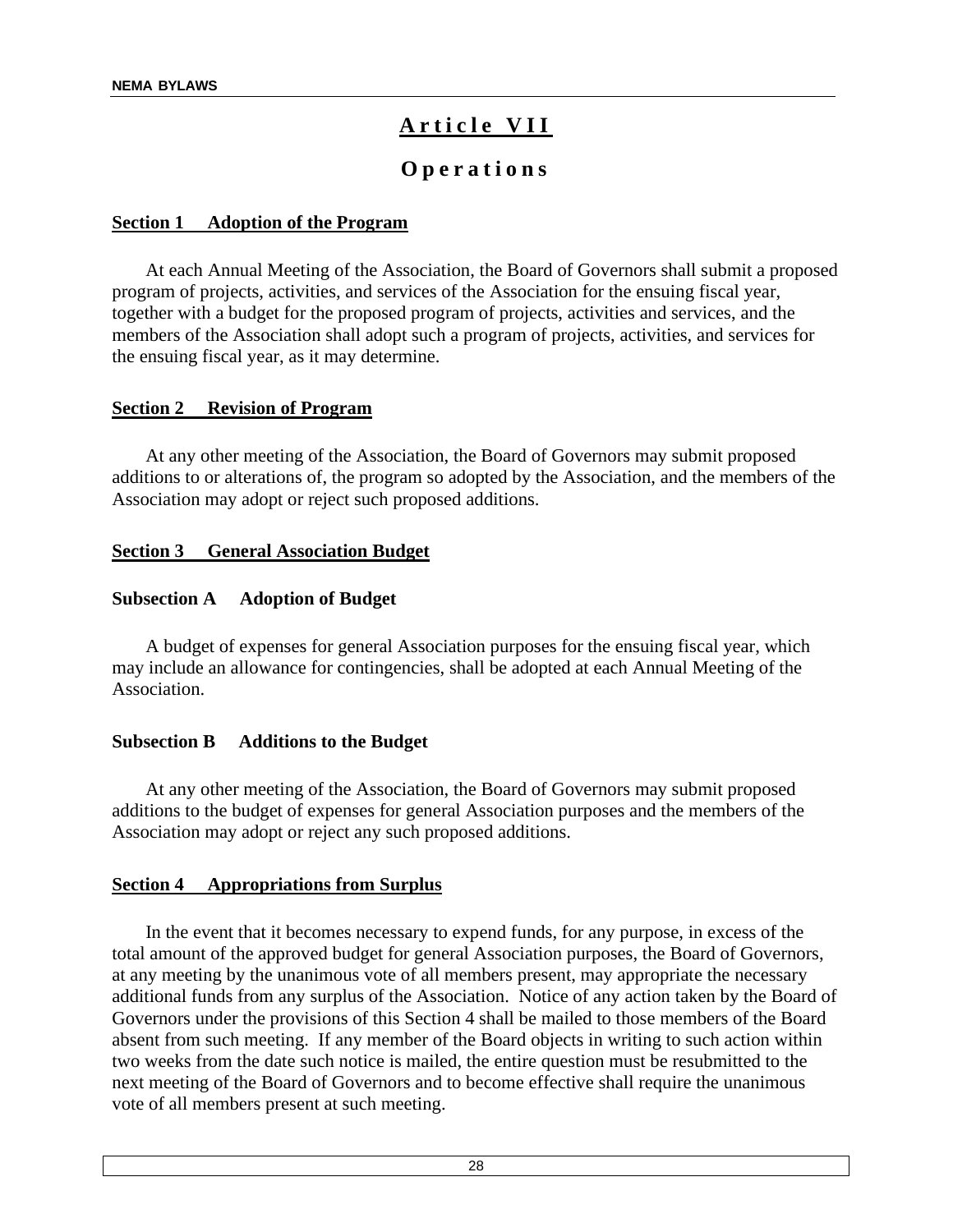# **Section 5 Limitation on Commitments**

In no event shall the Board of Governors or the officers of the Association obligate the Association, in any fiscal year, in excess of the total amount of the approved budget for general Association purposes, plus the surplus funds of the Association.

# **Section 6 Staff Service to Product Groups**

The President shall assign one or more members of the Association staff as secretary to each Product Group. The secretary shall be responsible for keeping minutes of meetings, attend to correspondence, and have such other duties on its behalf as may be prescribed in the Certificate of Incorporation and these bylaws or by the Board of Governors or by the President.

# **Section 7 Counsel to the Association**

The Board of Governors shall retain Counsel for the Association upon such terms and conditions as it shall deem advisable.

# **Section 8 Copyright, Ownership in Publications Prepared in the Course of the Association Projects, Activities and Programs**

The Association owns and maintains the rights in any Association standard, guideline, draft standard or guideline, and any other publication prepared by and through a Product Group of the Association, as well as to all other Association publications and related property, in all forms (whether in print, audiotapes, videotapes, software, CD ROM, internet web site or any other medium). The Association has the exclusive right to copyright any of its print, electronic products, databases, audio/visual products, and any other subject matter covered by the Copyright Act, Title 17, United States Code. By participating in any committee or group activity or program of an Association Product Group which prepares, edits, revises or publishes any Association standard, guideline, draft standard or guideline, and any other publication, each member of the Association and the individual participants and committee members acknowledge and agree that the copyright to such publication resides in the Association.

#### **Section 9 Contact with Outside Bodies**

# **Subsection A Approval of New Contacts**

New contacts or negotiations on new matters with outside bodies may be made only with the approval of the President and Counsel. The President is authorized to direct NEMA staff to make such contacts or negotiations with outside bodies and to make such presentations as he or she believes is in the best interest of the Association.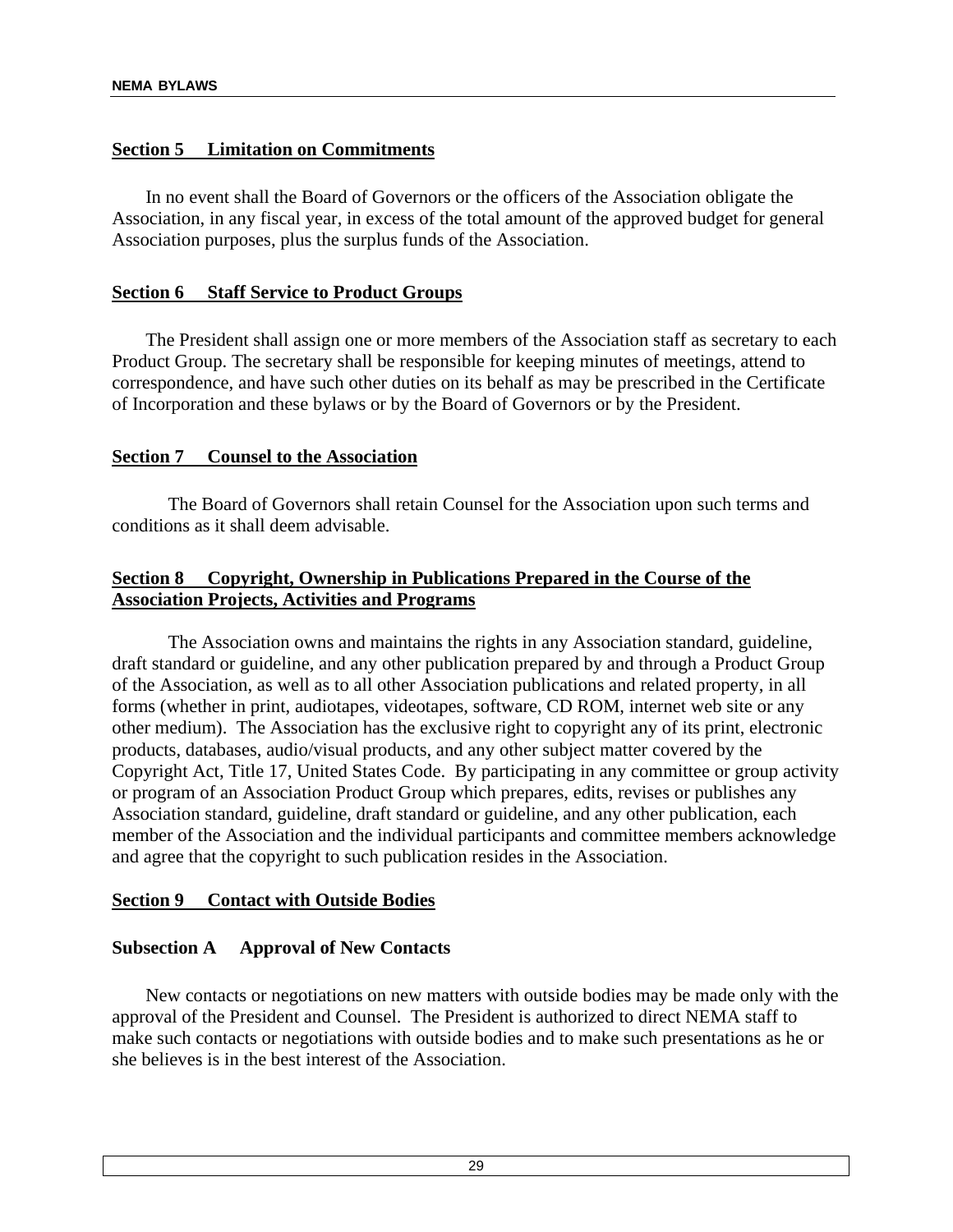# **Subsection B Scope of Outside Contacts**

When new contacts or negotiations on new matters with outside bodies are authorized, the scope of the activity of the Association representatives shall be clearly defined. No activities beyond such authorized scope shall be undertaken by the Association representatives.

# **Subsection C General Policy**

In contacts with outside bodies, the policy of the Association shall be, in general, to request the appointment either of Joint Committees composed of representatives of the Association and of the outside body directly concerned or of accredited representatives of the Association to serve on such outside body.

#### **Subsection D Reports**

Copies of the minutes of all meetings, of drafts of all proposed publications, and of all official communications to or from outside representatives shall be filed with the President or the Operations Department.

#### **Section 10 Appeals**

Whenever any person or entity appeals a decision of any Product Group, Council, or committee of the Association or the Association's Board of Governors, the procedures set forth in this section shall be followed:

#### **Subsection A Appeals Process**

#### Paragraph 1—*Initiating an Appeal*

An appeal may be filed by and on behalf of one or more persons, enterprises, organizations, or Product Groups from a decision of any Product Group, Council, or committee of the Association, or committee of the Board of Governors. To initiate an appeal, a written Notice of Appeal shall be filed with the Secretary of the Association within forty (40) days following the decision appealed from. The Notice of Appeal shall contain the following information: (a) the name and address of the party(ies) filing the appeal and the principal contact for the Appellant who will represent the Appellant during the appeal, (b) the identity of the product group or committee whose decision is appealed (the Appellee), (c) the date of the Product Group's or committee's decision, (d) the identity of the entity within the Association to whom the appeal is made, and (e) a statement of the decision which is appealed and a brief statement of the reasons why that decision(s) should be overturned.

# Paragraph 2—*Notification of Appeal to Interested Parties*

Upon receipt of a Notice of Appeal meeting the requirements of the preceding paragraph, and no later than one week after receipt of the notice of appeal, the Secretary of the Association shall promptly notify (i) the President of the Association, (ii) the Chairperson of the Appellee, (iii) the Chairperson of the entity within the Association to whom the appeal is taken that a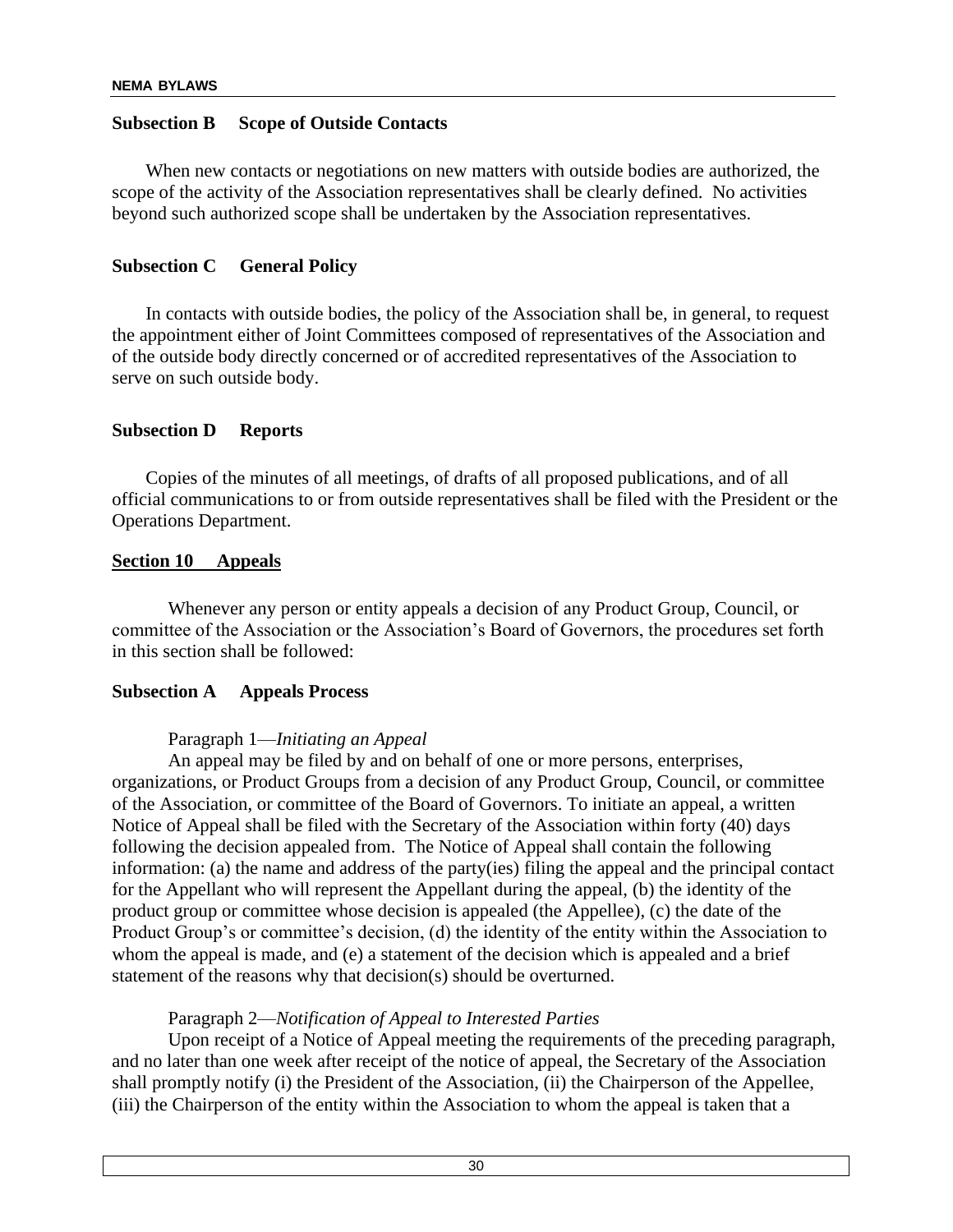Notice of Appeal has been filed, and (iv) any other persons, entities or Product Group(s)(including their members) or non-members who are known to be interested in the outcome of the appeal. The Chairperson of the Appellee shall identify to the Secretary a principal contact for the Appellee who will represent the Appellee during the appeal.

# Paragraph 3—*Identification of Appeals Panel*

The President, in consultation with the chairperson of the Board of Governors, will identify the appropriate committee of the Board of Governors or other entity within the Association from which to establish an appeals panel to hear the appeal in the first instance, and the Secretary will inform the Appellant and Appellee of the entity that will hear the appeal.

#### Paragraph 4—*Appellant's Full Statement of Reasons for Appeal*

Within twenty-one days of filing a Notice of Appeal with the Secretary, the Appellant shall file a Statement of Reasons why the decision of the Appellee should be overturned. The Appellant may request from the Secretary a one-time enlargement of the time, not to exceed fourteen days, to file its Statement of Reasons in accordance with this paragraph. The Secretary shall promptly provide a copy of the Statement of Reasons to the Appellee.

A decision of a Product Group (or its committee) or committee of the Association may be appealed only on the grounds that (i) the decision was obtained by corruption or fraud, (ii) the Product Group or committee of the Association improperly refused to receive and consider relevant and material information from an interested member of the Association or the public, (iii) that a procedure or policy of the Association as set forth in its Certificate of Incorporation, by-laws, or the written policies and procedures or resolutions adopted by the Board of Governors were not followed, or (iv) that the decision is a violation of applicable law.

A decision of an appeals panel hearing the appeal in the first instance may be appealed to the Board of Governors only on the grounds that (i) the decision was obtained by corruption or fraud, (ii) there was evident partiality or corruption by the members of the appeals panel or any of them, (iii) the panel was guilty of misconduct in refusing to receive and consider relevant and material information from an interested member of the Association or the public, or (iv) that a member of the panel should have been disqualified on the ground that he or she was clearly not a disinterested person.

#### Paragraph 5—*Appellee's Response to Statement of Reasons for Appeal*

Within twenty-one days of the Appellant filing of a Statement of Reasons with the Secretary, the Appellee shall file its response to the Statement of Reasons and explaining why the decision from which the appeal is made should be upheld. The Appellee may request from the Secretary a one-time enlargement of the time, not to exceed fourteen days, to file its Statement of Reasons in accordance with this paragraph. The Secretary shall promptly provide a copy of the Appellee's Response to the Appellant. There shall be no right to file a written reply to the Appellee's response.

# Paragraph 6—*Hearing*

The chairperson of the entity within the Association to whom the appeal is taken shall designate a time, date and place for the hearing of the appeal as soon as is reasonably practical,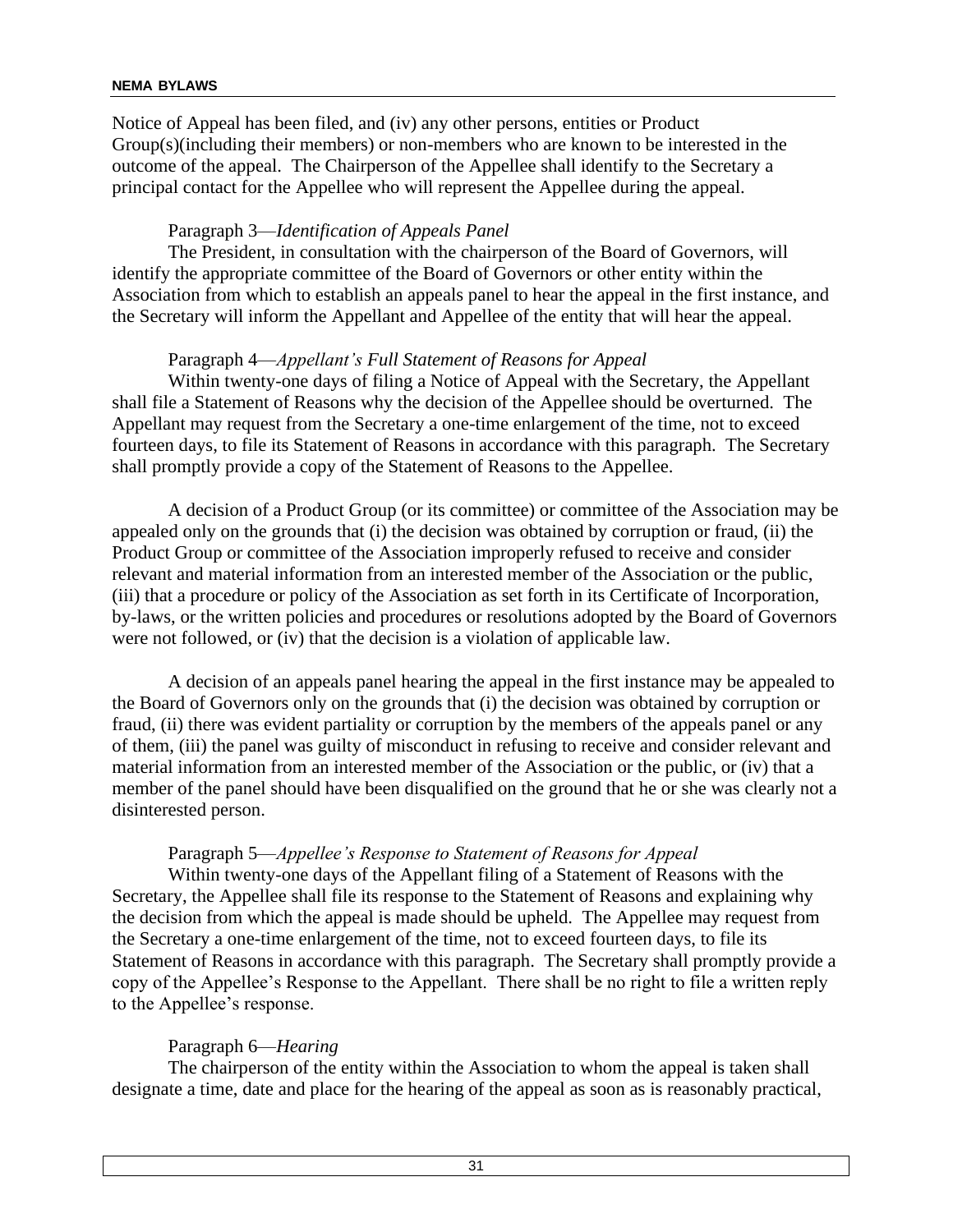no later than thirty (30) days following the receipt of the Appellee's response, before an appeals panel established in accordance with Subsection B. For good cause shown, including but not limited to the availability of the panel members and the representatives of the Appellant and Appellee, the time period for the hearing may be enlarged by thirty (30) days. With the permission of the presiding officer of the appeals panel, other persons or entities including nonmembers may submit a written statement, no longer than three pages, of their interest in the appeal and a statement of whether they believe the decision on appeal should be affirmed or overturned. The chairperson of the entity within the Association to whom the appeal is taken shall have discretion to set limits on the number of persons who may make statements at the hearing. The Secretary shall promptly notify the Appellant, Appellee, and other interested persons of the chairperson's designations and hearing rules. Within three days following the setting of the time, date and place for the hearing, the Appellant and the Appellee shall identify to the Secretary the person(s) who will make statements at the hearing on their behalf. The Appellant and the Appellee shall each have thirty minutes (including rebuttal time) to present their respective case to the appeals panel.

#### Paragraph 7—*Decision of Appeal shall be in writing*

An appeals panel shall make its decision no later than ten (10) business days following the hearing, unless good cause is shown for an extension. The decision of an appeals panel shall be in writing and state the reasons for its decision.

# **Subsection B Appeals Panels**

### Paragraph 1—*Members of an Appeals Panel*

An appeal shall be heard and decided by a panel consisting of representatives of disinterested members. For purposes of this subsection, a "disinterested member" is a member who is (i) not affiliated with a Product Group(s) that is either an Appellant or Appellee, (ii) constitutes an entity that is neither an Appellant or Appellee, (iii) not a member of a committee that is either an Appellant or Appellee, (iv) does not have a material financial or competitive interest in the outcome of the appeal, and/or (v) does not have any other relationships with either the Appellant or the Appellee that the panel member believes would impair his or her ability to make a fair and impartial decision on the appeal. The Chairperson of the entity within the Association to whom the appeal is taken shall designate the members and presiding officer of the appeals panel conforming to these requirements. The Secretary shall communicate to the Appellant and Appellee the identity of the appeals panel members. The Appellant and Appellee shall notify the Secretary within one week whether they have any objections to the members of the appeals panel on the ground that the panel member is not a disinterested member.

#### Paragraph 2—*Appeals to a Committee of the Association or the Board of Governors*

The Chairperson of the committee of the Association or the Board of Governors to whom an appeal is taken shall designate an odd number of members of the committee, no less than three and no greater than seven to constitute an appeals panel of the committee. The decision of the appeals panel of the committee shall be the final decision of the committee, which may be appealed to the Board of Governors no later than 21 days from the date of the committee's decision.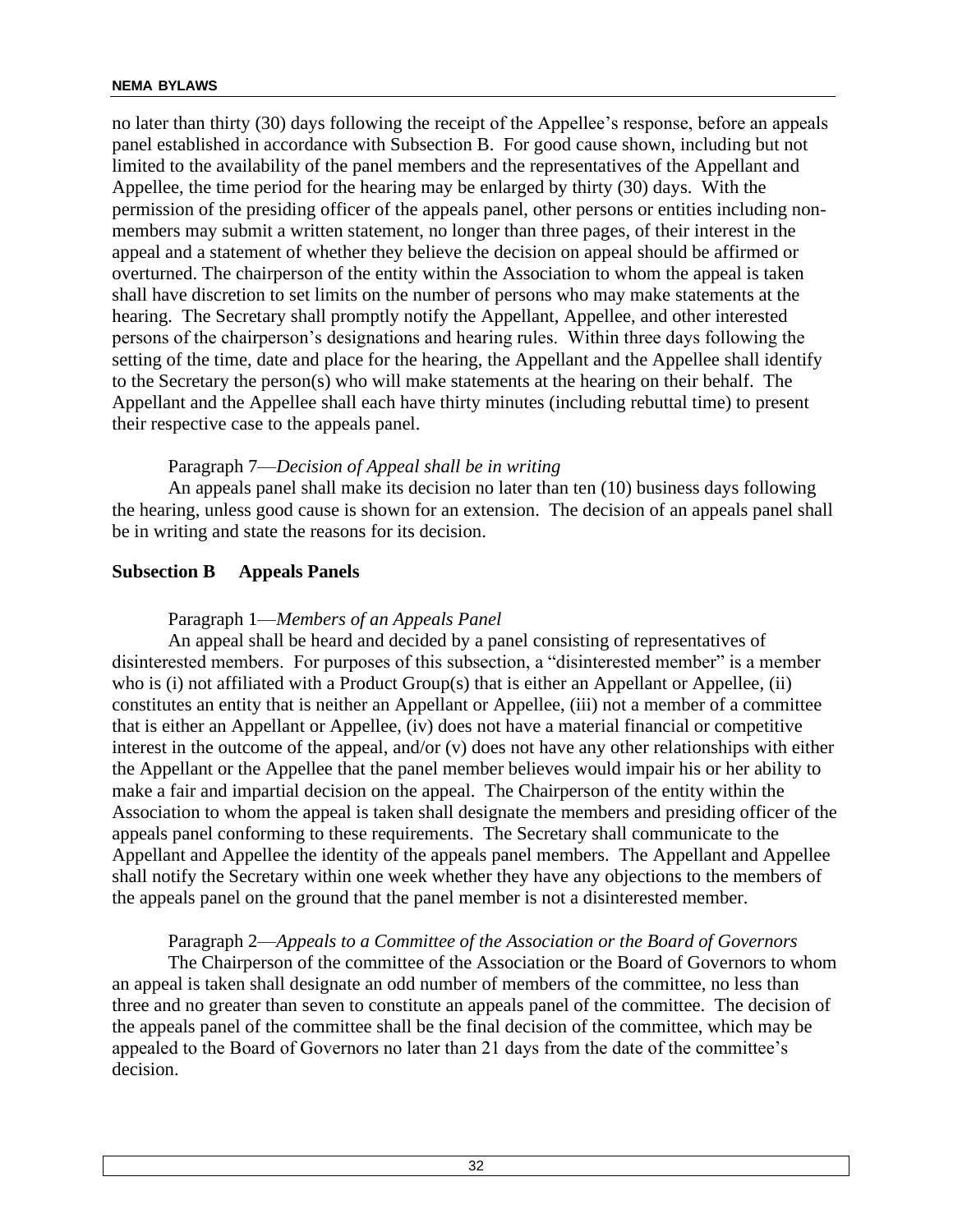# Paragraph 3—*Appeals to the Board of Governors*

In the event of an appeal to the Board of Governors from a decision of an appeals panel, the Chairperson of the Board of Governors shall designate three members of the Board of Governors to constitute an appeals panel of the Board of Governors. The decision of the appeals panel of the Board of Governors shall be final and constitute the action of the Board of Governors.

Paragraph 4—*Insufficient Disinterested Members Available for Appeals Panel*

If the Chairperson of the Board of Governors or the Chairperson of the committee to whom an appeal is taken is not able designate a sufficient number of disinterested members of the Board of Governors or the committee to an appeals panel, the Chairperson of the Board of Governors shall designate a disinterested member from outside the Board of Governors or the committee to meet the requirements of this subsection.

# **Subsection C Other Regulations Governing Appeals**

The Board of Governors shall have the authority to set other policies and procedures governing appeals by resolution at a meeting at which a quorum is present, including any limitations on the scope of an appeal, the designation of a committee to hear and decide an appeal on a particular matter, and such other matters that the Board of Governors in its discretion deems advisable.

# **Subsection D Emergency Appeals**

In the event of a decision that requires an immediate appeal due to external time constraints on the Association's action with no recourse for an extension of time to accommodate the normal time an appeal would take, an emergency appeal may be lodged with the President for decision. Subsections A and B of this Section shall not apply to emergency appeals. All reasonable efforts will be made to convene an appeals panel in a timely manner. The appeal shall be heard by the President and two disinterested members of the Board of Governors and shall be final. The authority of an emergency appeals panel shall be limited to affirming the decision appealed from or directing that the Association abstain from action, and its decision shall be based on clear and convincing evidence that the action is not in the best interest of NEMA.

# **Section 11 Committees, Councils, and Other Association Collaborations**

# **Subsection A Establishment**

With the approval of the Board of Governors, the Association may establish such committees, councils or other collaborative activities outside of a particular Product Group, which are consistent with the objectives of the Association, including the participation of members and/or non-members on such terms as the Board of Governors shall approve. A proposal to create a committee, council or other collaborative activity must be accompanied by a budget approved by the participating members and non-members, including a description of the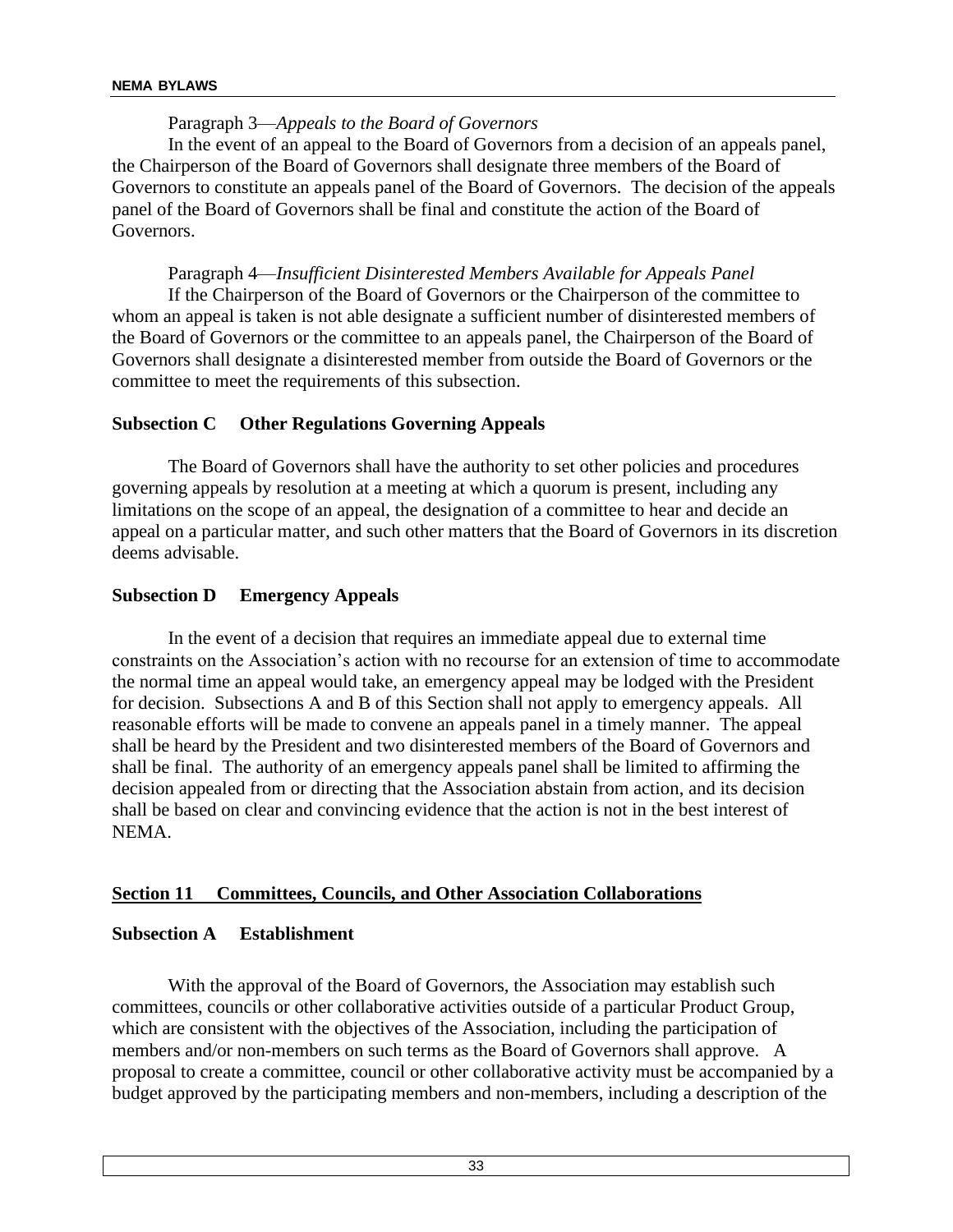means to allocate the fees to be paid among the members and non-members, and shall be further accompanied by such voting requirements, quorum requirements, and classification of participants as the council or other collaborative arrangement may establish.

# **Subsection B Staff Service to the Committee, Council or Other Collaborative Activity**

The President shall assign a member of the Association staff as secretary to each committee, council or other collaborative activity. The secretary shall be responsible for keeping minutes of meetings, attend to correspondence, and have such other duties on its behalf as may be prescribed in the Certificate of Incorporation and these bylaws or by the Board of Governors or by the President.

# **Subsection C Application of NEMA Policies**

Sections 8 – 10 of this Article VII shall apply to the activities of the committee, council or other collaborative activity, and all legal compliance policies of the Association applicable to Product Groups shall apply to the activities of the council or other collaborative activity.

# **Subsection D Oversight of Committees, Councils or Other Collaborative Activity**

Each committee, council or other collaborative activity of the Association shall report to a committee of the Board of Governors, which shall have oversight authority of the committee, council or other collaborative activity, including the development of the annual budget, review of programs, procedures, and governance of the committee, council or collaborative activity, subject to the authority of the Board of Governors to manage the business and affairs of the Association.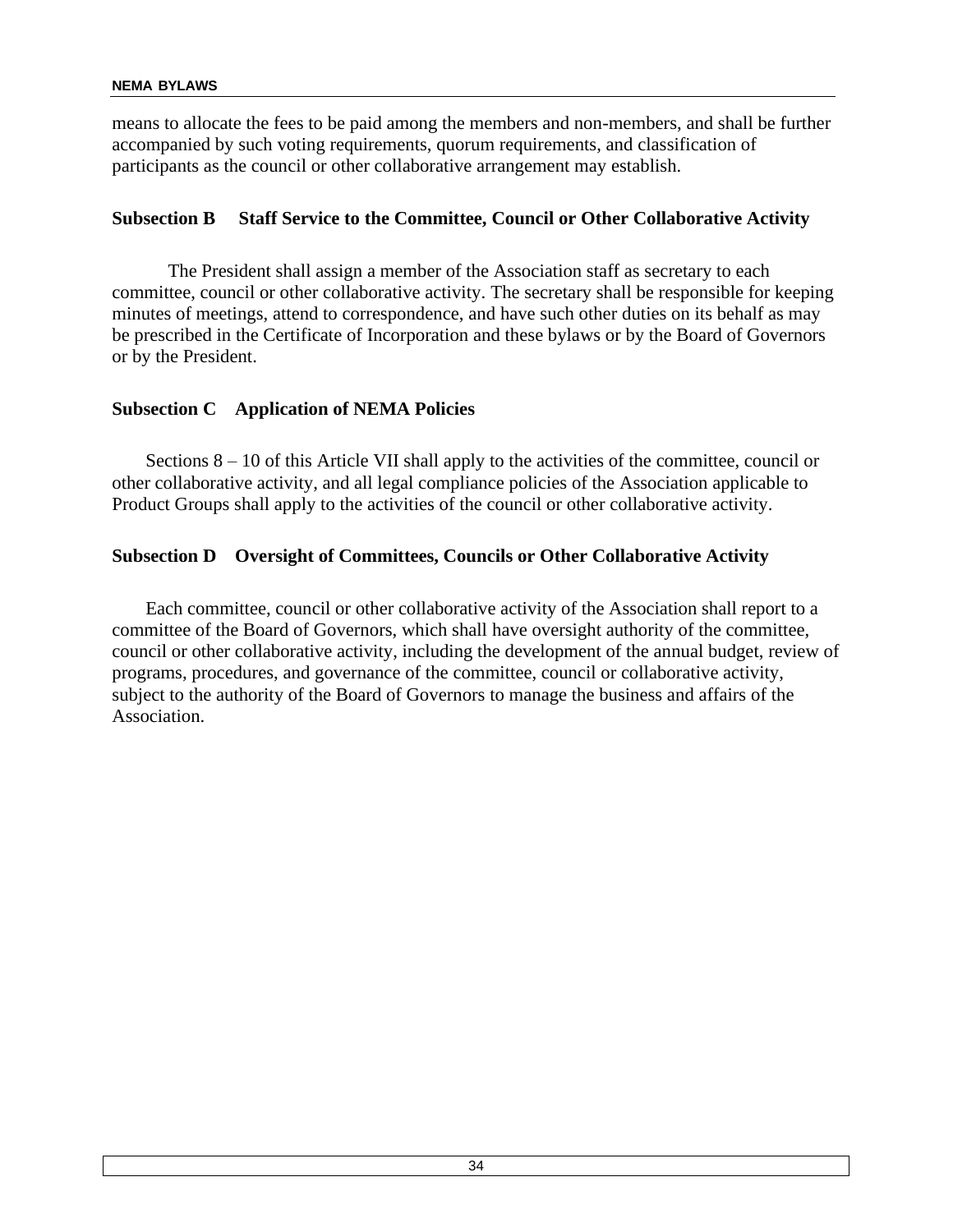# A r ticle VIII

# **F e e s a n d A s s e s s m e n t s**

#### **Section 1 Payment of Fees and Assessments**

#### **Subsection A General Association Fees**

Members shall pay such fees and assessments apportioned to them in the manner prescribed by these bylaws.

#### **Subsection B Amount**

The aggregate amount of general Association Fees to be paid by the members of the Association for any one fiscal year shall be the amount of the budget for such year for general Association purposes, approved as provided in Article VII, and such budget shall take into consideration the necessities of the Association and the estimated results of operations in the preceding fiscal year.

#### **Section 2 Allocation of Fees to Fee Centers and Apportionment among Members**

#### **Subsection A Allocation of the Association Budget by Board**

After deducting the aggregate Association Membership Fee expected to be received for a fiscal year, the Board of Governors shall allocate the remaining amount of the approved budget for general Association purposes among the Fee Centers of the Association in proportion to the amount and character of service expected to be rendered to each such Fee Center.

#### **Subsection B Fee Centers Organized During the Fiscal Year**

#### Paragraph 1—*General*

Fee Centers organized after such allocation has been made need not be considered in the allocation of the total budget for general Association purposes for the fiscal year. Fee Centers not so considered shall be assessed a charge for such fiscal period, the amount of which charge shall be determined by the Board of Governors based upon the amount and character of service expected to be rendered. At the end of each fiscal year, the Board of Governors shall make such reallocation among the Fee Centers of the Association of the total expenses for general Association purposes as is necessary to give effect to the amount of such charges, if any, so assessed by the Board of Governors during such year.

#### Paragraph 2—*Credits and Debits*

After making any reservation pursuant to the provisions of Subsection H hereof, the Board of Governors shall credit, or charge to, any Fee Center the difference between the amount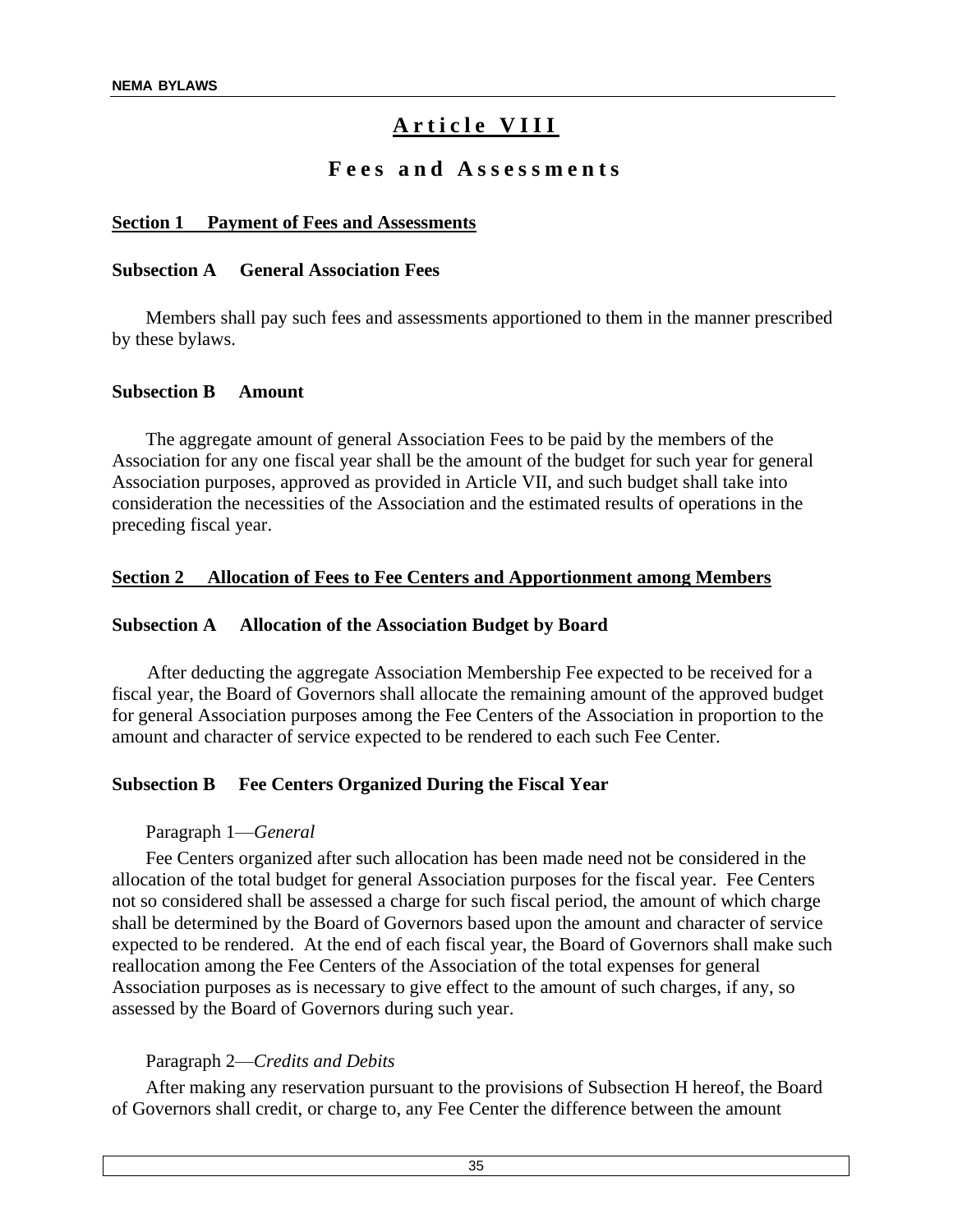charged to the Fee Center for the preceding fiscal year and the amount properly chargeable to it for such preceding fiscal year based upon the amount and character of service actually rendered.

# Paragraph 3—*In Case of Dissolution of Fee Centers*

Any Fee Center which, after the beginning of any half-yearly fiscal period, shall recommend to the Board of Governors that it shall be dissolved, shall be liable for the fees for general Association purposes for such period as theretofore allocated to the Fee Center by the Board of Governors, unless the recommendation to dissolve is made by the Fee Center within thirty days after the billing date for such half-yearly fiscal period.

# **Subsection C Apportionment of Fees Among Members**

# Paragraph 1—*General Basis of Apportionment*

The amount of fees and charges allocated to or assessed against each Fee Center, as provided in Subsection B, shall be apportioned among the members of the Association, whether or not affiliated with the Fee Center, in proportion to each member's net sales in the United States to customers of products embraced within the product scope of the Fee Center, as reported to the Accounting Department of the Association. Included in sales upon which fees shall be so apportioned shall be sales made by a parent company, or a manufacturing division or subsidiary to its affiliate, if said affiliate is generally known as a distributor, wholesaler, or jobber, or as a dealer, contractor, or retailer. The method of apportionment shall be as set forth below. In the case of an enterprise that has been admitted to membership under Article II, Section 1, Subsection B, Paragraph 2 and who is permitted to affiliate with a Fee Center, a reasonable portion of the fees and charges allocated to the Fee Center may be apportioned by the Fee Center to the enterprise that does not yet have sales of the product within the Fee Center's product scope, but in no event will the apportioned fees exceed the lesser of 5% of total fees and charges or the smallest amount apportioned to any member of the Fee Center.

#### Paragraph 2—*Apportionment*

Fees and charges, allocated to or assessed against each Fee Center, shall, at the beginning of each fiscal year, be apportioned among the members of the Association, whether or not affiliated with the Fee Center, in proportion to each member's annual net sales in the United States to domestic customers of products embraced within the product scope of the Fee Center, for the twelve months' period ending December 31<sup>st</sup>, one year prior to the beginning of such fiscal year, as reported to the Association.

#### Paragraph 3—*Reapportionment*

After the completion of the fiscal year, the amount of fees and charges allocated to, or assessed against, each Fee Center, based on actual cost of service, shall be determined. Reapportionment among the members, however, shall take place in January of the following fiscal year. Such actual costs of service shall be reapportioned among the members of the Association, whether or not affiliated with the Fee Center, in proportion to each member's annual net sales in the United States to domestic customers of products embraced within the product scope of the Fee Center, for the twelve month period ending December 31<sup>st</sup>, one year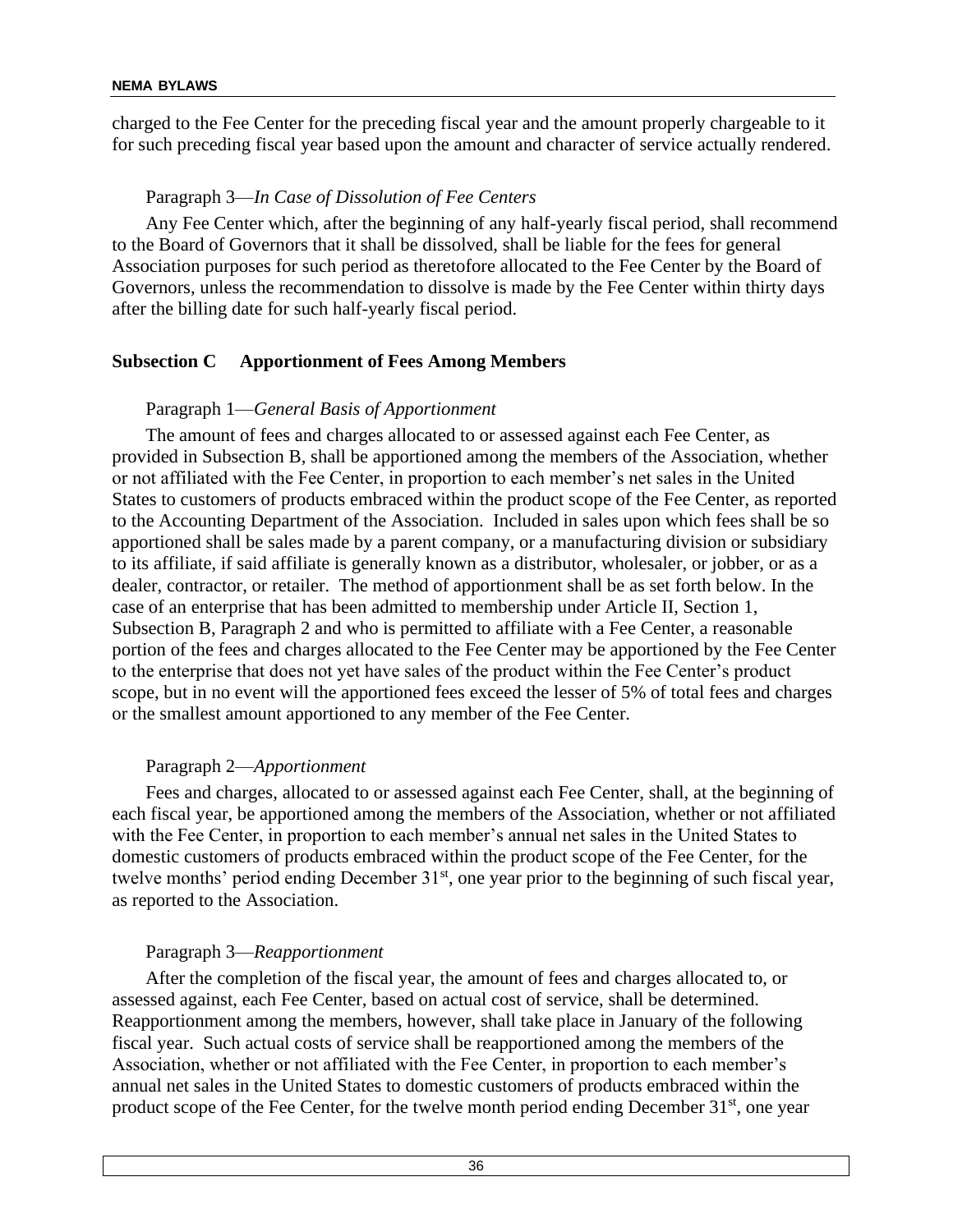prior to the beginning of such fiscal year, as reported to the Association. In the event of unusual expenditures, however, the President is authorized to make such reapportionments upon completion of the first half of the fiscal year, rather than at the end of the fiscal year.

#### Paragraph 4—*In Case of Inadequate Reports*

In the case of a member who has made no report to the Association of any net sales in the United States to domestic customers of products embraced within the product scope of the Fee Center, for such twelve months' period referred to in Paragraphs 2 and 3 hereof, or has made or reported such sales for less than the twelve months' period, the President, or the Accounting Department, with final approval by the President, shall assign such sales volume for such products to such member as, in the opinion of the President, seems proper.

#### Paragraph 5—*In Case of Election of New Members*

The election of a member after the beginning of each fiscal year shall not affect the apportionment of Fee theretofore made for such year. Each such member so elected shall pay fees for that part of the fiscal year during which it is a member of the Association. The amount of fees of such member for each Fee Center shall be computed at the same rate and in the same manner as are used in computing the fees of other members for each such Fee Center for the current fiscal year, as provided herein.

#### Paragraph 6—*In Case of Ceasing to Make Sales*

A member who, after it has been invoiced for fees and charges as provided in Subsection E, ceases to be actively engaged in the manufacture, brand labeling, or the development for manufacture, for sale in the United States, of products embraced within the product scope of a particular Fee Center shall not be obligated and shall pay no Fee with reference to such Fee Center provided that such member notifies the President of the Association, in writing, of such discontinuance, thirty days prior to January 1. In the absence of timely written notice to the President of the Association of such discontinuance, the member shall be obligated for the amount of the Fee billed for the fiscal year.

#### Paragraph 7—*In Case of Peculiar Conditions*.

The Board of Governors may adopt by resolution such other means for a Fee Center to approve a substitute method of apportioning annual fees and assessments. Any approved substitute method of apportioning annual fees and assessments will apply for a period no longer than three fiscal years. At the end of that period, the substitute method of apportionment will revert to the proportional sales allocation described in Paragraph 2 of this Subsection unless the Board of Governors approves a renewal of or modification to the substitute method of apportionment.

#### **Subsection D Association Membership Fee**

Every member shall pay an annual Association Membership Fee in the amount prescribed by the Board of Governors. The Association Membership Fee shall be in addition to the member's fees determined in accordance with Subsection C of this Article VIII.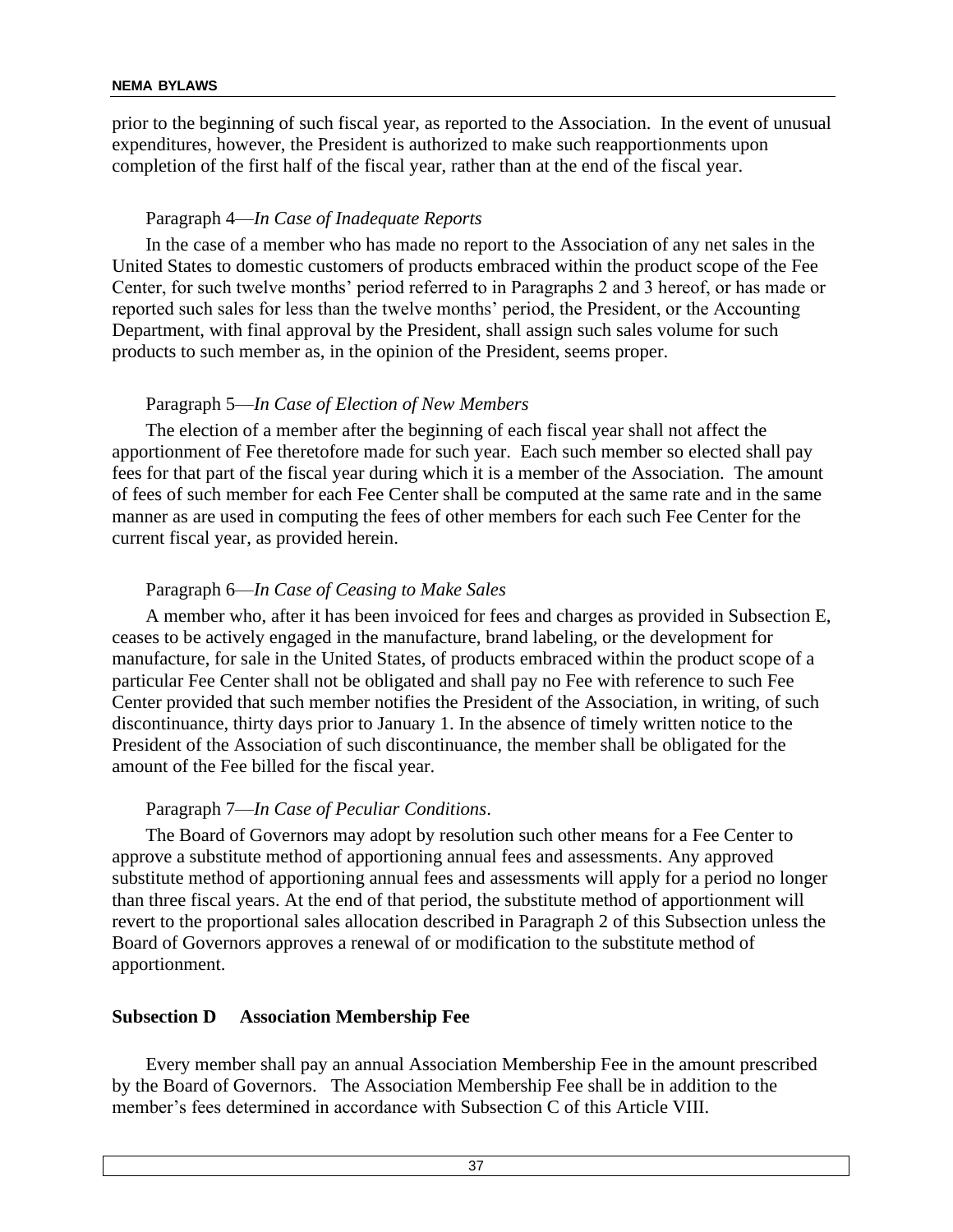### **Subsection E Payment of Fees and Assessments**

Except as otherwise herein provided, fees and charges shall be payable on the first days of January and July. The Association shall invoice members for fees and charges on or about December 1 preceding the next fiscal year on such payment terms as may be prescribed by the Board of Governors. Such amount shall be adjusted after the end of the year by the proper credit or charge shown on final computation of fees as provided in Subsection C. Members resigning from the Association within 30 days prior to January 1, shall not be liable for fees or charges invoiced for the next fiscal period and shall not be entitled to any credit with respect to estimated fees in preceding fiscal years previously paid. The Board of Governors shall have the authority to impose special charges for the late or deferred payment of fees and assessments.

#### **Subsection F Failure to Report Sales**

Each member shall report its sales of products within the product scope of any Fee Center of the Association within sixty days after the Association requests such report. In addition, each member which is a division of a enterprise shall also report, within sixty days after the Association requests such report, sales by any other division of such enterprise of products within the product scope of any Fee Center with which such member division is affiliated. The President shall assign to any member failing to file such report within such period such sales volume as, in the discretion of the President, seems proper. The fees of such member in each Fee Center shall be fixed and determined upon the basis of such assigned sales volume.

# **Subsection G Fees of Members Who Have Ceased to Manufacture Products Within the Product Scope of the Association**

A member who no longer manufacturers for sale, in the United States, products included within the product scope of a then-existing Product Group of the Association, and who is not otherwise required to pay fees in accordance with Subsection C hereof, shall pay annual fees of \$3000.

#### **Subsection H Treatment of Surplus of Fees**

The Board of Governors may set aside as a reserve for contingencies or may add to the surplus funds of the Association all or part of any unexpended portion of the budget for general Association purposes.

#### **Section 3 Supplementary Budgets**

#### **Subsection A Apportionment of Supplementary Budgets**

Paragraph 1—*Standard Basis*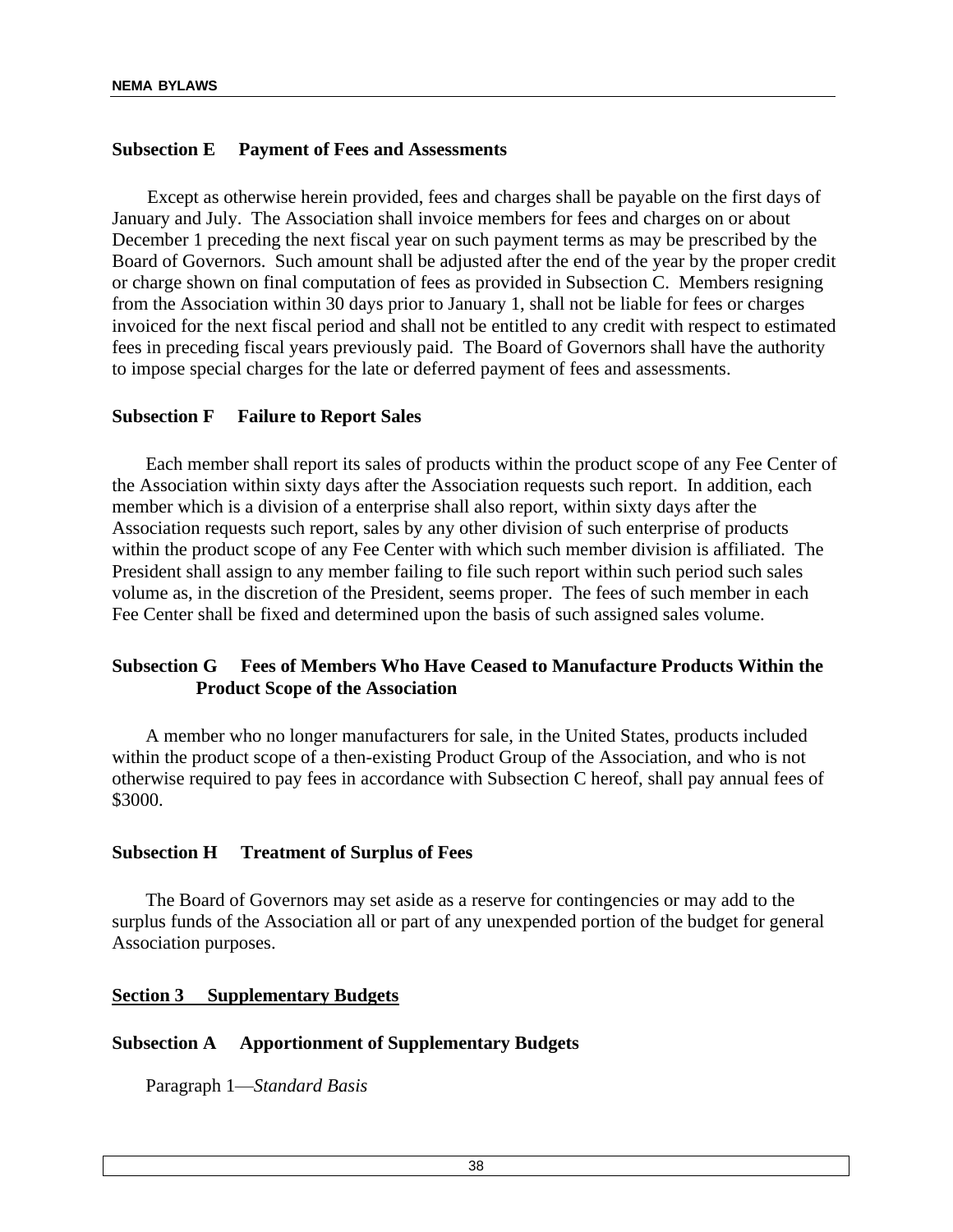The amount of fees for supplementary budget shall be apportioned among the members affiliated with a Product Group or Fee Center adopting a supplementary budget in proportion to each such Product Group or Fee Center's member's net sales of products embraced within the product scope of the Product Group to domestic customers in the United States.

# Paragraph 2—*In Case of Peculiar Conditions*

The Board of Governors may adopt by resolution such other means for a Fee Center to approve a substitute method of apportioning the fees for supplementary budgets. Any approved substitute method of apportioning fees for supplementary budgets will apply for a period no longer than three fiscal years. At the end of that period, the substitute method of apportionment will terminate and revert to the proportional sales allocation described in Paragraph 1 of this Subsection unless the Board of Governors approves a renewal of or modification to the substitute method of apportionment.

# Paragraph 3—*In Case of Product Groups or Fee Centers Whose Membership is Engaged in Development for Manufacture*

A Product Group or Fee Center whose membership is comprised in whole or in part of enterprises, firms, or individuals engaged in the development for manufacture, for sale in the United States, of one or more products embraced within the product scope of the Product Group or Fee Center, on two-thirds recorded vote of its members, may adopt such method of apportionment, not limited to any of the methods set forth above, as the Product Group may determine, subject, however, to the approval of the Board of Governors of the Association.

#### Paragraph 4—*In Case of Surplus or Deficit*

Any surplus or deficit resulting from the expenditures under the supplementary budget of a Product Group or Fee Center shall be deducted from, or added to, the fees for the supplementary budget of such Product Group for the next succeeding fiscal period or, if no budget is adopted for such succeeding period, refunded to or charged to, as the case may be, the members in accordance with the method of apportionment pursuant to which such funds were collected; provided, however, that a Product Group or Fee Center by a two-thirds recorded vote of the members may direct that a different disposition of any surplus be made, including use to make up any deficit resulting from another supplementary budget of the Product Group or Fee Center.

#### **Subsection B Collection**

The Association shall collect and retain custody of all funds provided for under supplementary budgets either (1) prior to commitments for their expenditure or (2) as currently expended.

# **Subsection C Effect of Resignation or Termination of Membership**

Any member resigning from the Association or whose membership therein is terminated in any other way within thirty days of the billing date for fees on account of any supplementary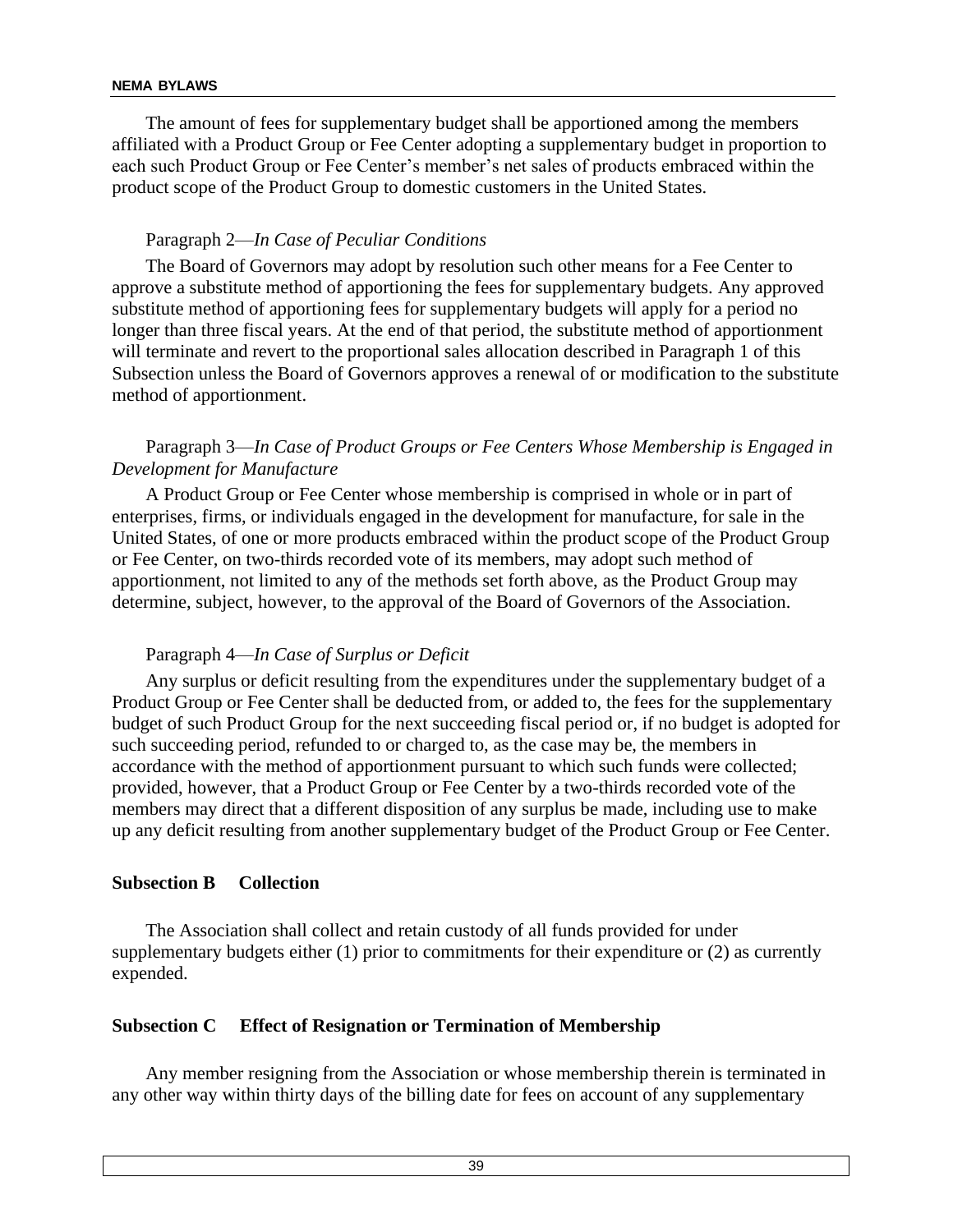budget shall not be liable for such fees. Any member who ceases to be actively engaged in the manufacture, brand labeling, or the development for manufacture, for sale in the United States, of products within the product scope of a particular Product Group and who notifies the President of such fact, in writing, within thirty days of the billing date for fees on account of any supplementary budget for such Product Group shall not be liable for such fees.

### **Section 4 Special Contributions of Product Groups**

#### **Subsection A Authorization**

Any Product Group or Fee Center may vote to collect and expend funds for any special purpose not contemplated by a supplementary budget. Any such funds shall be collected and held by it in a separate account subject to the expenditure thereof in accordance with the directions of the Product Groups or Fee Centers.

# **Subsection B Apportionment and Payment**

#### Paragraph 1—*Standard Basis*

No member of a Product Group or Fee Center shall be required to pay any portion of a special contribution to which he or she has not consented. Subject to this requirement, apportionment of the amount to be collected shall be made on such basis as may be indicated by those voting in favor of such contribution.

# Paragraph 2—*In Case of Surplus*

Any surplus shall be refunded to those contributing to the fund on a pro rata basis except that, upon unanimous vote of all those contributing, a different distribution of such surplus may be made.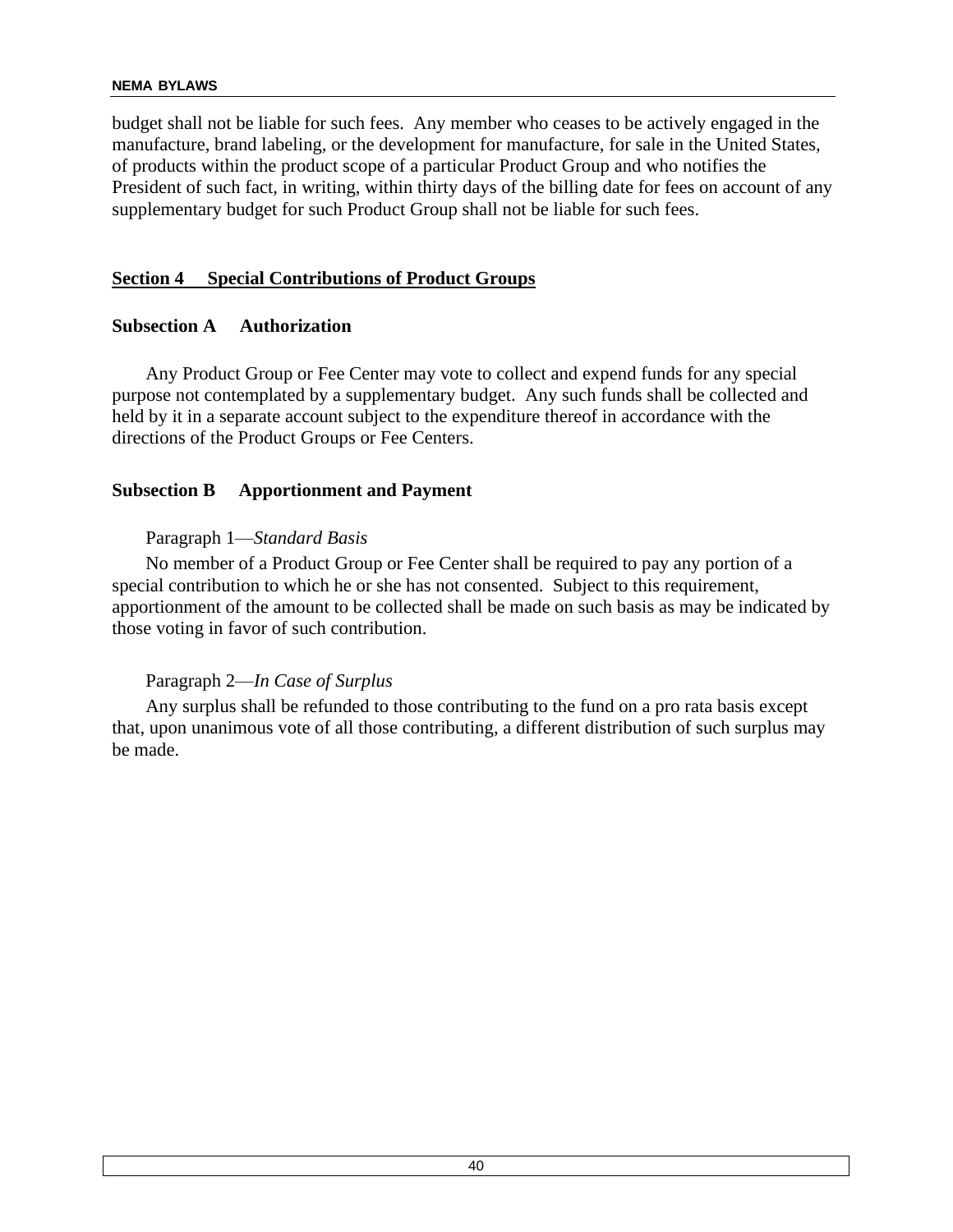# Article IX

# **A s s e t s a n d L i a b i l i t i e s**

#### **Section 1 Association Assets and Liabilities**

#### **Subsection A Interest of Members**

All interest of each member in the funds, investments, and other assets belonging to the Association shall ipso facto immediately cease and terminate in the event that the membership of such member in the Association shall terminate for any reason except through the dissolution of the Association. In the event of such termination, such member and the Representatives of such member shall have no claim on account of such assets against the Association, or against the other members, or their Representatives, or any of them.

#### **Subsection B Disposition of Association Assets on Dissolution**

Upon dissolution of the Association, and after payment of all indebtedness of the Association, the funds, investments, and other assets of the Association shall be distributed to another organization, or organizations, exempt from taxation under the provisions of the United States Internal Revenue Code, and no part of the funds, investments, and other assets shall inure to the benefit of any individual enterprise, partnership, or individual firm.

#### **Section 2 Assets and Liabilities of Product Groups**

#### **Subsection A Interest of Members**

All interest of each member of a Product Group of the Association in the funds and other assets belonging to such Product Group shall ipso facto immediately cease and terminate in the event that the membership of such member in the Association or in the Product Group shall terminate for any reason. In the event of such termination, such member and Representatives of such member shall have no claim on account of such assets against the Association, such Product Group, or against the other members, or their Representatives, or any of them.

#### **Subsection B Disposition of Product Group Liabilities on Dissolution; Assessment**

In the event that a Product Group, at the time of dissolution of the Association or discontinuance of the Product Group, shall have liabilities in excess of assets, the undischarged liabilities shall be charged against such members in proportion to the amount payable by them respectively in the current fiscal year, or, if no payments are due in the current year, in proportion to the amount payable in the next preceding fiscal year during which such payments were due.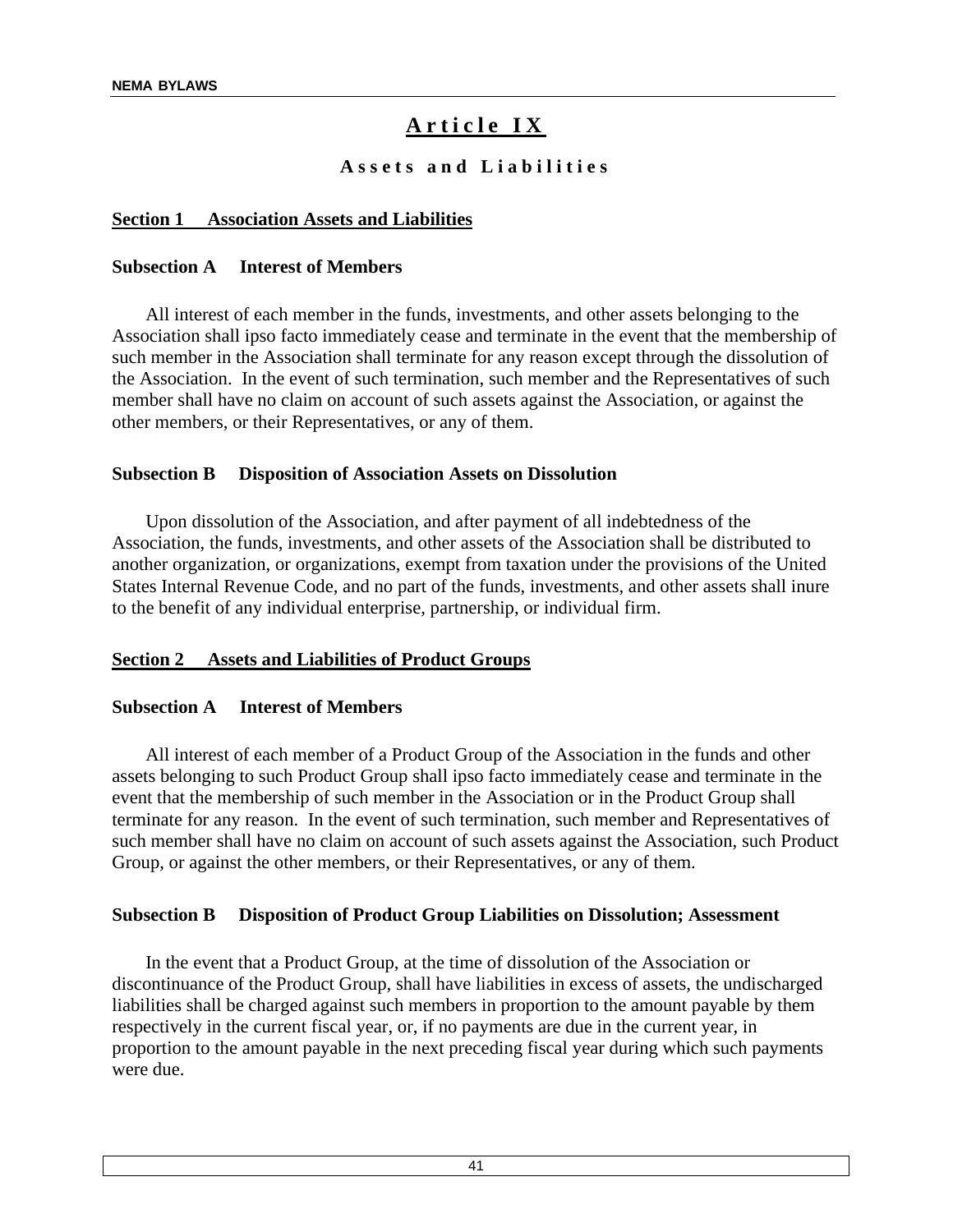# Article X

# **A m e n d m e n t s**

Any amendment of these bylaws shall first be presented to and approved at a meeting of the Board of Governors by resolution adopted by the votes of two thirds of the whole membership thereof. At least 30 days written notice of any proposed change or changes must be given.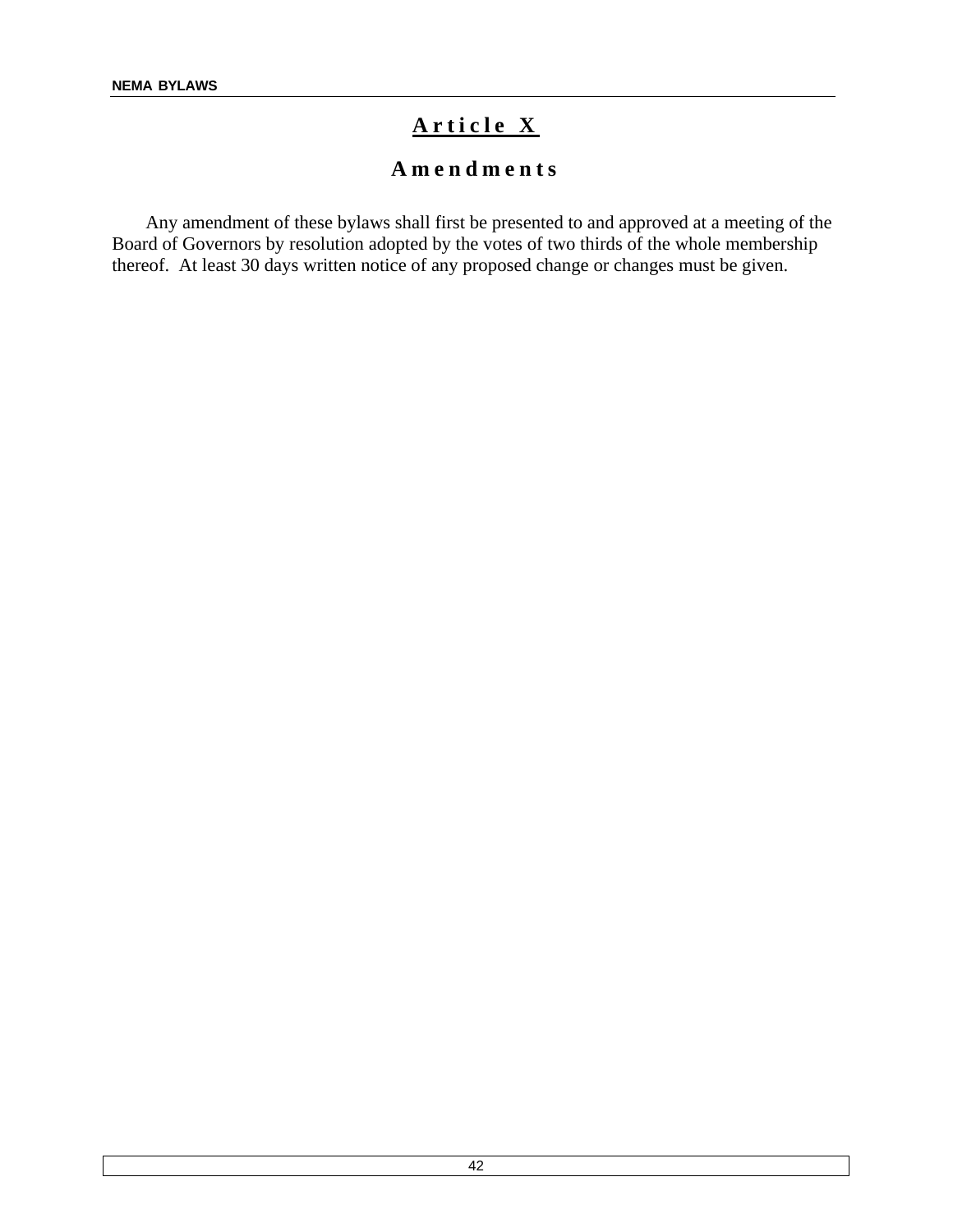# **INDEX TO NEMA BY-LAWS**

| <b>Subject</b>                                    | <b>Page Number</b>   |
|---------------------------------------------------|----------------------|
| Amendments to Bylaws                              | 45                   |
| Annual Meeting of Association                     | 28-29                |
| Appeals                                           | 15, 23-24, 26, 32-36 |
| <b>Assets and Liabilities</b>                     | 43                   |
| <b>Association Counsel</b>                        | 23, 31               |
| Board of Directors, Product Groups                | 21                   |
| Board of Governors, Association                   | $13-14$ , passim     |
| Board of Governors, committees                    | 15                   |
| Board of Governors, disapproval of section action | 23                   |
| Board of Governors, election                      | 14                   |
| Board of Governors, meetings                      | 14                   |
| Board of Governors, nominations                   | 14                   |
| Board of Governors, term                          | 14                   |
| Board of Governors, vacancies                     | 14                   |
| Brand Label (defined)                             | $\mathbf{1}$         |
| <b>Budgets</b>                                    |                      |
| <b>Adoption by Association</b>                    | 28, 37               |
| Adoption by product groups                        | $22 - 23$            |
| Supplementary                                     | 23                   |
| <b>Divisions</b>                                  | 27                   |
| <b>Contact With Outside Bodies</b>                | $31 - 32$            |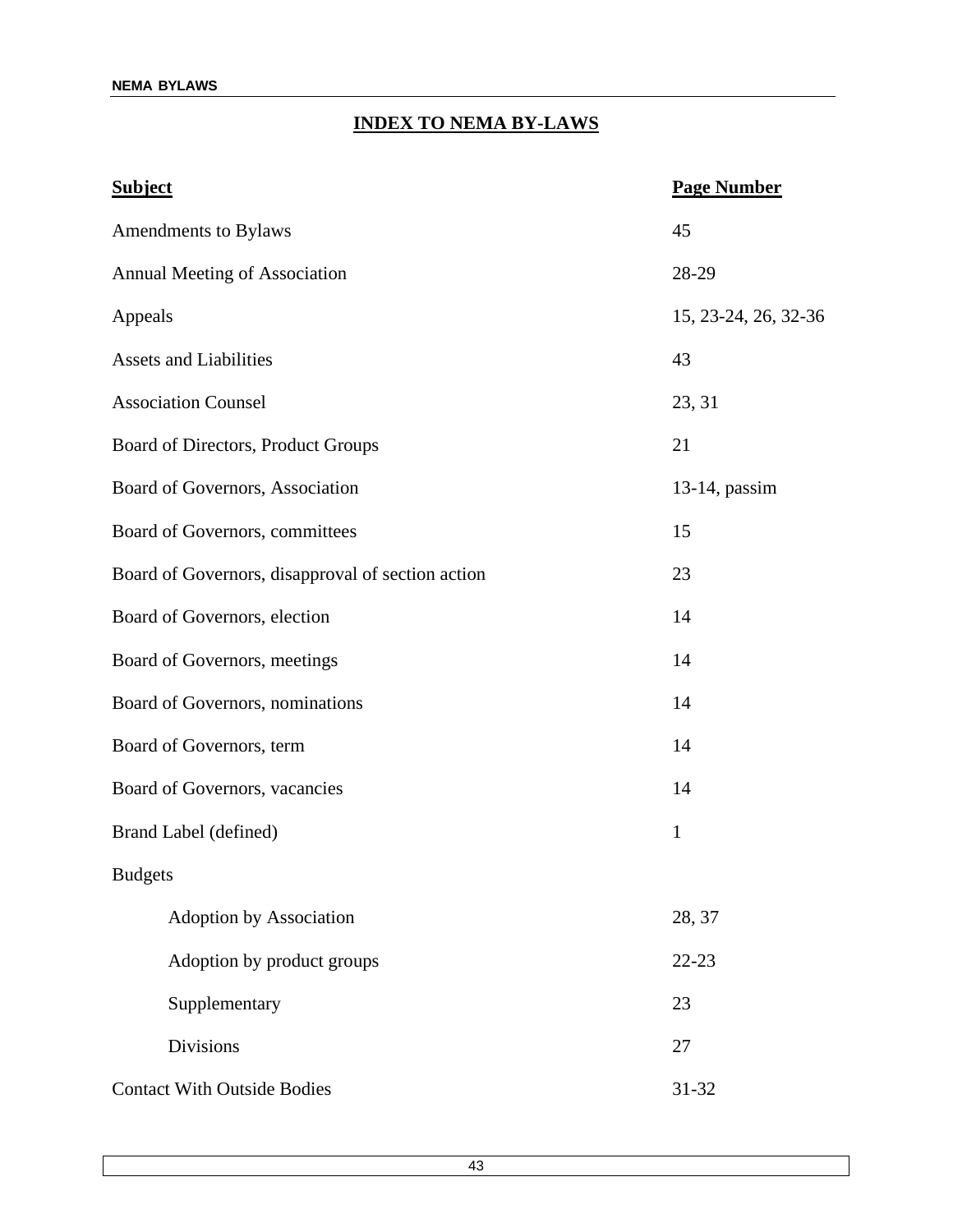| Copyright                                       | 31             |
|-------------------------------------------------|----------------|
| <b>Councils and Other Collaborations</b>        | 36             |
| Definitions                                     | $1 - 3$        |
| <b>Divisions</b>                                | 26-27          |
| Dissolution, disposition of assets upon         | 43             |
| Electrical Products (defined)                   | $\overline{2}$ |
| Emergency appeals                               | 35             |
| <b>Fees and Assessments</b>                     | $37 - 42$      |
| Allocation of Fees to Fee Centers               | 37-38          |
| Apportionment among members                     | 38-39          |
| Apportionment, Supplementary budgets            | $41 - 42$      |
| Association membership fee                      | 40             |
| Councils                                        | 36             |
| Payment of fees and assessments                 | 40             |
| Special contributions                           | 42             |
| Fee Center (defined)                            | $\overline{2}$ |
| Fee Center, Sections as                         | 24             |
| Fee Center, Division as                         | 27             |
| Fee Center, Voting Classification as            | 25             |
| Fiscal Year (defined)                           | $\overline{2}$ |
| Foreign Enterprises, eligibility                | 5              |
| Indemnification, directors, officers, employees | 18-20          |
| Kindred products (defined)                      | $\overline{2}$ |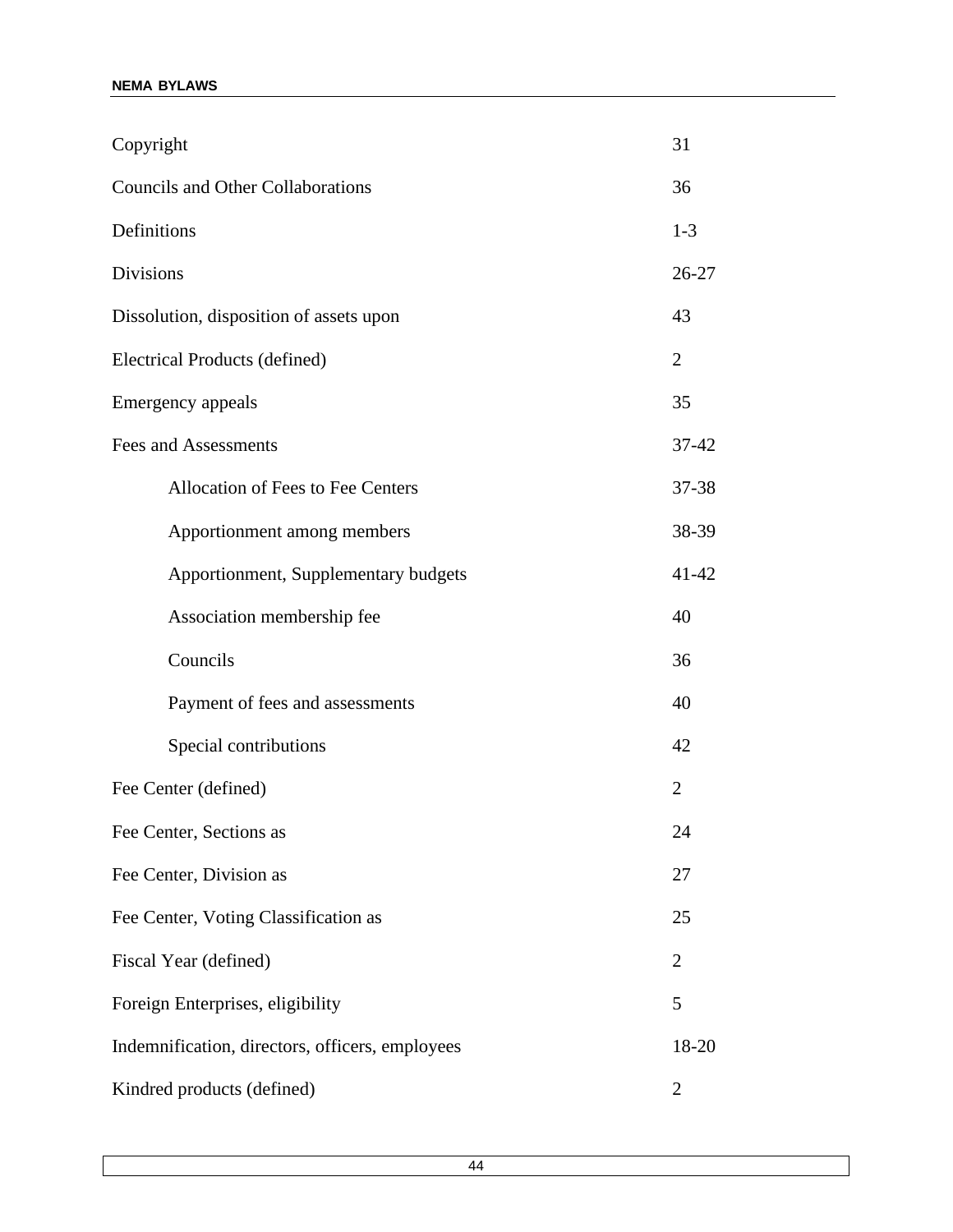| Letter Ballots, voting                          | $10 - 11$      |
|-------------------------------------------------|----------------|
| Limitations on action of product groups         | 23-24, 27      |
| Manufacture (defined)                           | $\mathbf{1}$   |
| <b>Membership Applications</b>                  | $5-6$          |
| Membership Eligibility                          | $4 - 5$        |
| Membership, redetermination of eligibility      | 6              |
| Membership, termination, resignation, expulsion | $8-9$          |
| <b>Member Representatives</b>                   | $7 - 8$        |
| Minutes of meetings, for product groups         | 23, 26, 31, 32 |
| Notice of meetings                              |                |
| <b>Board of Governors</b>                       | 14             |
| Membership, annual or special                   | 28             |
| Product groups                                  | 22             |
| <b>Officers</b>                                 |                |
| Association                                     | $16-17$        |
| <b>Product Groups</b>                           | $21 - 22$      |
| Product Groups (defined)                        | $\overline{c}$ |
| Product Groups, adoption of budgets for         | 22-23          |
| Product Groups, affiliation with                | $6 - 7$        |
| Product Groups, formation                       | 21             |
| Product Groups, management                      | $21 - 22$      |
| Product Groups, meetings of                     | 22             |
| Proxies, voting                                 |                |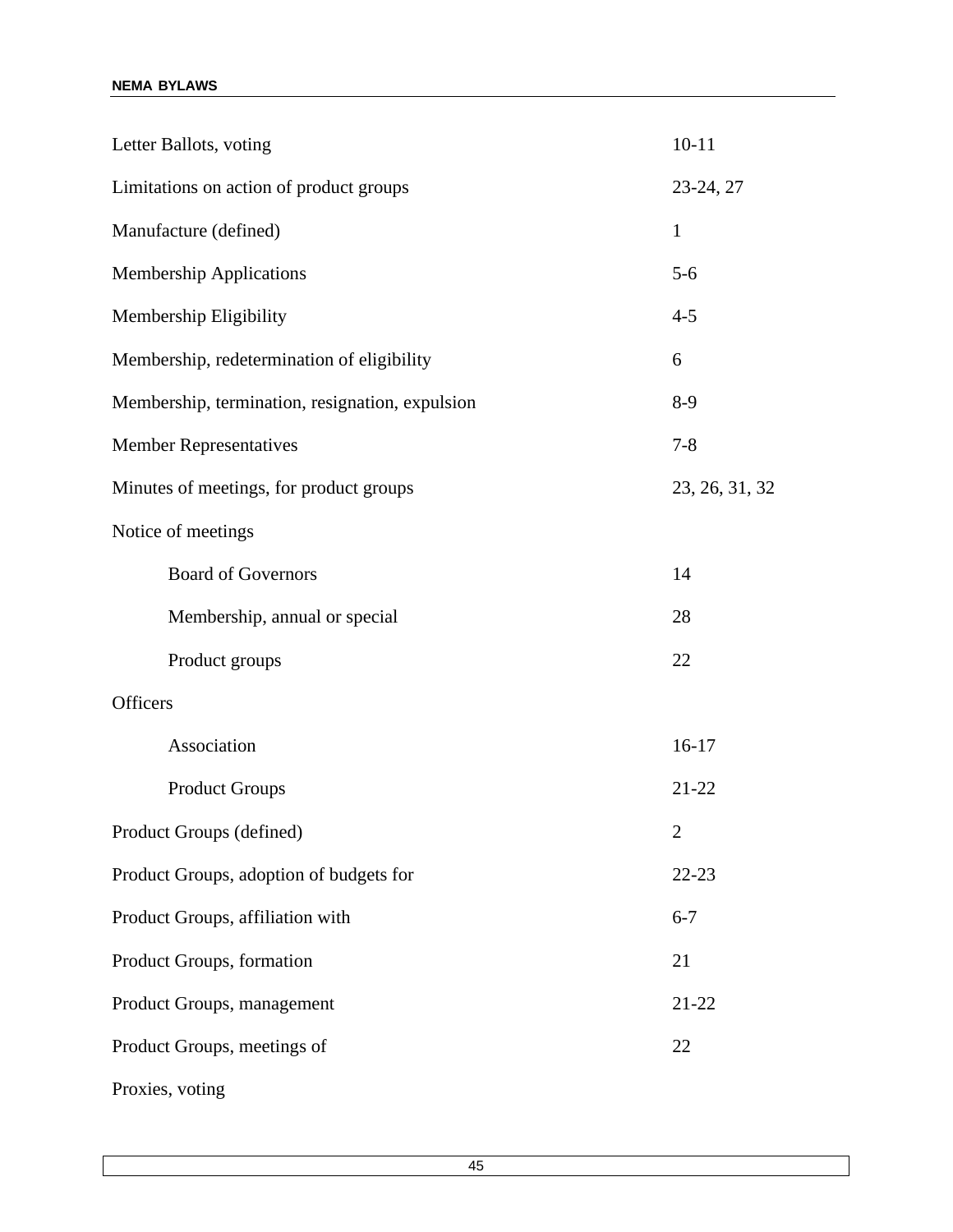| Meetings of association, product groups | 10               |
|-----------------------------------------|------------------|
| Not allowed for Board committees        | 25               |
| Not allowed for Section committees      | 26               |
| Publications, copyright                 | 31               |
| Publications, filing of                 | 32               |
| Quorum                                  |                  |
| <b>Board of Governors</b>               | 14               |
| Board of Governors, committee           | 16               |
| Letter ballot                           | 11               |
| Membership, annual or special meeting   | 29               |
| Product group board meeting             | 21               |
| Product group meeting                   | 22               |
| Section, committee meeting              | 25               |
| Sections                                | $24 - 26$        |
| Sections, committees of                 | $24 - 25$        |
| <b>Special Contributions</b>            | 42               |
| <b>Supplementary Budgets</b>            | $22 - 23$        |
| Supplementary Budgets, appeals          | 23-24            |
| Supplementary Budgets, apportionment    | 41               |
| Voting                                  | $10-12$          |
| Voting, alternates                      | 7, 8, 10, 16, 25 |
| Voting, budgets                         |                  |